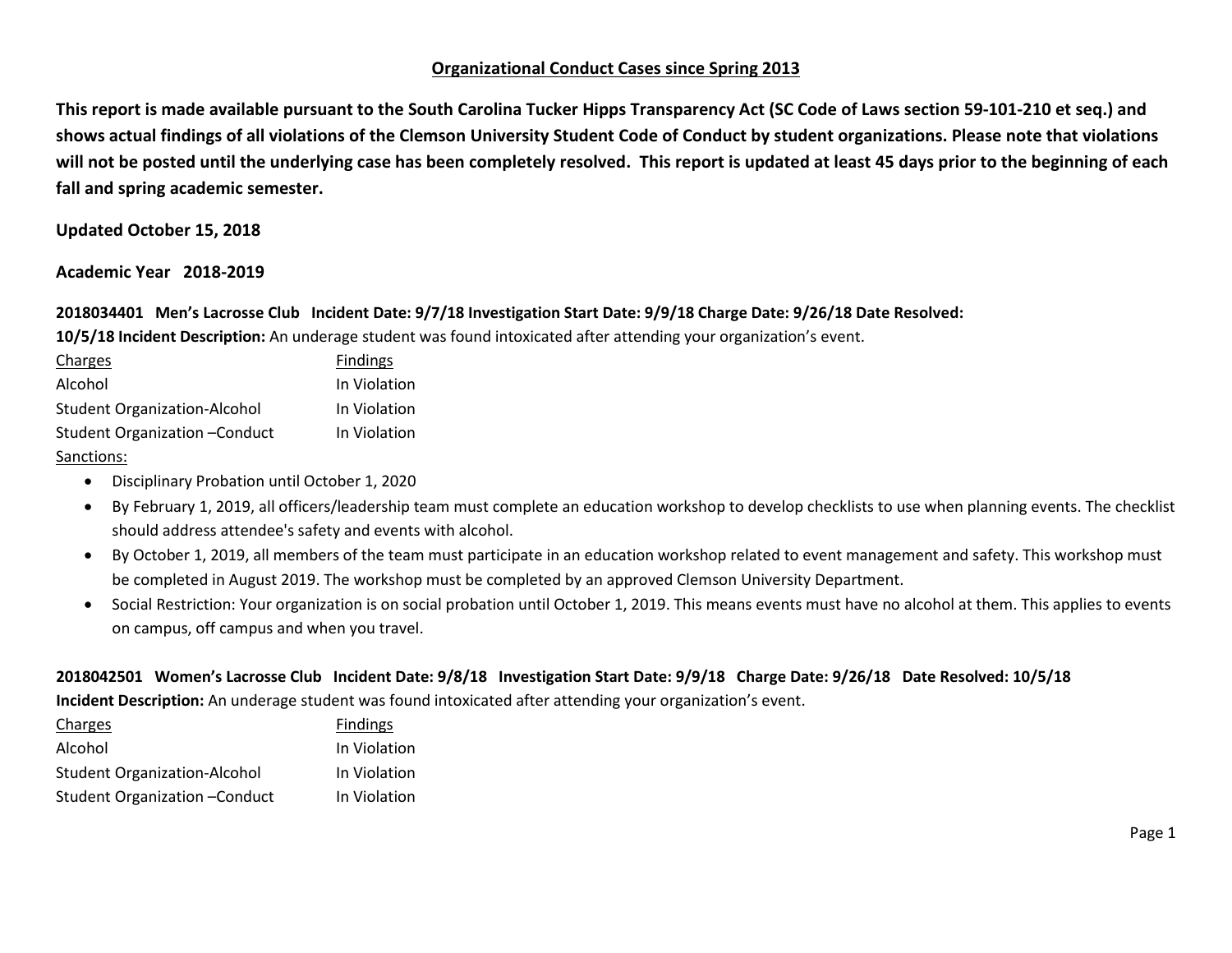# **Academic Year 2018-2019 (cont'd) 2018042501 Women's Lacrosse Club (cont'd)**

Sanctions:

- Disciplinary Probation until October 1, 2020
- By February 1, 2019, all officers/leadership team must complete an education workshop to develop checklists to use when planning events. The checklist should address attendee's safety and events with alcohol.
- By October 1, 2019, all members of the team must participate in an education workshop related to event management and safety. This workshop must be completed in August 2019. The workshop must be completed by an approved Clemson University Department.
- Social Restriction: Your organization is on social probation until October 1, 2019. This means events must have no alcohol at them. This applies to events on campus, off campus and when you travel.

# **2018013701 Delta Tau Delta Incident Date: 8/25/18 Investigation Start Date: 8/27/18 Charge Date: 9/3/18 Date Resolved: 9/13/18**

**Incident Description**: A student needed medical attention after returning from your event and mentioned drugs may have been involved.

Charges **Findings** Disorderly Conduct-Alcohol Related In Violation Sanctions:

Disciplinary Probation. Delta Tau Delta, Theta Mu Chapter, is hereby placed on disciplinary probation, effective immediately, until December 15, 2018. During this probation period, the chapter is deemed "not in good standing". The chapter is on notice that any future violation of the Student Code of Conduct (e.g. hazing, Student Organizational Conduct, alcohol, etc) will likely result in the chapter being suspended from the university for a specified period.

- Social Probation until October 15, 2018. This means no sponsored or co-sponsored events with alcohol.
- The chapter will complete a review of Clemson University policies related to hosting events as well as organizations policies and procedures. This must be done for chapter members and new members. A chapter advisor or national staff member must be present for the workshop.
- Chapter will pay two hundred dollars (\$200.00 US) to IFC/FSL to help fund a speaker or workshop related to risk management to help educate the greater FSL community. The chapter should work with FSL/IFC to help identify the speaker or workshop.

We 100% accept the sanctions outlined from Delta Tau Delta Fraternity, listed below:

- Conduct honor board hearings for involved members and send minutes, with appropriate sanctions, to the Central Office.
- Alcohol awareness presentation for 90% of the chapter. The chapter should utilize resources and staff at Clemson University for this presentation must be completed by October 1, 2018.

• Create/revise the chapter's risk management policies, procedures and member expectations including a policy on alcohol. The Fraternity staff will approve this.

• Submit a Social Event Planning Guide to IFC Advisor, Chapter Advisor and Fraternity staff two weeks prior to social event. Length of requirement to be determined by the Fraternity staff. Failure to do so will result in a full social suspension for a term to be determined by the Committee on Chapters.

- This period will extend until January 9, 2019
- Adherence to all other sanctions imposed by the Clemson IFC or Clemson University is expected.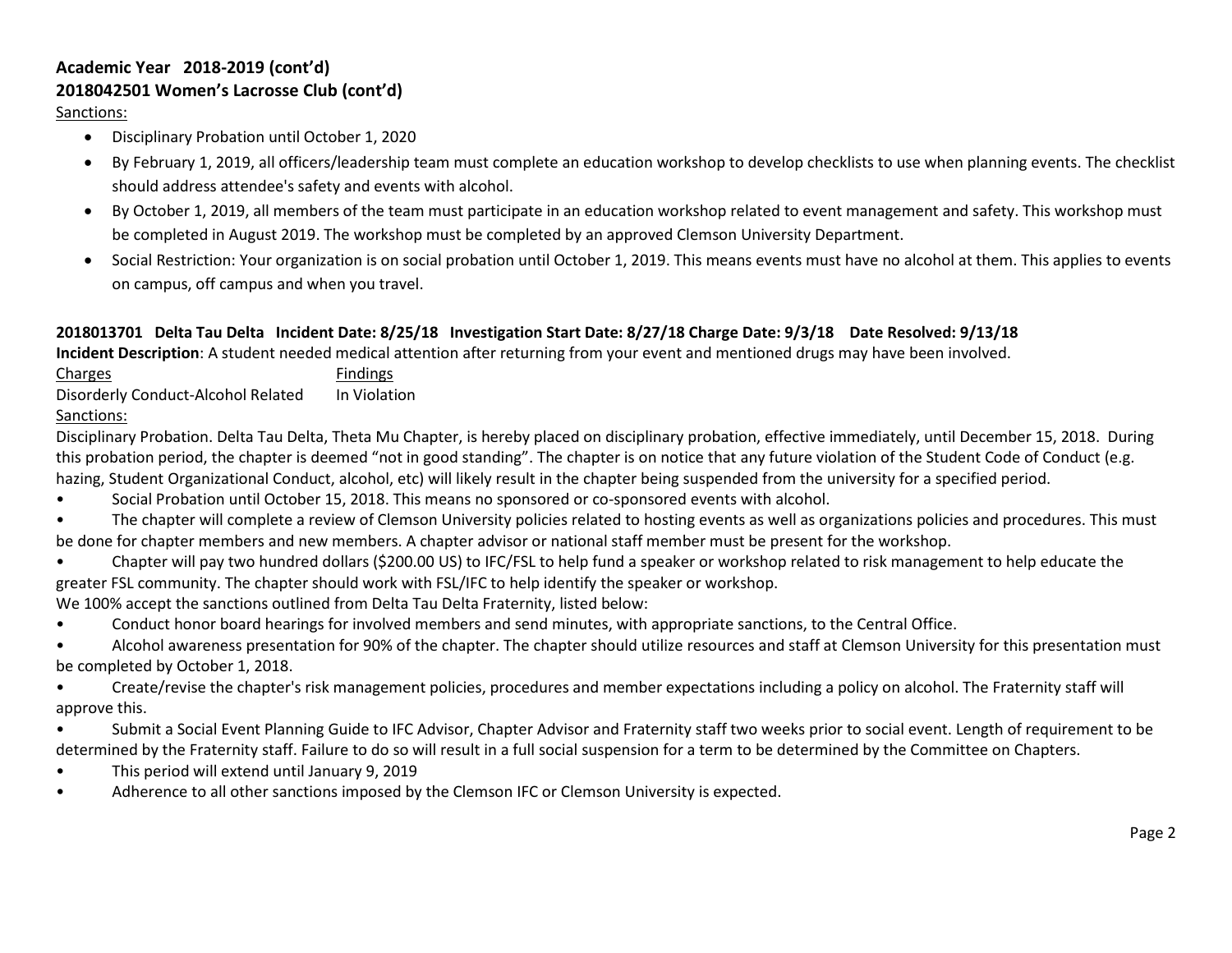# **Academic Year 2017-18 – Updated July 2, 2018**

# **2017233001 Phi Sigma Kappa Incident Date: 4/27/18 Investigation Start Date: 4/27/18 Charge Date:4/27/18 Date Resolved: July 2, 2018**

**Incident Description:** The University received information that your organization hosted an event after which an under aged student was transported to the hospital due to reported over consumption of alcohol at the party and the possible presence of drugs.

Charges **Findings** Alcohol **In Violation** Student Organizational Alcohol In Violation

Sanctions:

Disciplinary Probation through 12/15/2018

1. Social Privileges: All social events with alcohol present must be properly registered through the Interfraternity Council and the Grand Chapter of Phi Sigma Kappa. A comprehensive event management plan (see sanction #3) should be utilized while planning these events. This sanction will remain in place until May 15, 2019.

2. Educational Programming: The members of Upsilon Septaton will have 100% participation in EverFi's GreekLifeEdu program. The chapter will also have 100% attendance at a risk management workshop hosted by the IFC. Participation and attendance at these programs are to be completed by December 1, 2018. The chapter will also have 80% attendance at the Chapter Consultant's Educational Meeting

3. Comprehensive Event Management Plan: The Upsilon Septaton Chapter will develop a comprehensive event management plan. The plan is to include the following:

- a. Detailed information on the role and function of sober monitors
- b. Guest list management protocol
- c. Alcohol check-in management protocol
- d. Guest management in multiple areas of the chapter facility
- e. University policies and procedures regarding alcohol management

This plan is to be submitted to the Grand Chapter of Phi Sigma Kappa for review and feedback no later than August 1, 2018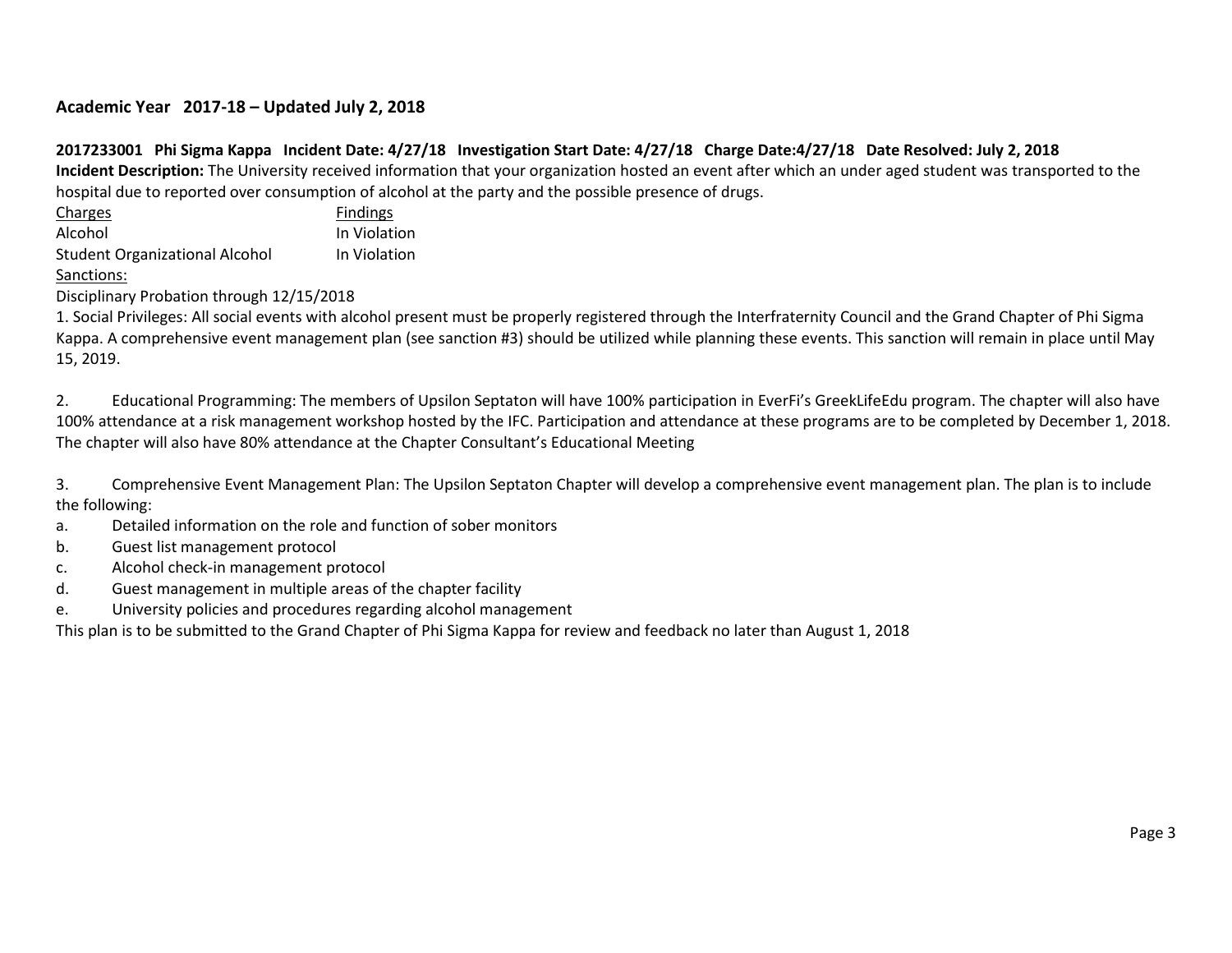**2017168401 Tiger Brotherhood Incident Date: 9/19/17 Investigation Start Date: 10/20/17 Charge Date: 12/5/17 Date Resolved: 3/20/18 Incident Description:** The University received information that members of the organization were engaging in behavior that may constitute hazing.

| Charges                               | <b>Findings</b> |
|---------------------------------------|-----------------|
| <b>Disorderly Conduct</b>             | In Violation    |
| Harm to Persons                       | In Violation    |
| Hazing                                | In Violation    |
| <b>Student Organizational Conduct</b> | In Violation    |
|                                       |                 |

Sanctions:

Suspension/Suspension of Organization Recognition. Tiger Brotherhood is hereby suspended through May 31, 2021. Tiger Brotherhood will be eligible for rerecognition in the fall of 2021. Prior to re-recognition the organization must submit a successful reinstatement plan.

Disciplinary Probation for five years following reorganization. During this probation period a review/advisory board will work directly with the organization to oversee its operation

## **2017077801 Delta Chi Incident Date: 10/25/17 Investigation Start Date: 10/26/17 Charge Date: 12/7/17 Date Resolved: 12/7/17**

**Incident Description:** The University received information that members of the fraternity were engaging in behavior that may constitute hazing. An audio file was also provided.

| <b>Charges</b> | <b>Findings</b> |
|----------------|-----------------|
| Hazing         | In Violation    |

## Sanctions:

**Disciplinary Probation.** Delta Chi Fraternity, Clemson Chapter, is hereby placed on disciplinary probation, effective immediately, until January 20, 2019. During this probation period, the chapter is deemed "not in good standing" due to the serious nature of hazing. The chapter is on notice that any future violation of the Student Code of Conduct (e.g. hazing, Student Organizational Conduct, alcohol, etc) will likely result in the chapter being suspended from the university for a specified period.

One Alumni advisor will attend Delta Chi RLC (2018).

•The chapter will complete a review of the chapter's new member program and syllabus, which must be approved by the Delta Chi national office prior to the next new member education period.

•An alumni advisor or national office staff member must be present at the Spring 2018 and Fall 2018 big brother ceremony and initiation ceremonies.

•The chapter will review and update and/or create Big Brother expectations to be provided to and reviewed with brothers before any brother is able to serve as a big brother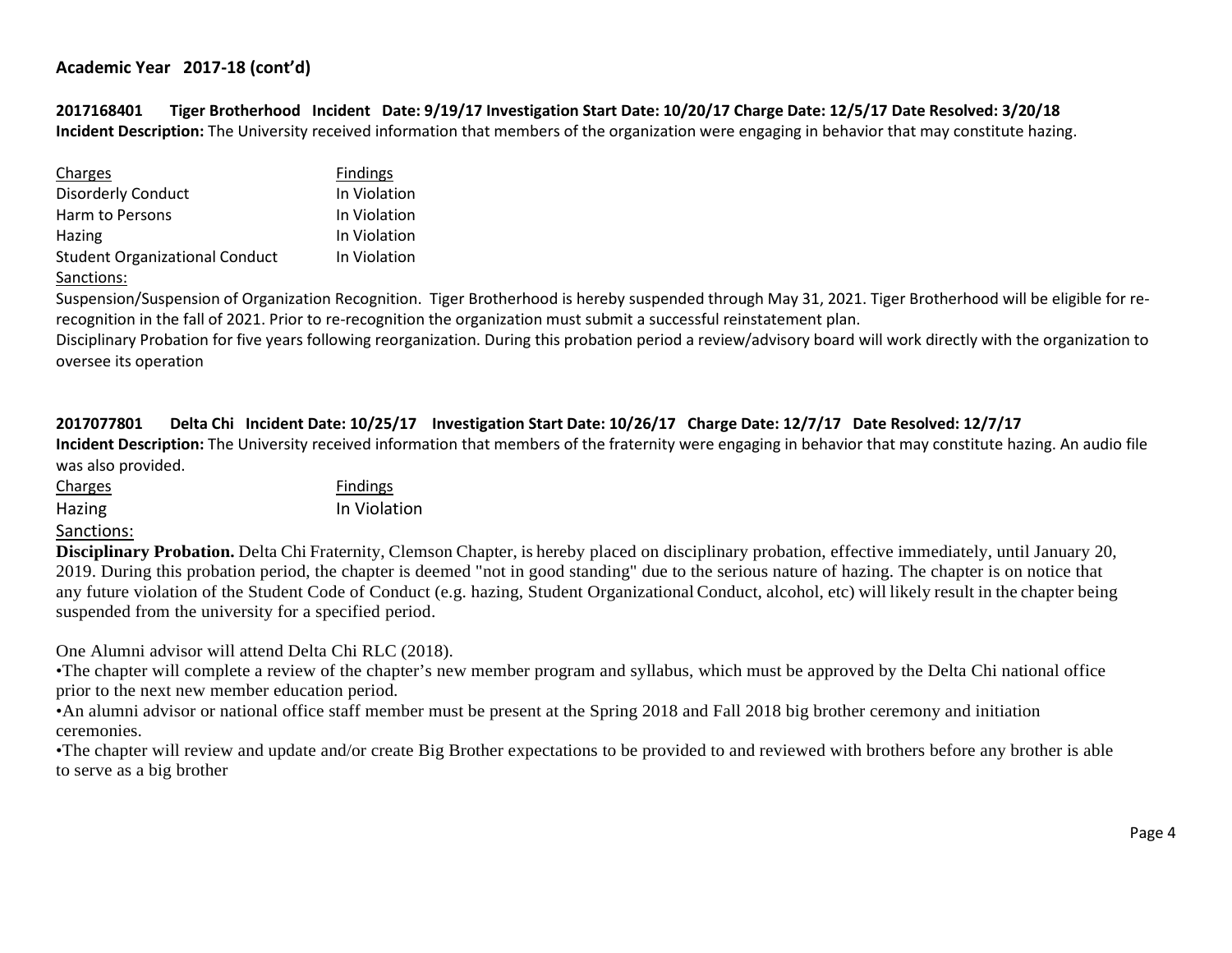# **Academic Year 2017-18 (cont'd) 2017077801 Delta Chi (cont'd)**

•The chapter Leadership will present to IFC presidents a "lessons learned" program about their investigation experience involving membership accountability, education about rules and expectations, and the impacts of hazing on student safety. FSL and IFC will work with you to complete this by March 15, 2018.

•The chapter will provide new members all dates (including initiation) and a syllabus needed for the new members at the first meeting after man receives his bid

•Chapter will pay One Thousand Dollars (\$1,000.00 US) to IFC/FSL to help fund a speaker or workshop related to anti-hazing to help educate the greater FSL community. The chapter should work with FSL/IFC to help identify the speaker or workshop.

•The Chapter must cease and desist from any behavior that is in violation of Fraternity policy and be in full compliance with the requirements of Delta Chi Law and the Risk Management Policy.

•The Chapter must complete and submit the enclosed letter of compliance. The letter affirms that the chapter is in full compliance with all the provisions of Delta Chi Law and the Fraternity's Risk Management Policy. This letter must be signed by 100% of the active members and associate members

•The Chapter will be assessed \$10 per member as a surcharge to the Risk Management Assessment.

•The Chapter must re-evaluate and write an in-depth Associate Member program and submit it to Marquez Brown, Associate Executive Director.

•The chapter must host a program focused on anti-hazing and hazing prevention education by February 2018, with at least 90% of the chapter attending. University mandated programming will be accepted. A signed attendance sheet must be submitted to the Director of Member Safety upon completion.

•The Chapter "F" must coordinate with Jerod Breit, Director of Member Safety to conduct a Risk Management presentation beginning no later than February 9, 2018 with at least 90% of the Chapter in attendance. A signed attendance sheet must be submitted.

•The Chapter will comply in full with all University sanctions. Approval from the Associate Executive Director may be gained for any duplicated educational/prevention workshops, seminars or speakers the University may provide, that are also sanctioned above.

•The Chapter will have 90% of members (AMs and Initiated Members) complete of GreekLifeEdu

•The Chapter will have 90% of members (AMs and Initiated Members) complete of AlcoholEdu

•Chapter will send at least the B, C, E, F, RC, AMC, plus 5 additional members to the RLC Date: March 2 to 4 in, Kennesaw, GA

•The Chapter will send at least 2 delegates to the International Convention, in Denver Colorado, August 1st through 5th

•Marquez Brown, AED, will visit the Chapter during the Spring Academic semester.

•The chapter will work with the Director of Alumni Engagement to recruit a new Chapter "BB" and ABT Members. At least 3 of the ABT members must be alumni from another chapter.

•Chapter "A" must attend the "A"s' Academy.

•Continue with the J-board sanctions and Expulsion process for members involved and provide proof to the Associate Executive Director.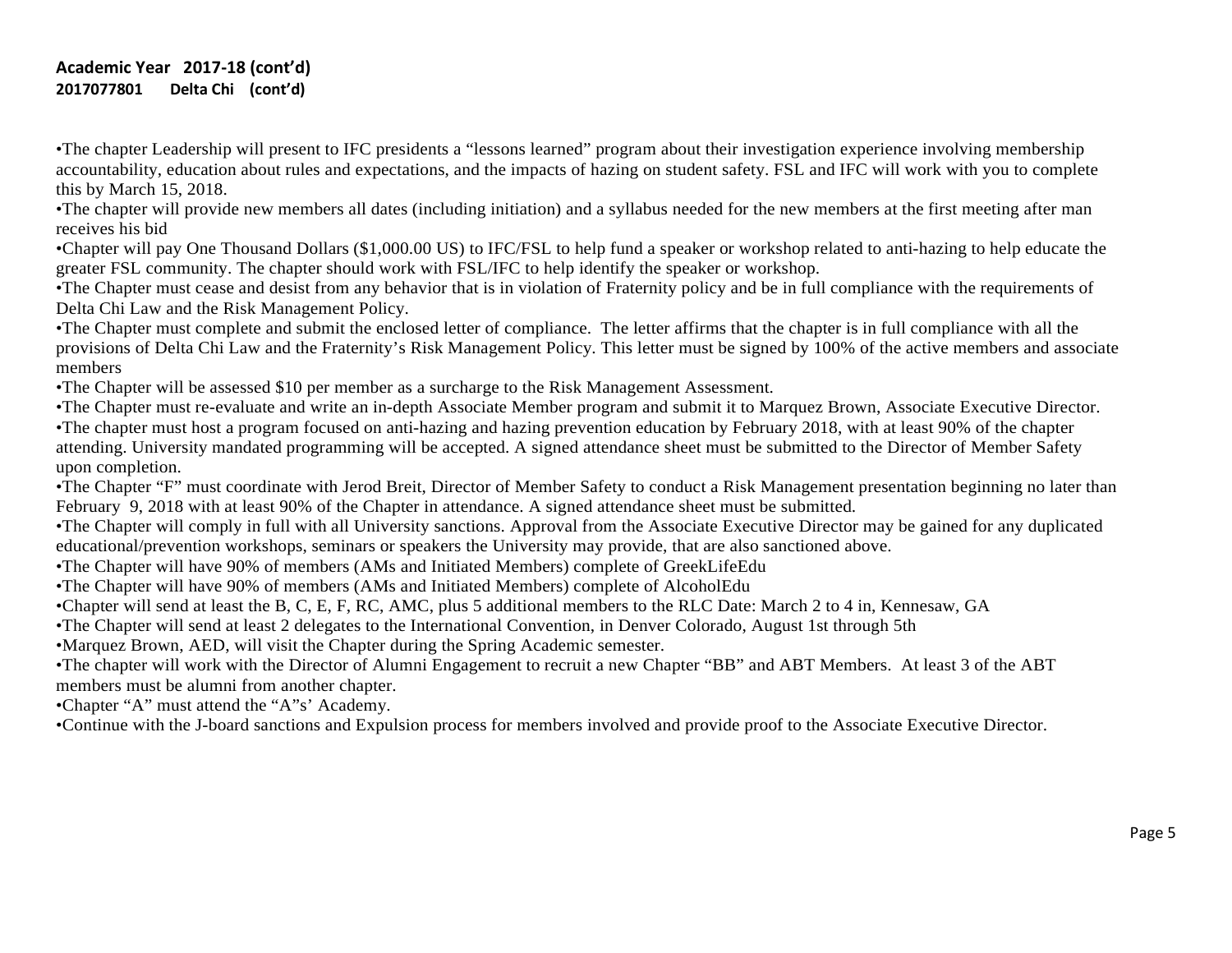# **Academic Year 2016-17**

# **2016189101 Kappa Alpha Psi Incident Date: 4/1/17 Investigation Start Date: 4/5/17 Charge Date: 4/13/17 Date Resolved: 4/27/17**

**Incident Description:** it was reported that your organization hosted an event at a rental location off campus and damages occurred to the property

| Charges                                              | <b>Findings</b> |
|------------------------------------------------------|-----------------|
| Damage to property                                   | In Violation    |
| <b>Disorderly Conduct</b>                            | In Violation    |
| Failure to Comply with Official Request In Violation |                 |
| <b>University Policies</b>                           | In Violation    |

# Sanctions:

Restitution: Organization must repay the full amount of documented damages to the owner of the cabin leased for the event hosted the weekend of April 1, 2017. No later than September 1, 2017, you must submit documentation from the owner stating that full restitution has been received. Educational Program: Your organization, in collaboration with the Office of Fraternity and Sorority Life, must coordinate and hold an educational session for all NPHC chapters to present the current fraternity and sorority social policy, including why each aspect of the policy is required and how they can be applied to NPHC social functions. This educational session must be hosted no later than October 1, 2017.

# **2016172601 Gamma Phi Beta Incident Date: 2/24/17 Investigation Start Date: 2/27/17 Charge Date: 3/10/17 Date Resolved: 5/9/17**

**Incident Description:** it was reported that alcohol was served to underage students attending a Gamma Phi Beta Sorority event.

| Charges                               | <b>Findings</b>                                              |
|---------------------------------------|--------------------------------------------------------------|
| <b>Student Organization Alcohol</b>   | Medical Alcohol Amnesty Policy due to request for assistance |
| <b>Student Organizational Conduct</b> | Medical Alcohol Amnesty Policy due to request for assistance |
| Sanctions:                            |                                                              |

1. Update and implement a new risk management plan for social events by August 29, 2017.

2. Hold members accountable through the chapter's judicial process for hosting pre- games.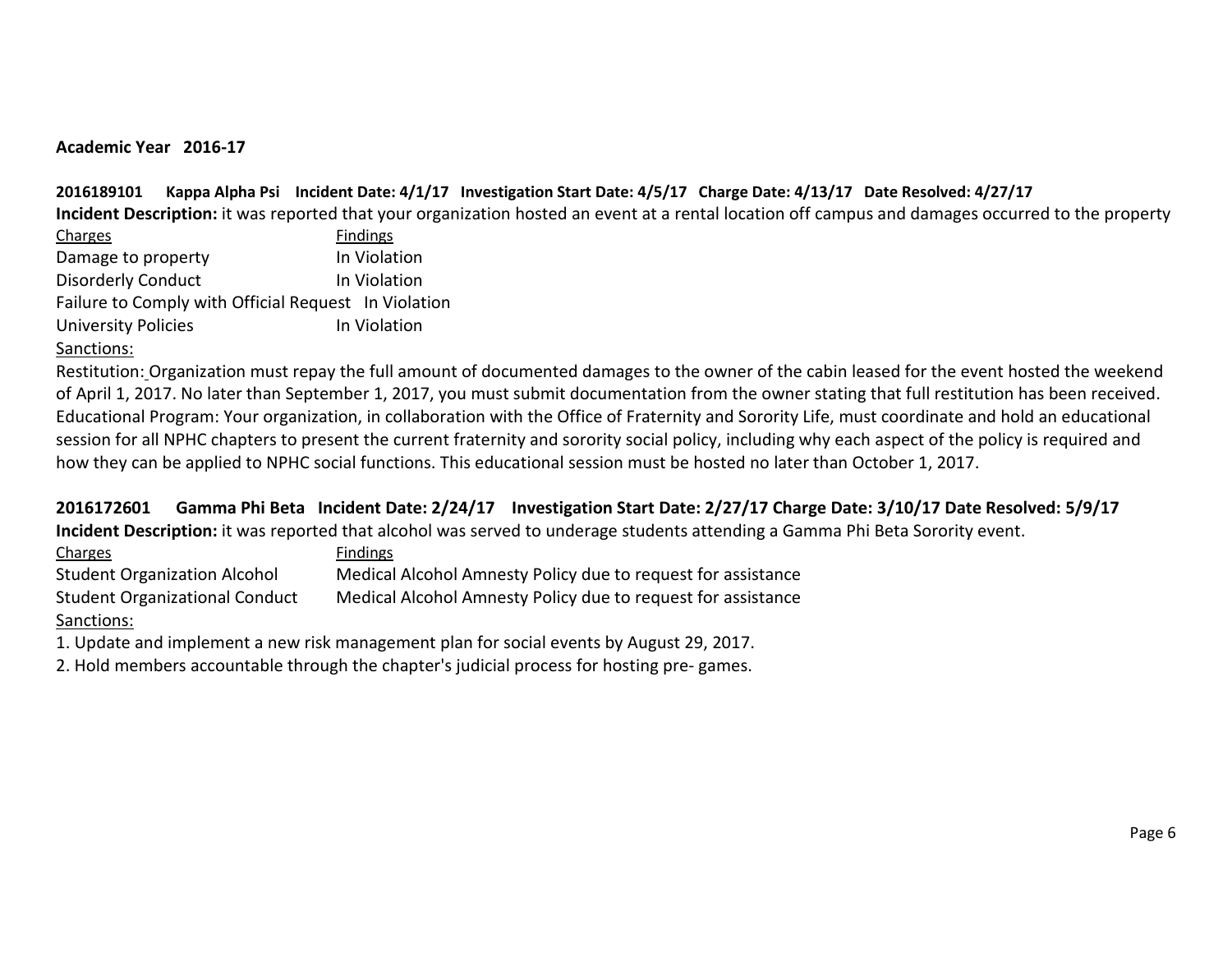# **Academic Year 2016-17 (cont'd) 2016172601 Gamma Phi Beta (cont'd)**

3. Assist Harriett-Graham Courtney, Associate Director for Fraternity and Sorority Life, facilitate discussions regarding pre-games and ways to change the culture.

4. Host an interactive program pertaining to social host liability law for all Panhellenic chapters' executive boards.

5. Assure all new members, with the exception of those with class conflicts, attend the Panhellenic New Member Education Event on August 31, 2017.

6. Transition the 2018 executive board to know all details pertaining to this incident and to continue the efforts put in place to address the incident. 7. Complete the sanctions set forth by Gamma Phi Beta International Headquarters.

•Host a speaker for the South Carolina Behavioral Health Services Department to engage members of the chapter in an open dialogue about the risky behaviors that college students participate in, the choices they can make in these situations, and how best to care for one another. There will be 80% chapter attendance and an attendance list will be submitted to Collegiate Support Coach, within 72 hours of the event.

•An internal, anonymous survey will be sent out to the chapter regarding their participation in pre-games and binge drinking. During the next chapter meeting, chapter leadership will present the Epsilon Theta risk management procedure as well as the Gamma Phi Beta International policies on alcohol. At this chapter, chapter leadership will show the results of the survey and have an open discussion about how these behaviors can negatively impact our chapter members. Chapter leadership will then have members complete a post-survey to determine what they retained and how they felt about the discussion. There will be 80% chapter attendance at these chapter meetings and the documents will be made easily accessible to the entire chapter on our communal Google Drive.

**2016058101 Lambda Chi Alpha Incident Date 1/10/17 Investigation Stare Date: 1/13/17 Charge Date: 1/13/17 Date Resolved: 3/3/17 Incident Description:** It was reported that drug paraphernalia was found in the Lambda Chi Alpha Chapter room.

Charges **Findings** Responsibility for Communal Property In Violation Sanctions: Oral and Written Reprimand

| 2016091201                                                                                                                         |  | Sigma Chi Incident Date: 10/24/16 | Investigation Start Date: 11/10/16  Charge Date: 11/28/16  Date Resolved: 4/6/17 |  |  |
|------------------------------------------------------------------------------------------------------------------------------------|--|-----------------------------------|----------------------------------------------------------------------------------|--|--|
| Incident Description: It was reported that Sigma Chi is still operating as a student organization and providing alcohol to minors. |  |                                   |                                                                                  |  |  |

Charges **Findings** Contempt **In Violation**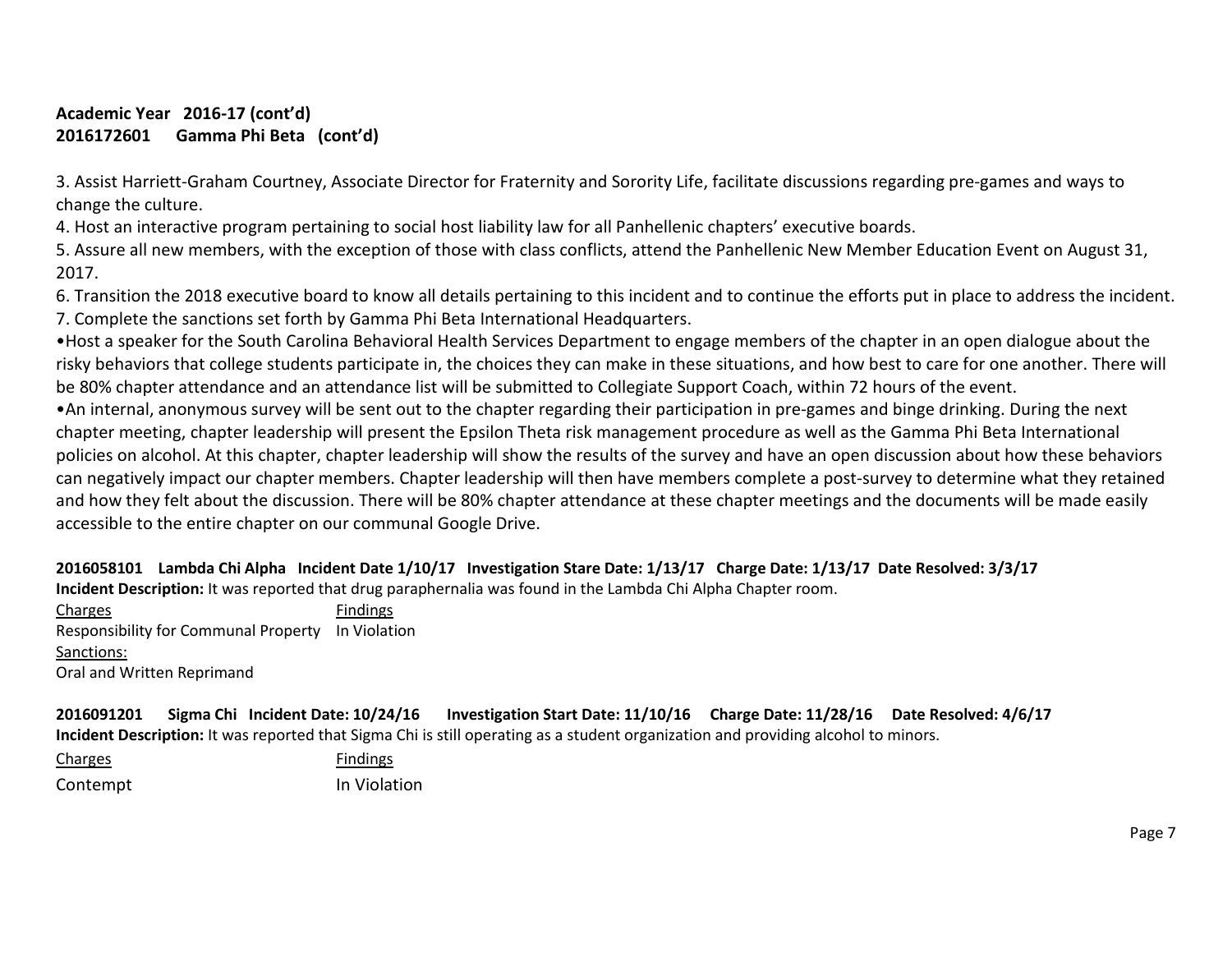# **Academic Year 2016-17 (cont'd) 2016091201 Sigma Chi (cont'd)**

# Sanctions:

Dismissal of Organizational Recognition:

Permanently excludes the organization from the University without any recourse to reapply for recognition. Any organization whose recognition is permanently revoked must:

- a. Cease all organizational activities.
- b. Vacate any appointed or elected office.
- c. Surrender balances of all organizational funds granted by Student Government.

d. Vacate office or housing space assigned by the University from the date of the notice of dismissal. Space vacated due to dismissal may be reassigned to other eligible University organizations.

# **2016091102 Alpha Tau Omega Incident Date: 9/16/16 Investigation Start Date: 11/10/16 Charge Date: 12/15/16 Date Resolved: 2/6/17**

**Incident Description:** it was reported that an underage student consumed alcohol while at an event sponsored by your organization and was assessed by EMS.

| <b>Charges</b>                                  | <b>Findings</b>                                                                                                                                              |
|-------------------------------------------------|--------------------------------------------------------------------------------------------------------------------------------------------------------------|
| <b>Student Organizational Conduct</b>           | In Violation                                                                                                                                                 |
| <b>University Policies</b>                      | In Violation                                                                                                                                                 |
| Sanctions:                                      |                                                                                                                                                              |
| Oral Reprimand                                  |                                                                                                                                                              |
| Written Reprimand                               |                                                                                                                                                              |
| Disciplinary Probation through 1/10/2018        |                                                                                                                                                              |
|                                                 | Training and Review National Risk Management policies with executive board and advisors by a national volunteer/staff member                                 |
|                                                 | Review and update any local documents for chapter risk management policies and procedures                                                                    |
|                                                 | These updates and review must be submitted to your national office for review by March 1, 2017                                                               |
|                                                 | Once Headquarters approves your review you must submit documentation of approval to FSL staff by March 15, 2017                                              |
|                                                 | ATO leadership (3 people each) will be trained by the FSL staff to assist in the Social Policy and Events training that the office does for chapter, so they |
| may help peer facilitate as needed by FSL staff |                                                                                                                                                              |
|                                                 | Spring 2017: chapter may only host EIGHT events with alcohol during Spring 2017                                                                              |
|                                                 | 4 of these will be hosted at third party vendor; 2 will be only sponsored by Alpha Tau Omega no co-hosts allowed                                             |
|                                                 | 3 events can be co-hosted after the first two ATO event are completed and no incidents are reported                                                          |
|                                                 | Your chapter may not co-host with SN until after September 1, 2017                                                                                           |
|                                                 |                                                                                                                                                              |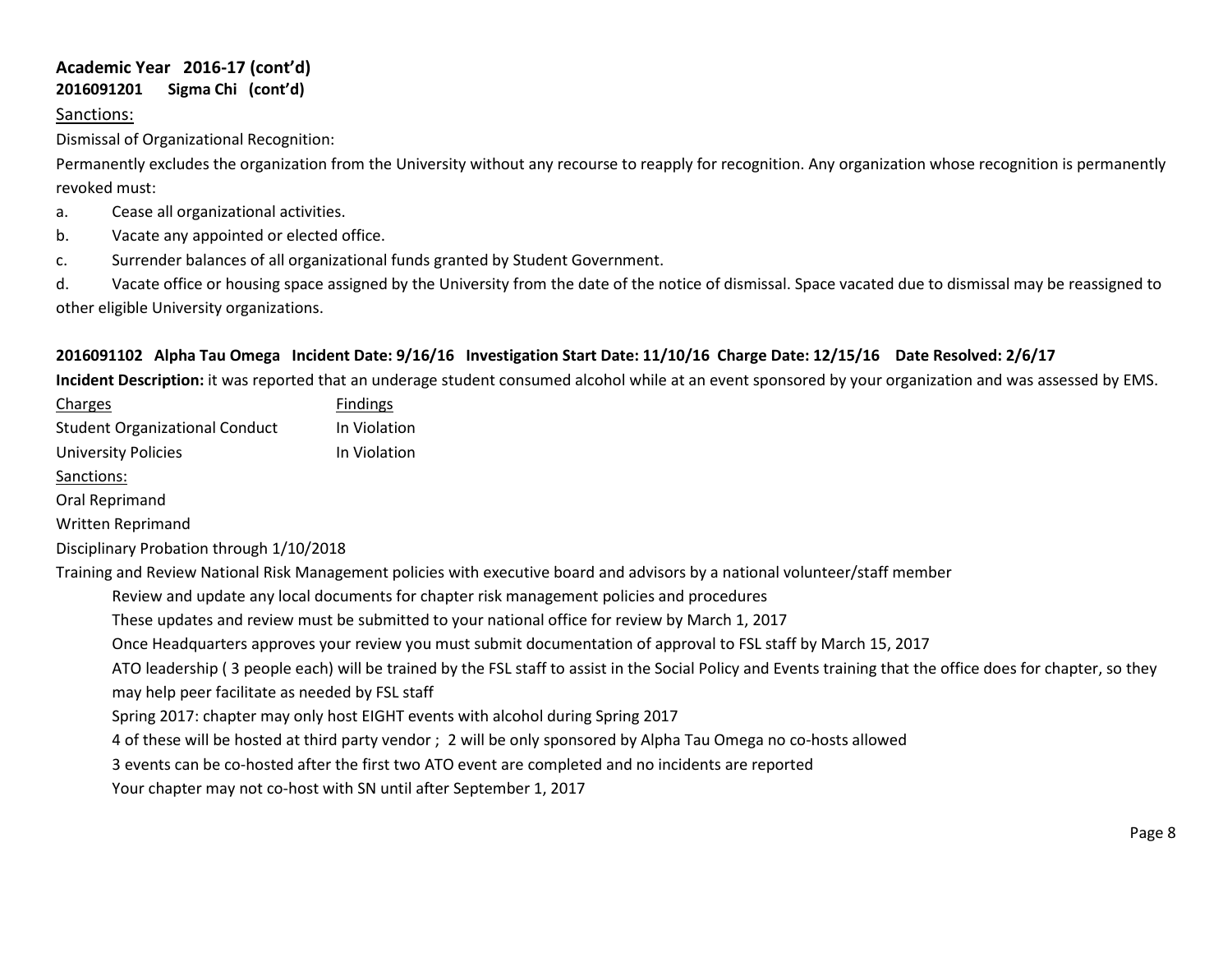# **Academic Year 2016-17 (cont'd) 2016091102 Alpha Tau Omega (cont'd)**

You will not be able to host this event until your officers/advisors have been trained per the FSL training modules/requirements

ATO/SN are not allowed to co-host ANY events until after September 1, 2017

Require this for 75% of membership should go through your national risk training. Provide documentation to the FSL staff by March 1, 2017

\$250.00 will be given to Fraternity and Sorority Life by March 1st, 2017 to help fund a speaker, workshop or training for FSL in the area of social event management, values based decision making or risk/harm reduction. Chapter leadership can make recommendations to FSL staff.

# **2016091101 Sigma Nu Incident Date: 9/16/16 Investigation Start Date: 11/10/16 Charge Date: 12/15/16 Date Resolved: 2/3/17**

**Incident Description:** it was reported that an underage student consumed alcohol while at an event sponsored by your organization and was assessed by EMS.

| Charges                                         | <b>Findings</b>                                                                                                                                             |
|-------------------------------------------------|-------------------------------------------------------------------------------------------------------------------------------------------------------------|
| <b>Student Organizational Conduct</b>           | In Violation                                                                                                                                                |
| <b>University Policies</b>                      | In Violation                                                                                                                                                |
| Sanctions:                                      |                                                                                                                                                             |
| Oral Reprimand                                  |                                                                                                                                                             |
| Written Reprimand                               |                                                                                                                                                             |
| Disciplinary Probation through 1/10/2018        |                                                                                                                                                             |
|                                                 | Training and Review National Risk Management policies with executive board and advisors by a national volunteer/staff member                                |
|                                                 | Review and update any local documents for chapter risk management policies and procedures                                                                   |
|                                                 | These updates and review must be submitted to your national office for review by March 1, 2017                                                              |
|                                                 | Once Headquarters approves your review you must submit documentation of approval to FSL staff by March 15, 2017                                             |
|                                                 | SN leadership (3 people each) will be trained by the FSL staff to assist in the Social Policy and Events training that the office does for chapter, so they |
| may help peer facilitate as needed by FSL staff |                                                                                                                                                             |
|                                                 | Spring 2017: chapter may only host EIGHT events with alcohol during Spring 2017                                                                             |
| 4 of these will be hosted at third party vendor |                                                                                                                                                             |
|                                                 | 2 will be only sponsored by Alpha Tau Omega no co-hosts allowed                                                                                             |
|                                                 | 3 events can be co-hosted after the first two ATO event are completed and no incidents are reported                                                         |
|                                                 | Your chapter may not co-host with ATO until after September 1, 2017                                                                                         |
|                                                 | You will not be able to host this event until your officers/advisors have been trained per the FSL training modules/requirements                            |
|                                                 | ATO/SN are not allowed to co-host ANY events until after September 1, 2017                                                                                  |
|                                                 | Require this for 75% of membership should go through your national risk training. Provide documentation to the FSL staff by March 1, 2017                   |
|                                                 |                                                                                                                                                             |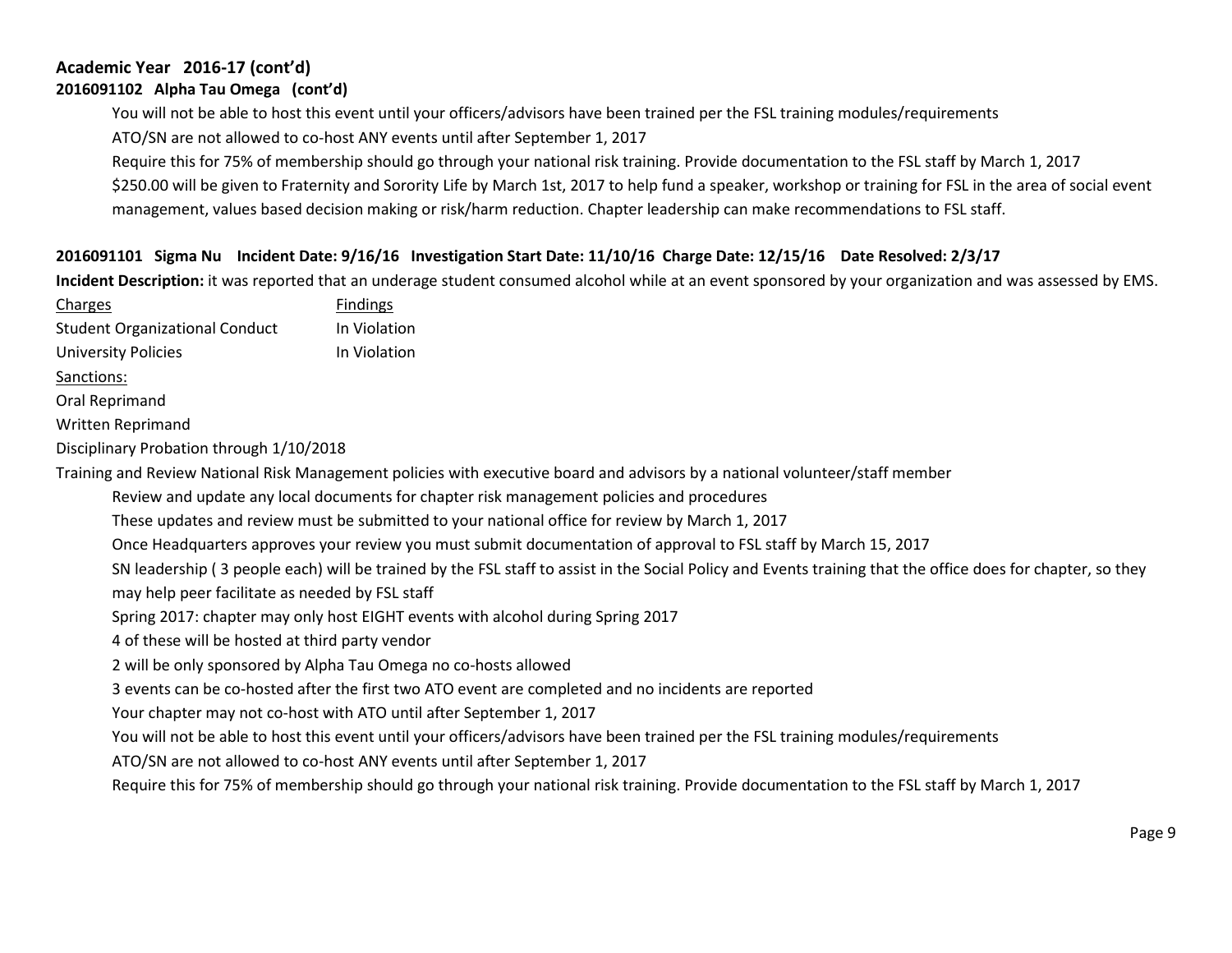**2016091101 Sigma Nu (cont'd)**

\$250.00 will be given to Fraternity and Sorority Life by March 1st, 2017 to help fund a speaker, workshop or training for FSL in the area of social event management, values based decision making or risk/harm reduction. Chapter leadership can make recommendations to FSL staff.

**2016054901 Phi Delta Theta Incident Date: 9-23-16 Investigation Start Date: 9/30/16 Charge Date: 10/3/16 Date Resolved: 11/9/16 Incident Description:** it was reported that you had an unregistered social event and an underage student at the event was transported to the hospital due to alcohol consumption

Charges **Findings** University Policies **In Violation** 

## Sanctions:

Disciplinary Probation through 12-31-16

1. During the fall semester 2016 and spring semester 2017, Phi Delta Theta will hold a chapter meeting where a member(s) of the Office of Fraternity and Sorority Life educate the group about what constitutes a chapter event under university policy and FIPG guidelines.

2. During the fall semester 2016 and spring semester 2017, Phi Delta Theta will hold an educational session for all new members where a member(s) of the Office of Fraternity and Sorority Life educate the group about what constitutes a chapter event under university policy and FIPG guidelines.

3. Phi Delta Theta will ensure that an intentional transition meeting related to risk management where a member(s) of the Office of Fraternity and Sorority Life guides the education and discussion will be held for the following officers/committees prior to the date they officially transition into their new roles. The officers/committees include:

- a. President
- b. Vice President
- c. Social Chairman and Social Committee
- d. Risk Manager and Risk Committee
- e. Warden and Judicial Committee

4. In the spring semester 2017, after new members are welcomed but before the end of the semester, Phi Delta Theta must collaborate with Healthy Campus to offer a workshop for at least 75% of the chapter membership on the responsibilities of being a sober monitor.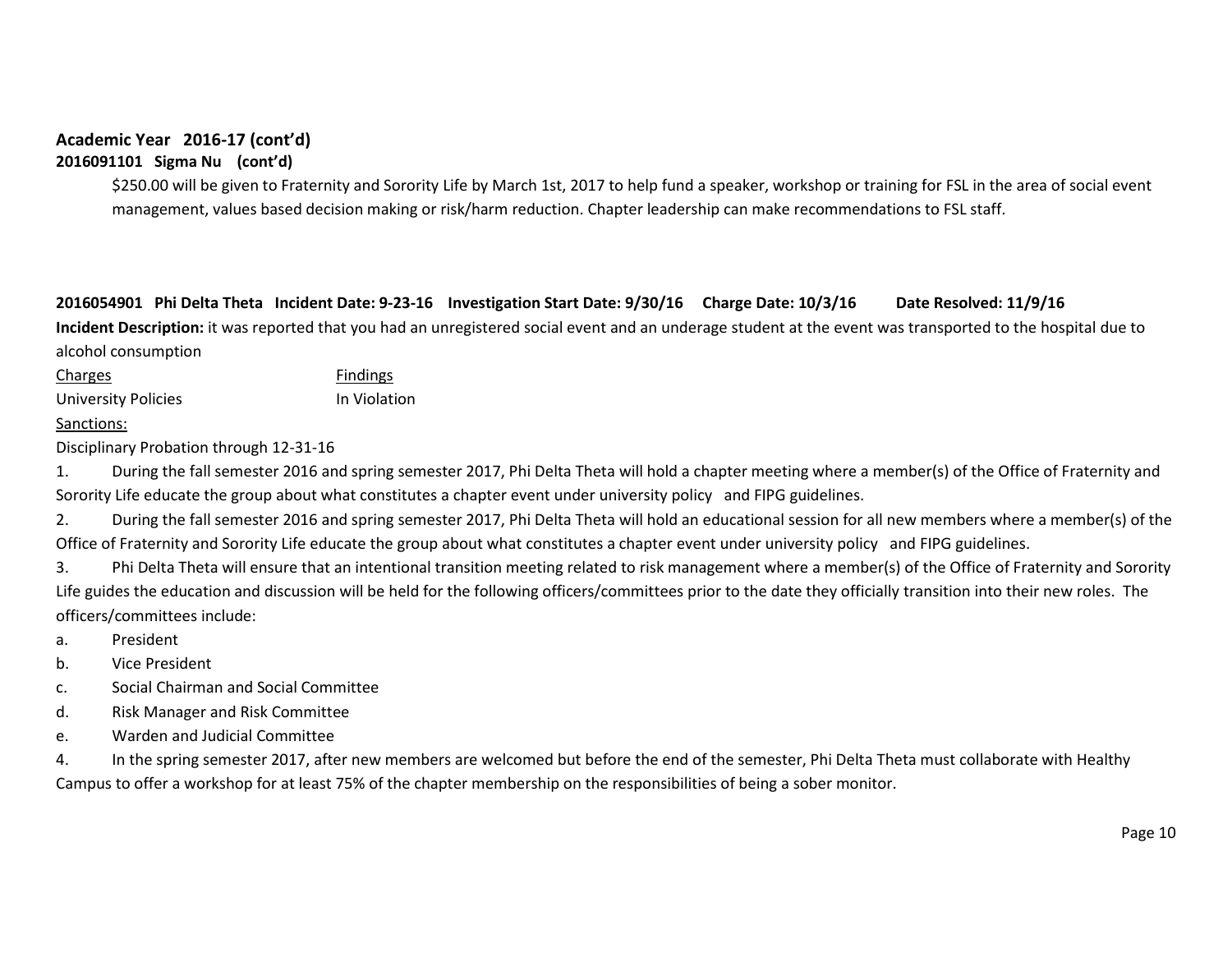|            |                                    |                 | 2016012301 Phi Kappa Tau Incident Date: 8/13/16 Investigation Start Date: 8/24/16 Charge Date: 8/29/16 | Date Resolved: 9/28/16                                                                                                                                         |
|------------|------------------------------------|-----------------|--------------------------------------------------------------------------------------------------------|----------------------------------------------------------------------------------------------------------------------------------------------------------------|
|            |                                    |                 |                                                                                                        | Incident Description: it was reported that your organization is still participating in recruitment and rush while no longer being recognized by the university |
| Charges    |                                    | <b>Findings</b> |                                                                                                        |                                                                                                                                                                |
| Contempt   |                                    | In Violation    |                                                                                                        |                                                                                                                                                                |
| Sanctions: |                                    |                 |                                                                                                        |                                                                                                                                                                |
|            | Suspension extended until May 2022 |                 |                                                                                                        |                                                                                                                                                                |

## **Academic Year 2015-16**

**2015160901 Sigma Nu Incident Date: 12-5-15 Investigation Start Date: 3/28/16 Charge Date: 3/28/16 Date Resolved: 4/4/16 Incident Description:** it was reported the organization had an event off-campus with alcohol present and it was unregistered through the Office of Fraternity and Sorority Life.

| Charges                                                   | <b>Findings</b> |
|-----------------------------------------------------------|-----------------|
| <b>Student Organizational Conduct</b>                     | In Violation    |
| <b>University Policies</b>                                | In Violation    |
| Sanctions:                                                |                 |
| Oral Reprimand                                            |                 |
| <b>Written Reprimand</b>                                  |                 |
| Restriction of Privileges: There are to be no social even |                 |

hts for organization with alcohol present until after Spring 2016 graduation, May 7, 2016. Can have social events as an organization, there can't be alcohol present.

Additional Sanctions: Organization is to work with Fraternity and Sorority Life to have one of their staff members present at a meeting or gathering with at least 90% of membership present to go over the New Student Organizational Social Policy before the end of the Spring 2016 semester.

| 2015140701     | Alpha Kappa Alpha |              | Incident Date: AY 15-16 Investigation Start Date: 2/25/16                                                                                  | Charge Date: 4/6/16 | Date Resolved: 4/6/16 |
|----------------|-------------------|--------------|--------------------------------------------------------------------------------------------------------------------------------------------|---------------------|-----------------------|
|                |                   |              | Incident Description: It was reported that members of organization engaged in hazing, bullying, and harassment of and against new members. |                     |                       |
| Charge(s)      |                   | Finding(s)   |                                                                                                                                            |                     |                       |
| Harassment     |                   | In Violation |                                                                                                                                            |                     |                       |
| Harm to Person |                   | In Violation |                                                                                                                                            |                     |                       |
| Hazing         |                   | In Violation |                                                                                                                                            |                     |                       |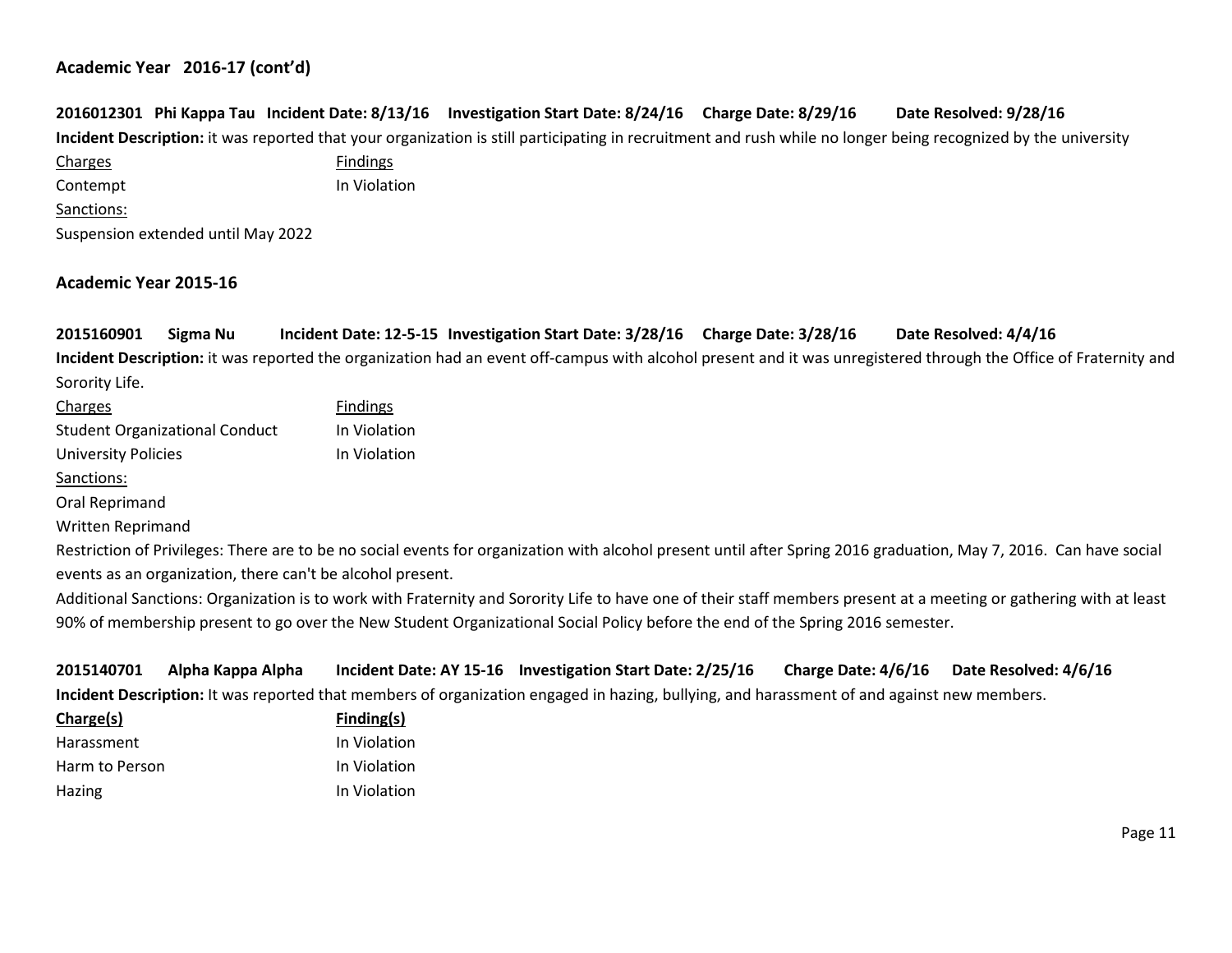**2015140701 Alpha Kappa Alpha (cont'd)**

Charge(s) Finding(s) Student Organizational Conduct In Violation

## **Sanction(s):**

Suspension 4-28-2016 through 8-1-2017

Disciplinary Probation through 12-31-2018

The Lambda Theta Chapter and the Alpha Kappa Alpha National Organization will work on a plan together to get the chapter back on track. This involves current members as of the Fall 2017 working with the chapter to prepare for successful reinstatement in the Fall 2017 semester. This can include discussions, trainings, etc., involving the current members and the organization as long as the organization is not recruiting new members, having social events or partaking in any other activities or attempting to access privileges available only to recognized student organizations at Clemson.

Prior to being re-recognized, the Lambda Theta chapter will need to complete the student organization re-recognition review process. The national office of Alpha Kappa Alpha Sorority, Inc. may forward a letter of intent to the Office of the Dean of Students and Associate Vice President for Student Affairs, no earlier than July 1, 2017, expressing interest in re-establishing the formerly suspended student organization. The letter should explain plans that assure appropriate guidance, support, advice, and supervision of the student organization and a copy of the plan that has been developed.

# **2015136302 Beta Theta Pi Incident Date: 1/15/16 Investigation Started: 2/19/16 Charge Date: 3/2/16 Date Resolved: 5/3/16 Incident Description:** it was reported that you held an unregistered event with an unrecognized student organization.

| Charges                                                                                                                                                     | <b>Findings</b> |  |  |
|-------------------------------------------------------------------------------------------------------------------------------------------------------------|-----------------|--|--|
| <b>Student Organizational Conduct</b>                                                                                                                       | In Violation    |  |  |
| <b>University Policies</b>                                                                                                                                  | In Violation    |  |  |
| Sanctions:                                                                                                                                                  |                 |  |  |
| Oral Reprimand                                                                                                                                              |                 |  |  |
| <b>Written Reprimand</b>                                                                                                                                    |                 |  |  |
| Disciplinary Probation through 5-3-2017                                                                                                                     |                 |  |  |
| Restriction of Privileges: Organization is not allowed to have social events with alcohol until October 1, 2016.                                            |                 |  |  |
| Organization is to work with the Office of Fraternity Sorority Life for approval of and host a Risk Management workshop or program of your choosing with at |                 |  |  |
| least 75% of your membership present.                                                                                                                       |                 |  |  |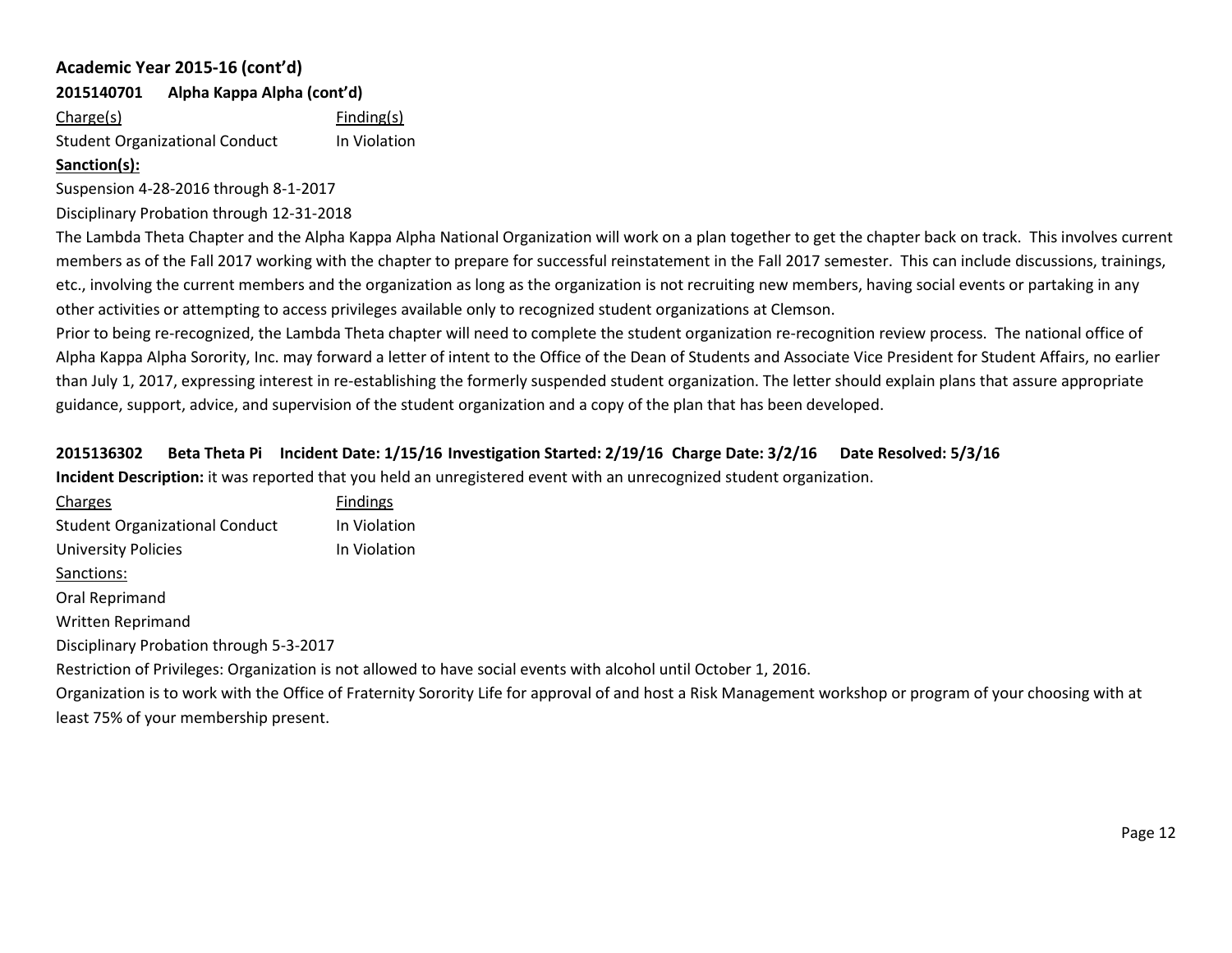# **2015081702 Beta Theta Pi Incident Date: 11/6/15 Investigation Start Date: 2/10/16 Charge Date: 3/2/16 Date Resolved: 5/10/16**

**Incident Description:** it was reported that your organization hosted an event with another fraternity where two underage students were drinking and one was transported to the hospital.

| Charges                                  | <b>Findings</b>                                                                                                                                               |
|------------------------------------------|---------------------------------------------------------------------------------------------------------------------------------------------------------------|
| <b>Student Organizational Conduct</b>    | In Violation                                                                                                                                                  |
| <b>University Policies</b>               | In Violation                                                                                                                                                  |
| Sanctions:                               |                                                                                                                                                               |
| Oral Reprimand                           |                                                                                                                                                               |
| <b>Written Reprimand</b>                 |                                                                                                                                                               |
| Disciplinary Probation through 6-3-2017  |                                                                                                                                                               |
|                                          | Restriction of Privileges-Organization is not allowed to have social events with alcohol until October 1, 2016                                                |
|                                          | Your organization is to work with the Office of Fraternity Sorority Life for approval of and host a Risk Management workshop or program of your choosing with |
| at least 75% of your membership present. |                                                                                                                                                               |

#### **The following two cases involving Kappa Alpha were adjudicated at one administrative hearing and sanctioned together:**

**2015097101 Kappa Alpha Incident Date: 12/5/15 Investigation Start Date: 12/10/15 Charge Date: 1/27/16 Date Resolved: 2/1/16 Incident Description:** it was reported that members of your organization were involved in a physical altercation with guests at a football game in Charlotte, NC.

| Charges(s)                            | Finding(s)   |  |
|---------------------------------------|--------------|--|
| <b>Student Organization Alcohol</b>   | In Violation |  |
| <b>Student Organizational Conduct</b> | In Violation |  |
| <b>University Policies</b>            | In Violation |  |

| 2015117801 Kappa Alpha | Incident Date: 10/10/15 | Investigation started: 1/26/16  Charge Date: 1/27/16  Date Resolved: 2/1/16                                                        |  |
|------------------------|-------------------------|------------------------------------------------------------------------------------------------------------------------------------|--|
|                        |                         | Incident Description: it was reported that damage was done to the common bathroom on your organization's hall in on-campus housing |  |

Charges **Findings** Damage to Property **In Violation**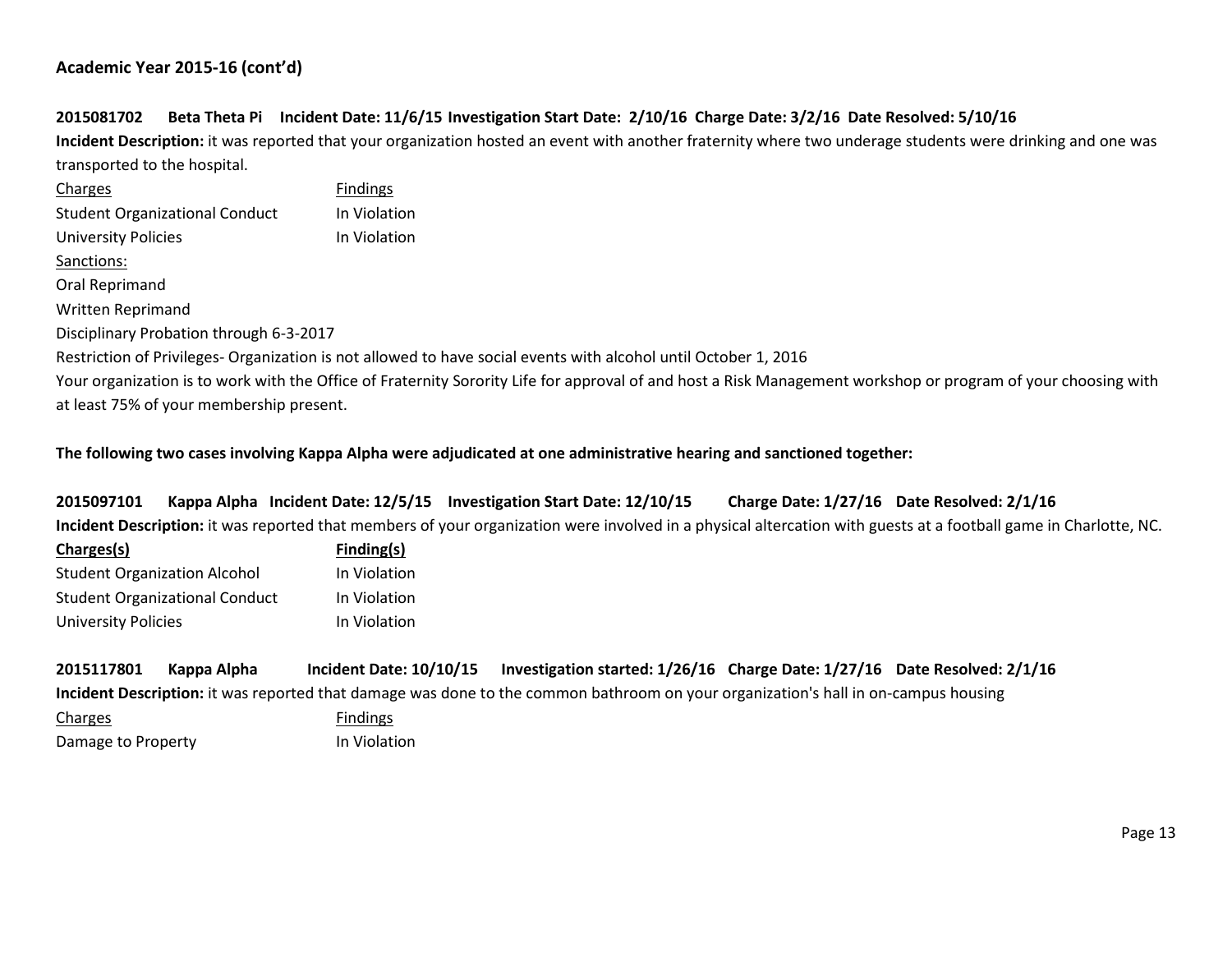# **Academic Year 2015-2016 (cont'd) 2015097101 & 2015117801 Kappa Alpha (cont'd)**

# **Sanction(s)**:

Disciplinary Probation 1/29/16 – 12/31/17

## Restriction of Privileges:

Kappa Alpha Order will not be permitted to have any functions where alcohol is present (this includes but not limited to date parties, mixers, mountain weekend, formals, alumni events or parent receptions) through December 31,2016. It is critical that all members of your chapter, new and initiated, are educated on this restriction as individual or group decisions related to gatherings and alcohol could prove to be negatively impactful for your chapter. It is highly recommended that when in doubt, first consult with the staff in the Office of Fraternity and Sorority Life.

## In-Kind Restitution:

Kappa Alpha Order must pay a total of \$3,709.32 payable to Clemson University Housing and Dining for the damages in Wannamaker Hall resulting from the vandalism to the third floor bathroom sink. This total includes \$1000 deductible plus 10% of the total repair invoice (which totaled \$27,093.23). Full payment of this restitution must be received no later than March 31, 2016.

# Presentation to Greek Chapter Presidents

Kappa Alpha Order is required to create and deliver a presentation regarding the chapter's experience through the investigative and administrative process of the Office of Community and Ethical Standards. This presentation must be coordinated with the advising staff in the Office of Fraternity and Sorority Life, reviewed by Marijohn Boyd with the Office of Community and Ethical Standards and delivered during the Spring semester of 2016 at one of the President' meetings for all Greek councils.

# Mandatory Chapter Risk Management Education

Kappa Alpha Order must hold a thorough risk management education workshop each semester with at least a 90% attendance rate, inclusive of new and initiated members. These workshops must begin in Spring 2016 and continue each regular semester (summers not included) through Fall of 2017. These workshops must cover all national risk management expectations as well as the policies and procedures required for National lnterfraternity Conference (NIC) organizations at Clemson University.

Additionally, the content and delivery must be coordinated with your national office and the Office of Fraternity and Sorority Life.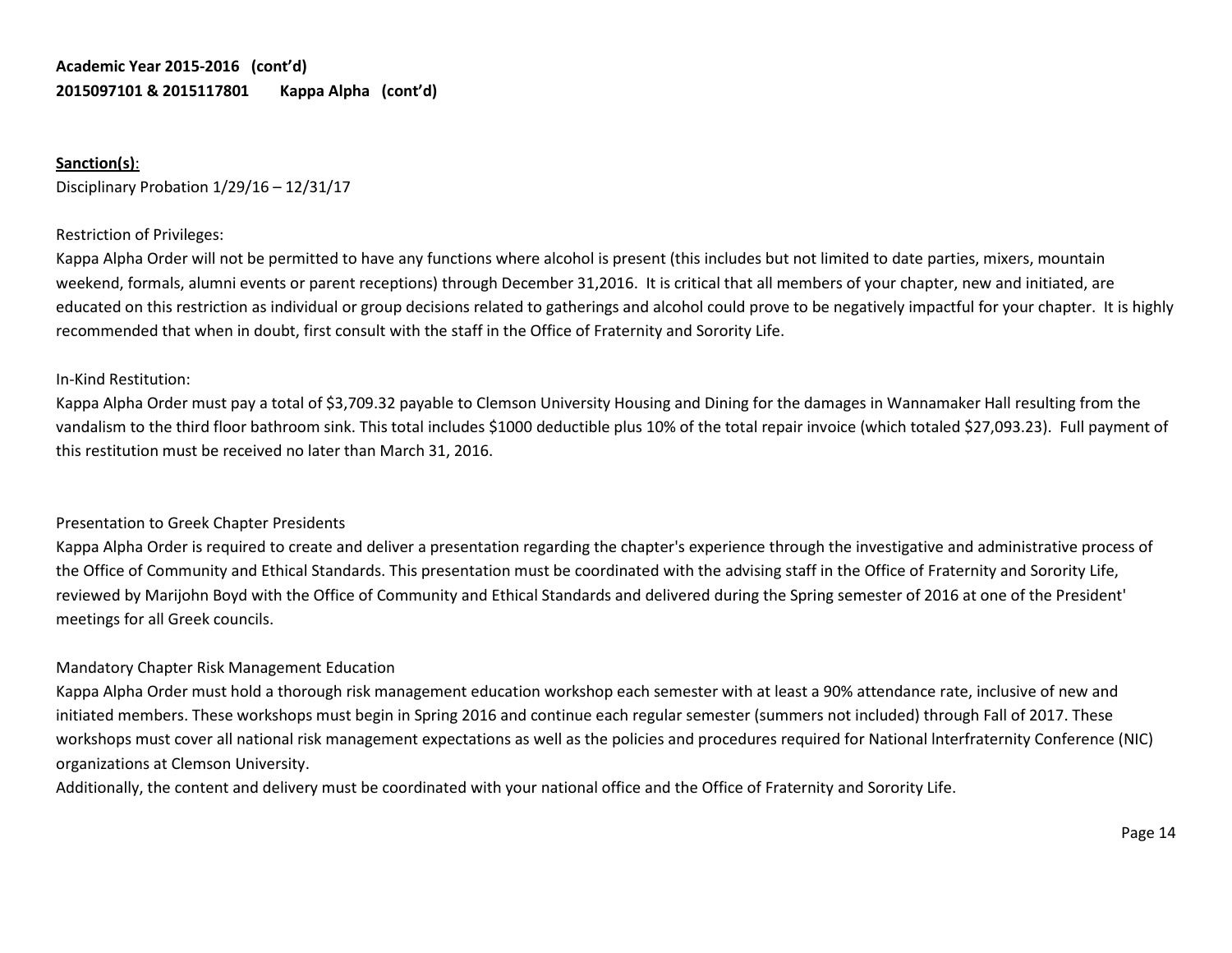# **2015093001 Sigma Pi Incident Date: 12/3/15 Investigation Started: 12/3/15 Charge Date 12/3/15 Date Resolved: 1/8/15**

**Incident Description:** it was reported that your organization was planning to host a social event while under interim suspension

| Charges                               | <b>Findings</b> |
|---------------------------------------|-----------------|
| Contempt                              | In Violation    |
| <b>Student Organizational Conduct</b> | In Violation    |
| $C$ anatianas                         |                 |

#### Sanctions:

Suspended 12/11/15 – 12/1/20

Suspension of Organizational Recognition is defined as the denial of privileges of a recognized organization for a designated period of time, which will be no less than one semester. Any organization whose recognition is suspended must:

- a. Cease all organizational activities.
- b. Vacate any appointed or elected office with that organization's governing body for the duration of the organization's period of suspension.
- c. Surrender balances of all organizational funds granted by Student Government.

d. Vacate office or housing space assigned by the University. Space vacated due to suspension may be reassigned to other eligible University organizations. In the case of housing, individual members will be reassigned provided space is available. There will be no University Housing contract cancellations.

The suspension of organizational recognition for Sigma Pi Fraternity will be in effect from December 2015 - December 2020. In order to be considered to begin the recolonization process in the spring of 2021 the organizational review process must be completed. The international office of Sigma Pi Fraternity may forward a letter of intent to the Office of the Dean of Students, no earlier than August 1, 2019, expressing interest in re-establishing the formerly suspended student organization. The letter should explain plans that assure appropriate guidance, support, advice, and supervision of the student organization. The letter must also provide documentation of completion of any requirements placed upon the student organization by the University through the student conduct process including the presentation of evidence that:

- e a full local advisory board for the Clemson Chapter has been appointed; and
- e current members of the local chapter (fall of 2015} are not serving in any advisory capacity to the chapter.

The first time that Sigma Pi will be eligible to accept new members will be following approval from the Suspended Student Organization Committee and the formal recruitment process of the interfraternity council in the spring of 2020.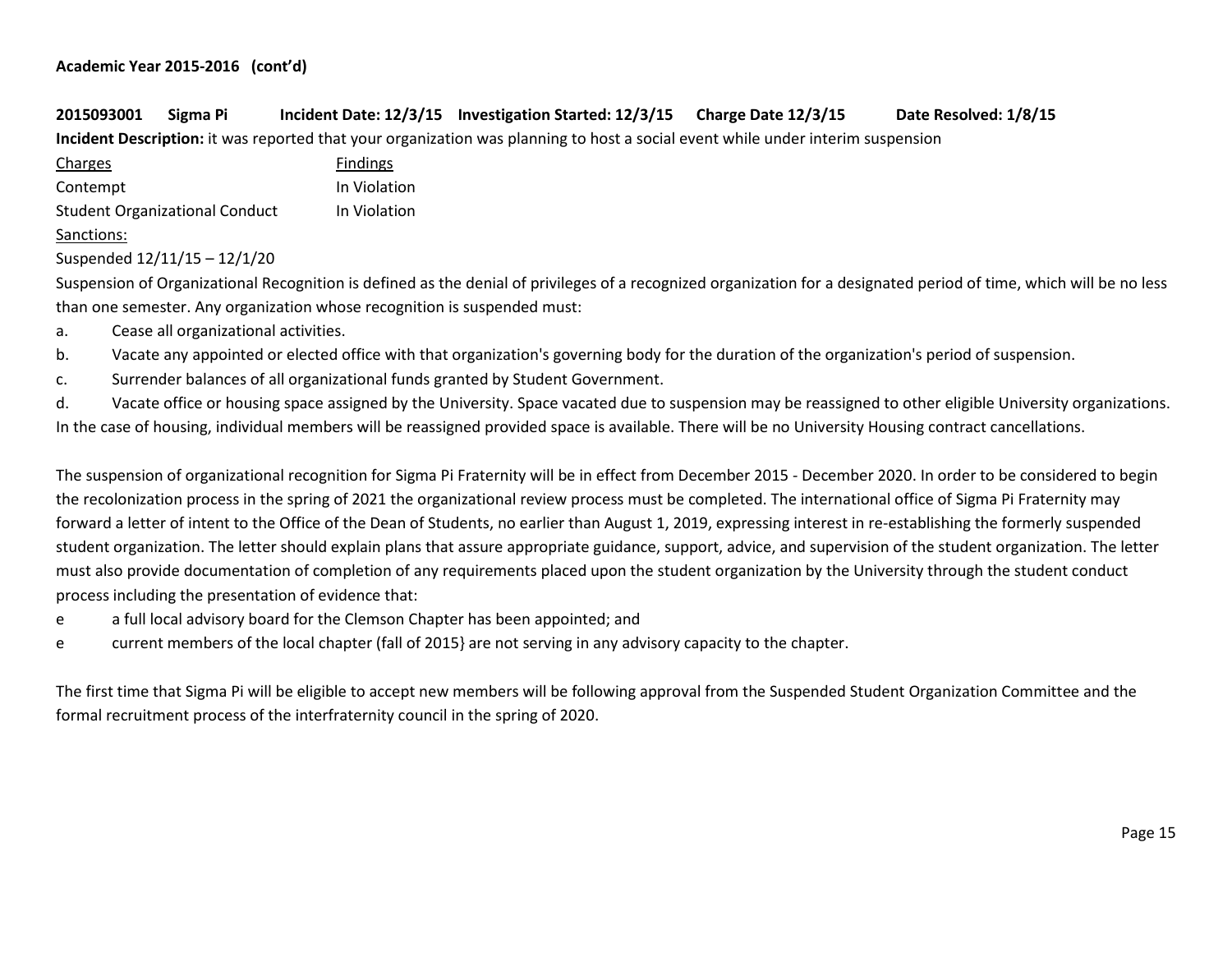# **2015088801 Phi Kappa Tau Incident Date: 11/21/15 Investigation Started: 11/24/15 Charge Date: 2/19/16 Date Resolved: 3/24/16 Incident Description:** it was reported that your organization held a social event while on interim Charges **Findings** Contempt **In Violation** Sanctions:

Oral Reprimand: An oral statement to the organization explaining that their behavior has violated a student regulation.

Written Reprimand: An official written statement to the organization explaining that they have violated a student regulation. It is intended to communicate most strongly both the disapproval and the reprimand of the University community. This statement will remain on file with the Office of Community and Ethical Standards until you are no longer enrolled as a result of graduation, transferring, or withdrawing permanently from the University.

Suspension of Organizational Recognition: It is defined as the denial of privileges of a recognized organization for a designated period of time, which will be no less than one semester. Any organization whose recognition is suspended must:

1. Cease all organizational activities. This includes social or other activities involving or affiliated with Phi Kappa Tau Fraternity which may include the new membership process, social gatherings, philanthropy activities, etc.

2. Vacate any appointed or elected office with that organization's governing body for the duration of the organization's period of suspension.

3. Surrender balances of all organizational funds granted by Student Government.

4. Vacate office or housing space assigned by the University. Space vacated may be reassigned to other eligible University organizations. In the case of housing, individual members will be reassigned provided space is available. There will be no University housing contract cancellations.

Your organization is suspended an additional three years, so would be eligible to return as a recognized student organization in Fall 2019.

The earliest your organization may return as a recognized student organization is Fall 2019. In order to be considered to begin recolonization process in the Fall 2019, the student organization review process must be completed. The International Office of Phi Kappa Tau Fraternity may forward a letter of intent to the Office of the Dean of Students, no earlier than December 1, 2018 expressing interest in re-establishing the formerly suspended student organization. The letter should explain plans that assure appropriate guidance, support, advice, and supervision of the student organization. The letter must also provide documentation of completion of any requirements placed upon the student organization by the University through the student conduct process including the presentation of evidence that:

1. A full local advisory board for the Phi Kappa Tau Fraternity has been appointed.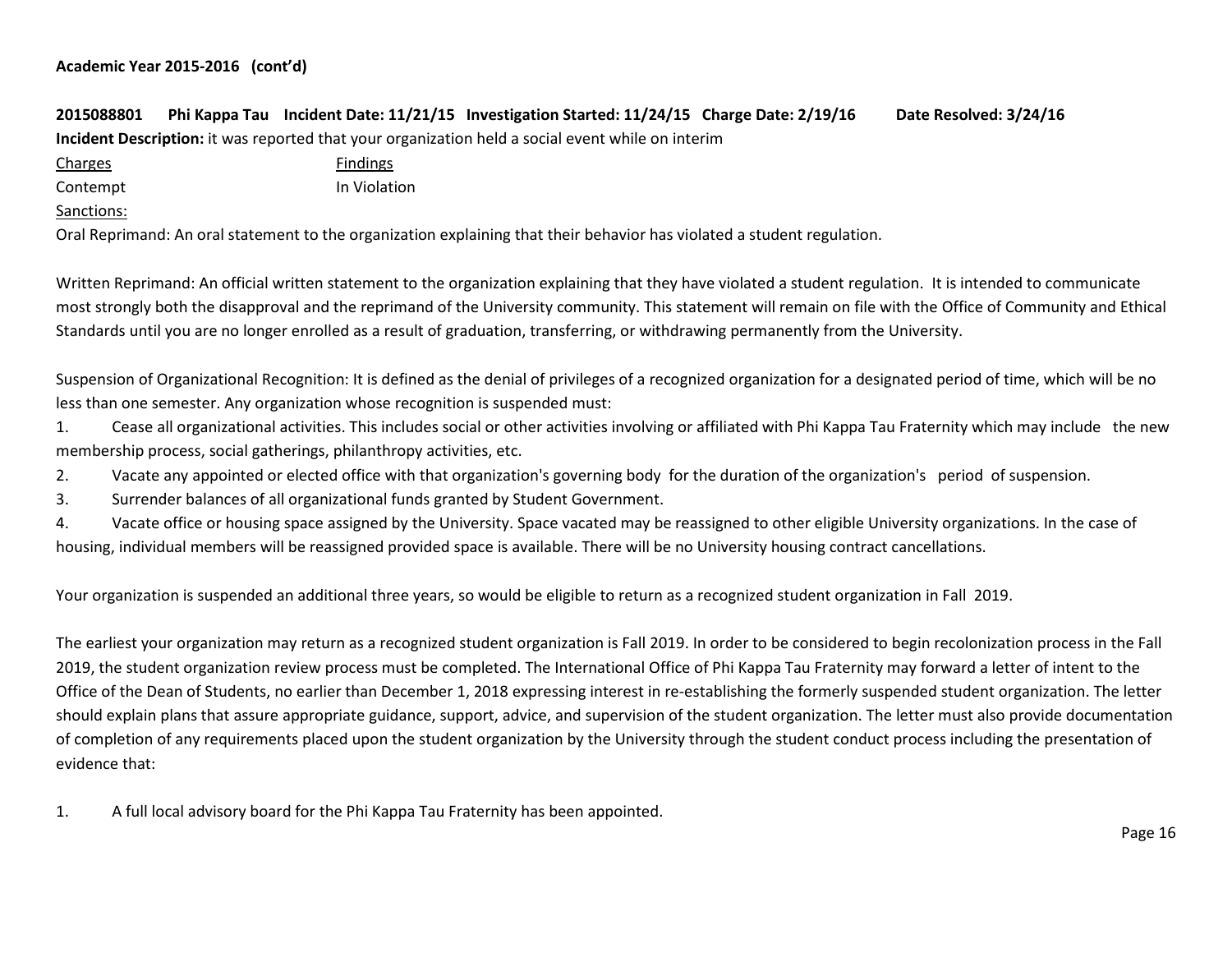# **Academic Year 2015-2016 (cont'd) 2015088801 Phi Kappa Tau (cont'd) Sanctions (cont'd)**

The first time that Phi Kappa Tau Fraternity will be eligible to accept new members will be following approval from the Suspended Student Organization Committee and the formal recruitment process of the Inter-Fraternity Council in the Fall 2019.

**2015081701 Pi Kappa Alpha Incident Date: 11/6/15 Investigation Start Date: 11/17/15 Charge Date: 12/3/15 Date Resolved: 1/15/16**

**Incident Description:** it was reported that an underage student was transported to the hospital after being at an event at your house

| <b>Charge(s)</b> | Finding(s)   |
|------------------|--------------|
| Alcohol          | In Violation |

Suspended 1/15/16 through 5/1/17

Reinstatement Plan: The chapter and PKA National Office worked on a plan together to get the chapter back on track. This involves current members working with the Chapter to prepare for successful reinstatement in Fall 2017.

This can include discussions, trainings, etc., involving current members and the organization, as long as the organization is not recruiting new members, having social events, or partaking in any other activities or attempting to access privileges available only to recognized student organizations at Clemson.

Suspension of Organizational Recognition: It is defined as the denial of privileges of a recognized organization for a designated period of time, which will be no less than one semester. Any organization whose recognition is suspended must:

1. Cease all organizational activities. This includes social or other activities involving or affiliated with Pi Kappa Alpha Fraternity which may include the new membership process, social gatherings, philanthropy activities, etc.

- 2. Vacate any appointed or elected office with that organization's governing body for the duration of the organization's period of suspension.
- 3. Surrender balances of all organizational funds granted by Student Government.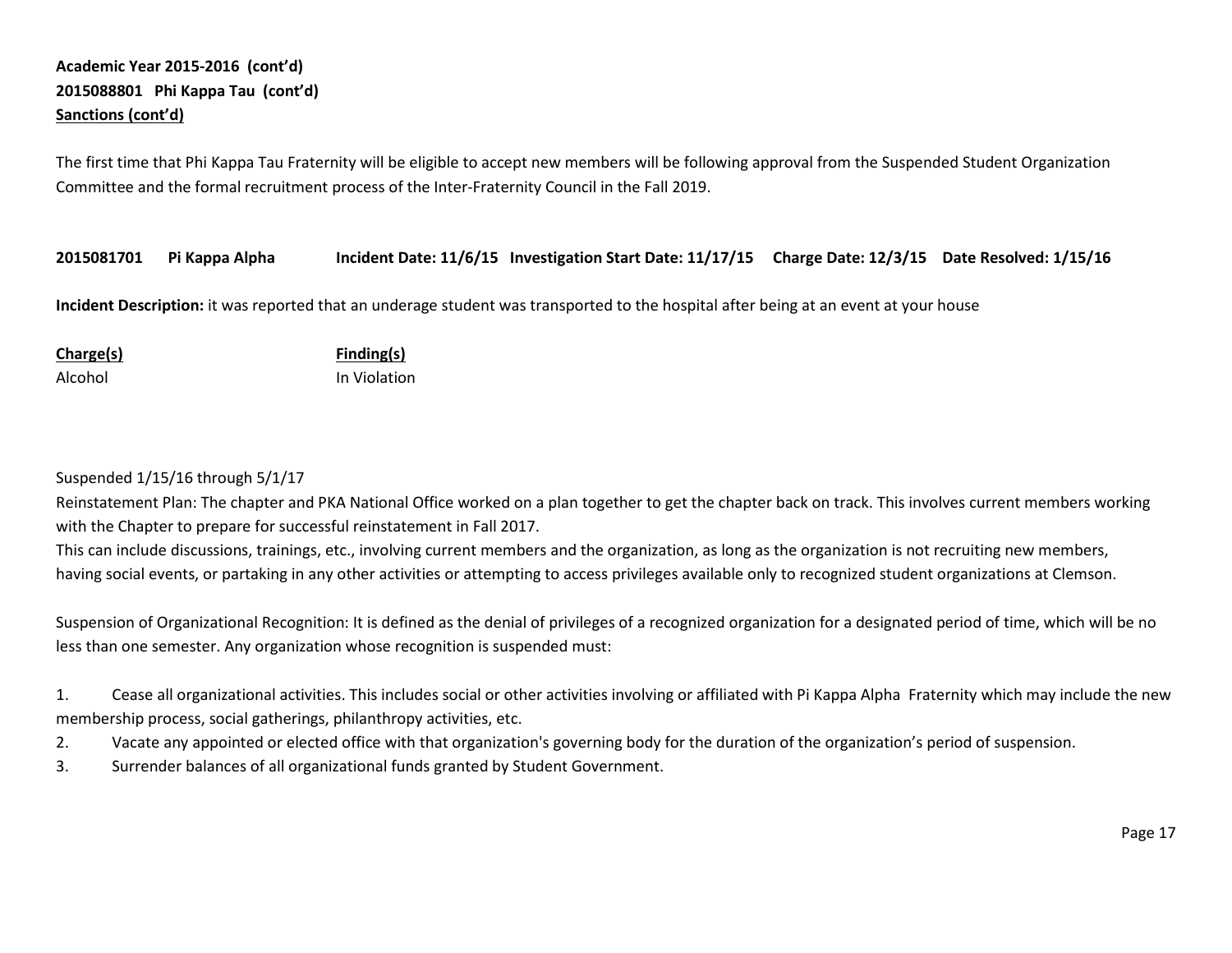# **Academic Year 2015-16 (cont'd) 2015081701 Pi Kappa Alpha (cont'd) Sanction(s):**

4. Vacate office or housing space assigned by the University. Space vacated may be reassigned to other eligible University organizations. In the case of housing, individual members will be reassigned provided space is available. There will be no University housing contract cancellations.

The suspension of organizational recognition for Pi Kappa AIpha Fraternity will be in effect immediately until May 2017. The earliest your organization may return as a recognized student organization is Fall 2017. In order to be considered to begin recolonization process in the Fall 2017, the student organization review process must be completed. The International Office of Pi Kappa Alpha Fraternity may forward a letter of intent to the Office of the Dean of Students, no earlier than December 1, 2016 expressing interest in re- establishing the formerly suspended student organization. The letter should explain plans that assure appropriate guidance, support, advice, and supervision of the student organization. The letter must also provide documentation of completion of any requirements placed upon the student organization by the University through the student conduct process including the presentation of evidence that:

1. A full local advisory board for the Pi Kappa Alpha Fraternity has been appointed.

The first time that Pi Kappa Alpha Fraternity will be eligible to accept new members will be following approval from the Suspended Student Organization Committee and the formal recruitment process of the Inter-Fraternity Council in the Fall 2017

The following two cases involving Sigma Pi were adjudicated at one administrative hearing and sanctioned together:

**2015082201 Sigma Pi Incident Date: 11/15/15 Investigation Started: 11/18/15 Charge Date: 11/18/15 Date Resolved: 1/8/16 Incident Description:** it was reported that members of your organization rented a cabin out of town under the name of another organization falsely, damaged property, and the police were called for noise while under Interim Suspension as an organization

Charges **Findings** Contempt **In Violation** Damage to Property **In Violation**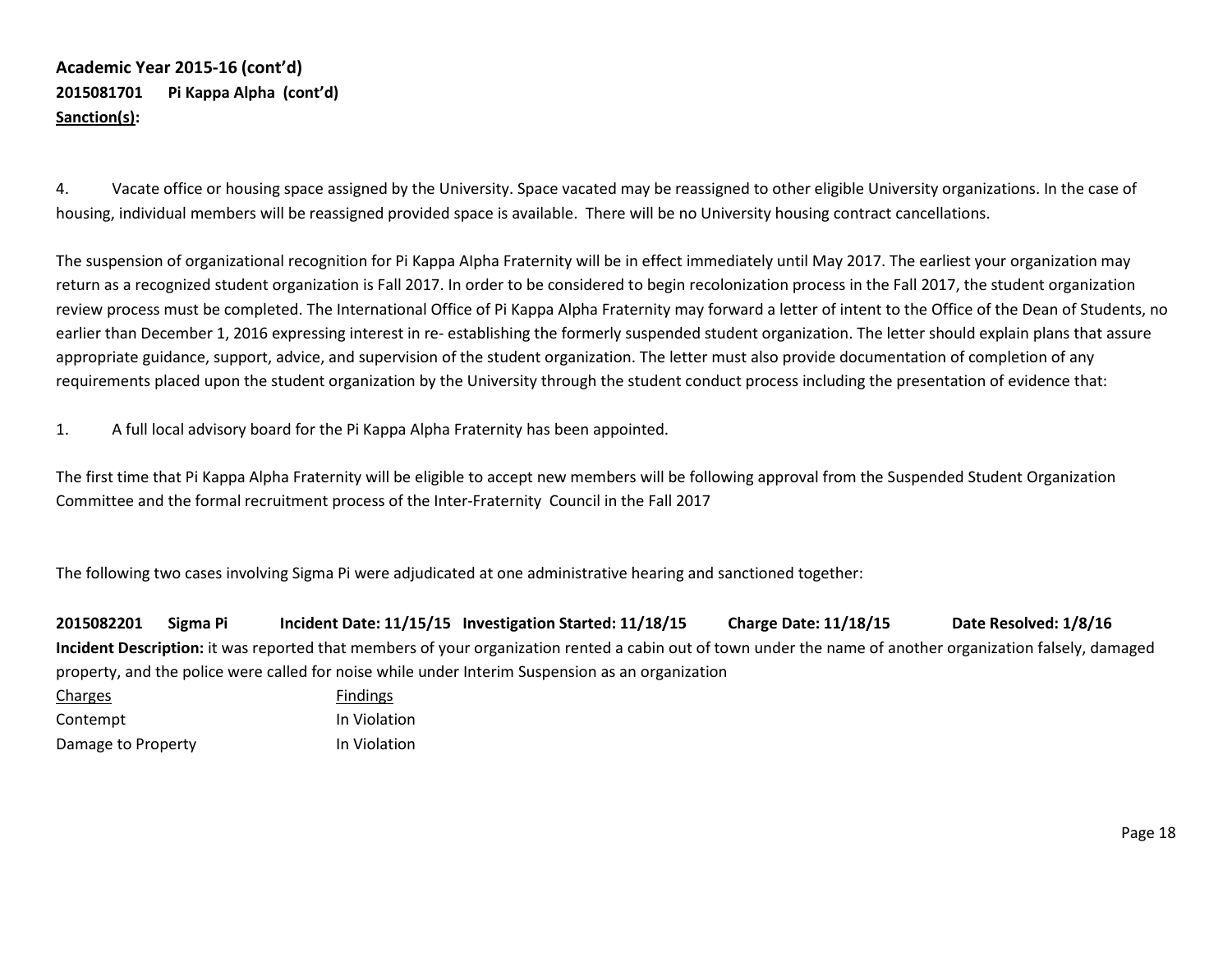# **2015070801 Sigma Pi Incident Date: 11/2/15 Investigation Start Date: 11/3/15 Charge Date: 11/18/15 Date Resolved: 1/8/16**

**Incident Description:** it was reported that your new members are required to participate in inappropriate activities

| Charges(s)                            | Finding(s)   |
|---------------------------------------|--------------|
| Alcohol                               | In Violation |
| Harm to Person                        | In Violation |
| Hazing                                | In Violation |
| <b>Student Organizational Conduct</b> | In Violation |
| <b>University Policies</b>            | In Violation |

#### **Sanction(s):**

Suspension December 2015 through December 2020

Suspension of Organizational Recognition is defined as the denial of privileges of a recognized organization for a designated period of time, which will be no less than one semester. Any organization whose recognition is suspended must:

- a. Cease all organizational activities.
- b. Vacate any appointed or elected office with that organization's governing body for the duration of the organization's period of suspension.
- c. Surrender balances of all organizational funds granted by Student Government.

d. Vacate office or housing space assigned by the University. Space vacated due to suspension may be reassigned to other eligible University organizations. In the case of housing, individual members will be reassigned provided space is available. There will be no University Housing contract cancellations.

The suspension of organizational recognition for Sigma Pi Fraternity will be in effect from December 2015 - December 2020. In order to be considered to begin the recolonization process in the spring of 2020, the organizational review process must be completed. The international office of Sigma Pi Fraternity may forward a letter of intent to the Office of the Dean of Students, no earlier than August 1, 2019, expressing interest in re-establishing the formerly suspended student organization. The letter should explain plans that assure appropriate guidance, support, advice, and supervision of the student organization. The letter must also provide documentation of completion of any requirements placed upon the student organization by the University through the student conduct process including the presentation of evidence that:

A full local advisory board for the Clemson Chapter has been appointed; and current members of the local chapter (fall of 2015} are not serving in any advisory capacity to the chapter. The first time that Sigma Pi will be eligible to accept new members will be following approval from the Suspended Student Organization Committee and the formal recruitment process of the lnterfraternity Council in the spring of 2020.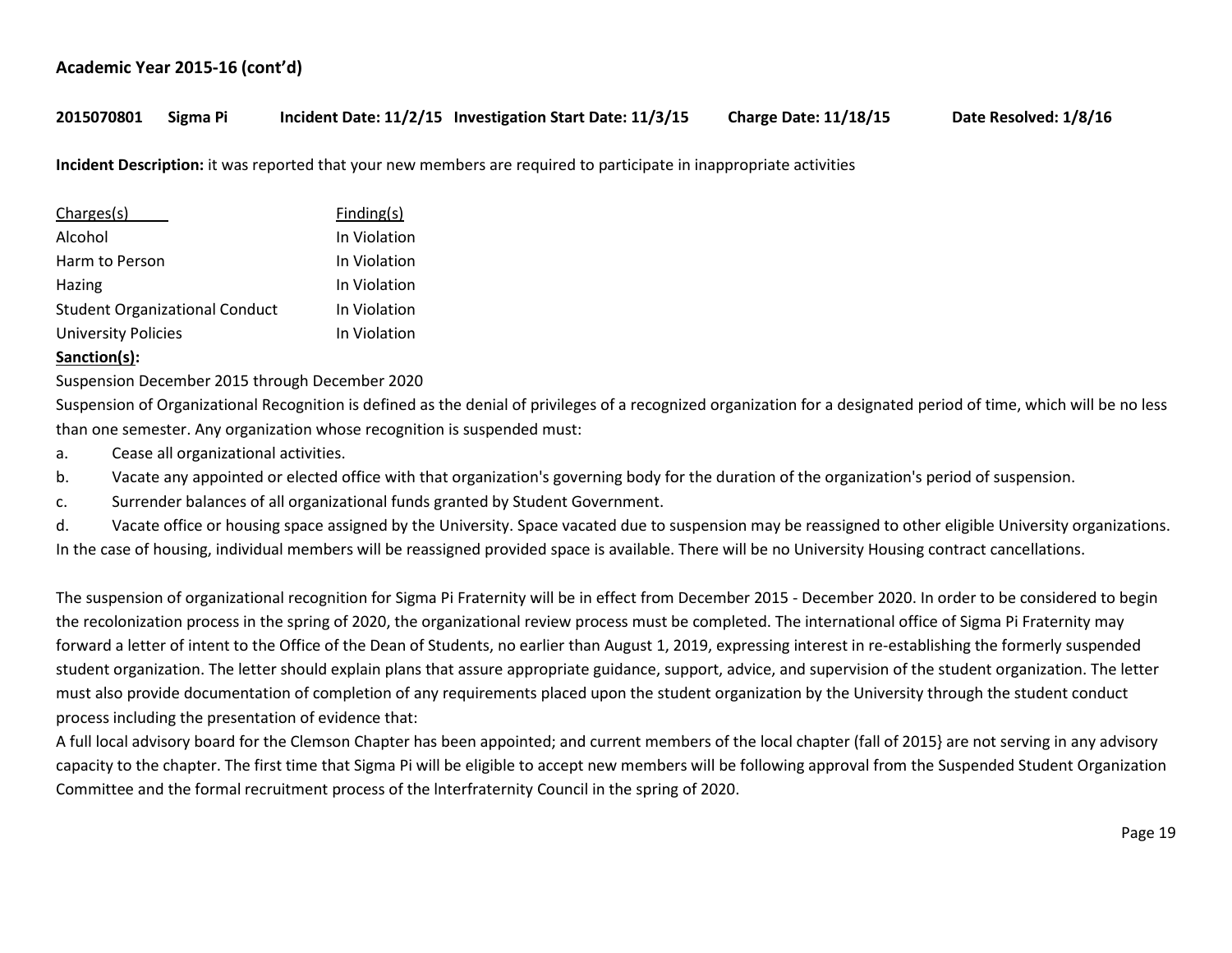# **2015067101 Alpha Tau Omega Incident Date: 10/17/15 Investigation Started: 10/28/15 Charge Date: 11/6/15 Date Resolved: 3/24/16 Incident Description:** it was reported that an underage minor was taken into police custody for underage drinking at an off-campus event that you co-sponsored and eventually the event was shut down

| Charges                               | <b>Findings</b> |
|---------------------------------------|-----------------|
| <b>Student Organizational Conduct</b> | In Violation    |
| University Policies                   | In Violation    |
| Sanctions:                            |                 |

Disciplinary Probation through 1-20-17

Restriction of Privileges: Your privileges have been restricted, specifically: Social Probation: There are to be no functions with alcohol until after February 1, 2016 Your organization is to work with Fraternity and Sorority Life, your advisors, and Nationals to ensure you are following the new social policy for organizations.

**2015067001 Sigma Nu Investigation Started: 10/28/15 Incident Date: 10/17/15 Charge Date: 11/3/16 Case Resolved: 1/15/16 Incident Description:** it was reported that an underage minor was taken into police custody for underage drinking at an off-campus event that you co-sponsored and eventually the event was shut down

| <b>Charges</b>                        | <b>Findings</b> |
|---------------------------------------|-----------------|
| <b>Student Organizational Conduct</b> | In Violation    |
| University Policies                   | In Violation    |

#### Sanctions:

Disciplinary Probation through 1-17-17

Restriction of Privileges: Your privileges have been restricted, specifically: Social Probation: There are to be no functions with alcohol until after February 1, 2016 Your organization is to work with Fraternity and Sorority Life, your advisors, and Nationals to ensure you are following the new social policy for organizations.

**2015029501 Sigma Alpha Epsilon Incident Date: 9/13/15 Investigation Start Date: 9/18/15 Charge Date: 9/18/15 Date Resolved: 10/7/15**

**Incident Description:** it was reported that your organization engaged in hazing activities that included but is not limited to physical activities, underage consumption, performing errands, and driving brothers and others in the community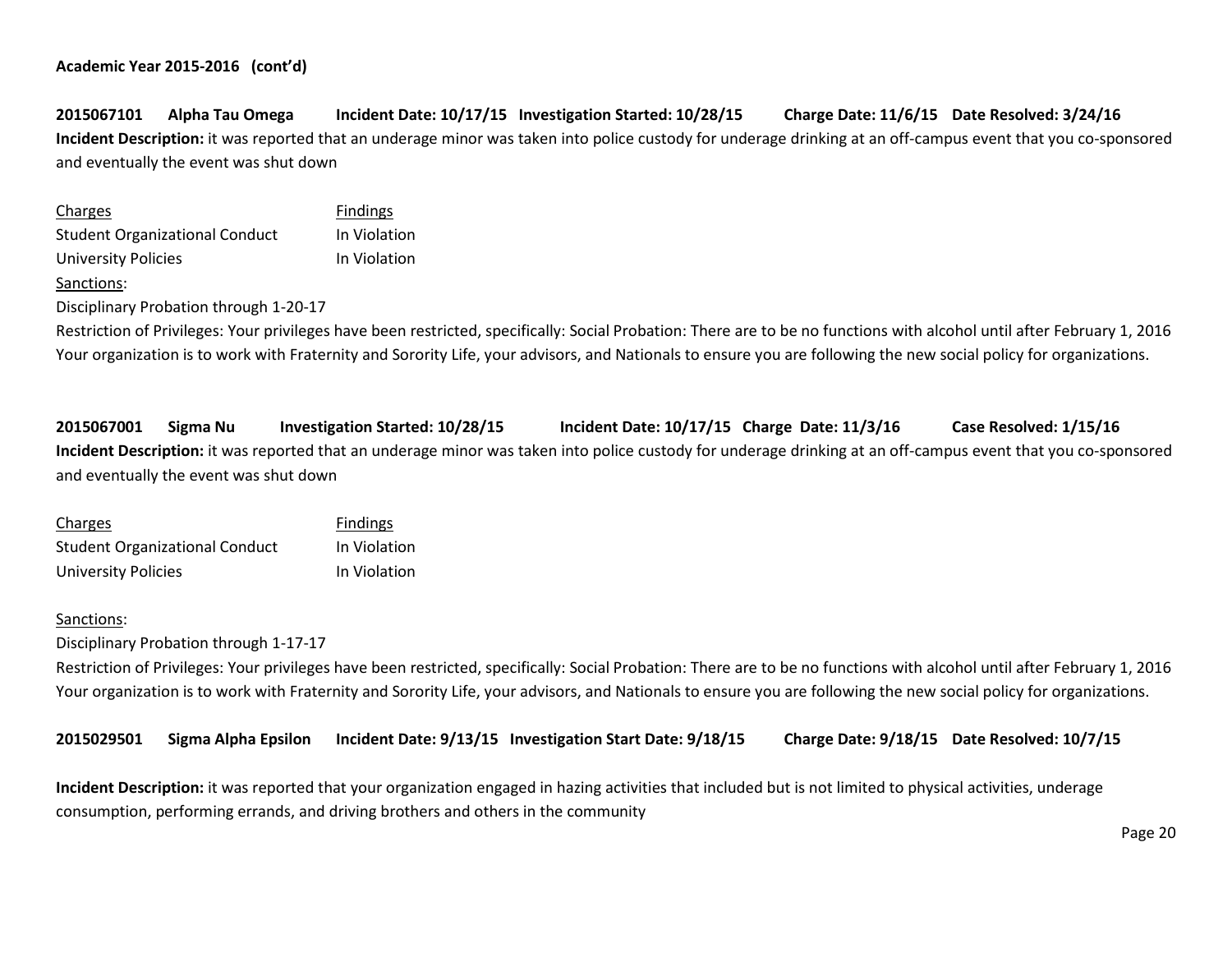# **Academic Year 2015-16 (cont'd) 2015029501 Sigma Alpha Epsilon (cont'd)**

| Charge(s)                             | Finding(s)   |
|---------------------------------------|--------------|
| Alcohol                               | In Violation |
| Harm to Person                        | In Violation |
| Hazing                                | In Violation |
| <b>Student Organizational Conduct</b> | In Violation |
| Sanction(s):                          |              |
| Suspended 10/7/15 - 5/15/19           |              |
|                                       |              |

**2015015801 Psi Upsilon Incident 8/29/15 Investigation Start Date: 9/1/15 Charge Date: 9/21/16 Date Resolved: 10/15/15**

**Incident Description:** it was reported that your organization hosted a social event and provided alcohol to students under the age of 21 and as a result, a student was transported to the hospital due to the overconsumption of alcohol

| Charge(s)                             | Finding(s)   |
|---------------------------------------|--------------|
| Alcohol                               | In Violation |
| Charges (cont'd)                      |              |
| Harm to Person                        | In Violation |
| <b>Student Organizational Conduct</b> | In Violation |

#### **Sanction(s):**

Disciplinary Probation through May 1, 2017

Restriction of Privileges: Suspension of all social activities until August 1, 2016. The organization is not to engage in any social activity, function or event.

Probation: Probation through May 2017. The organization will retain a probationary status through the month and year indicated. Educational Initiatives: Complete any and all required educational initiatives set forth by the Fraternity's International Office to include, but not limited to, the Commitment to Excellence Retreat, and the Campus Clarity Trainings.

Organization must provide documentation of completion by all members to the Office of Community and Ethical Standards.

Aspire Training; Arrange for and have all members a session of Aspire before the completion of the Spring 2016 semester.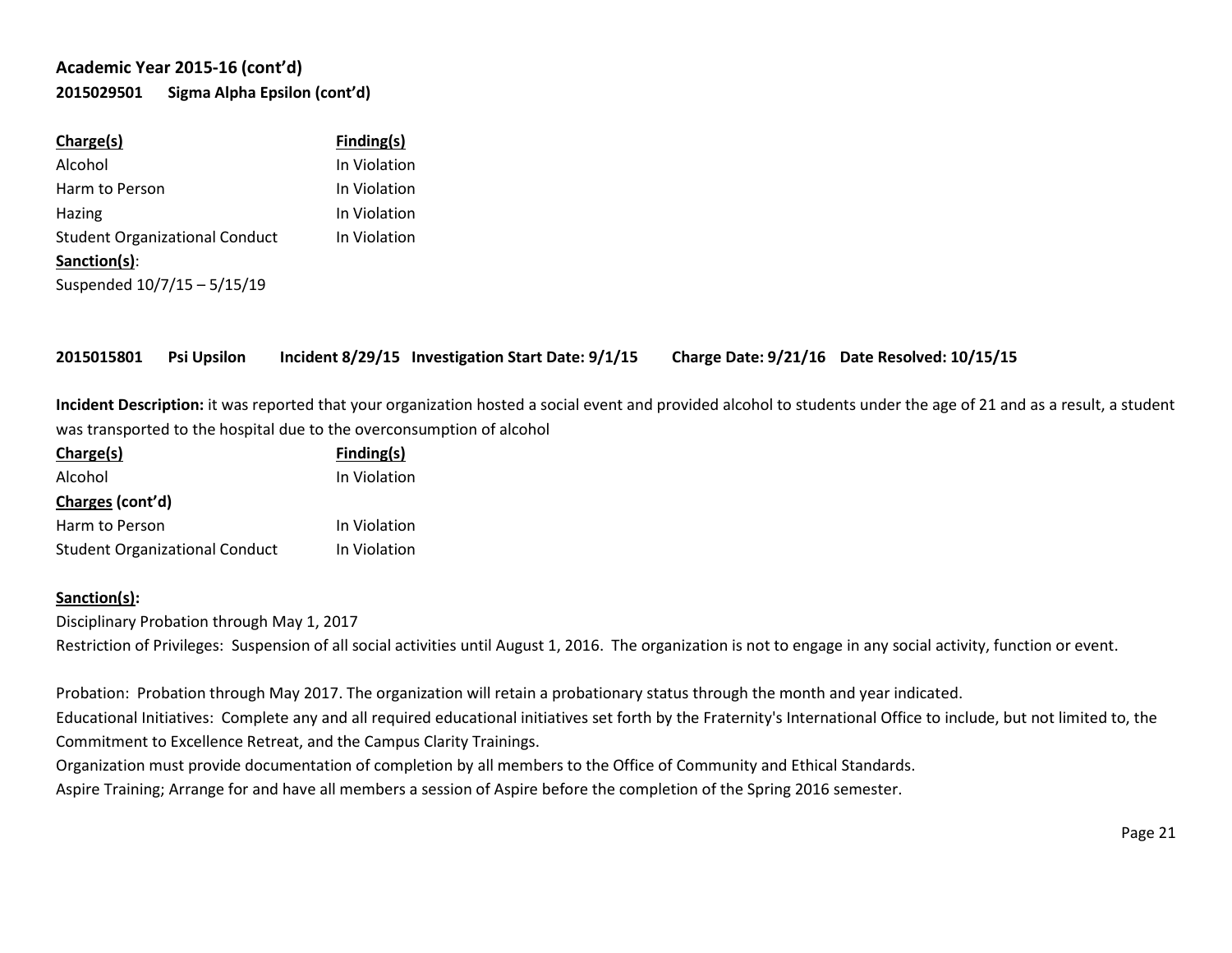# **Academic Year 2015-16 (cont'd) 2015015801 Psi Upsilon (cont'd)**

International Staff: Maintain frequent appropriate, and progressive conversation with the International headquarters staff including having a staff member present on the Clemson campus during the recruitment period. International staff is to provide a statement of completion to the Office of Community and Ethical Standards at the completion of all sanctions and no later than August 1, 2016.

Risk Management: Conduct a comprehensive review of all chapter risk management policies and processes to assure alignment with University and organization policies.

**2015015401 Sigma Chi Incident Date 8/29/15 Investigation Started: 8/31/15 Charge Date 9/1/15 Date Resolved: 12/2/15 Incident Description:** it was reported that your organization was recruiting new members while currently on suspension from Clemson University

Charges Findings Contempt In Violation Sanction: Extension of current suspension; now ending in May, 2025

## **2015003601 Phi Kappa Tau Incident Date: 8/17/15 Investigation Start Date: 8/17/15 Charge Date: 8/28/15 Date Resolved: 1/22/16**

**Incident Description:** it was reported that there was an event at your off-campus house prior to rush with alcohol present and underage students drinking alcohol

| Finding(s)   |
|--------------|
| In Violation |
| In Violation |
| In Violation |
|              |

#### **Sanction(s)**:

Complete the membership review and advisor review as mentioned/outlined in action plan by their Nationals to be eligible to return upon returning to campus, the organization will be on Disciplinary Probation for three years.

Suspension of Organizational Recognition: It is defined as the denial of privileges of a recognized organization for a designated period of time, which will be no less than one semester. Any organization whose recognition is suspended must:

1. Cease all organizational activities. This includes social or other activities involving or affiliated with Phi Kappa Tau Fraternity which may include the new

Page 22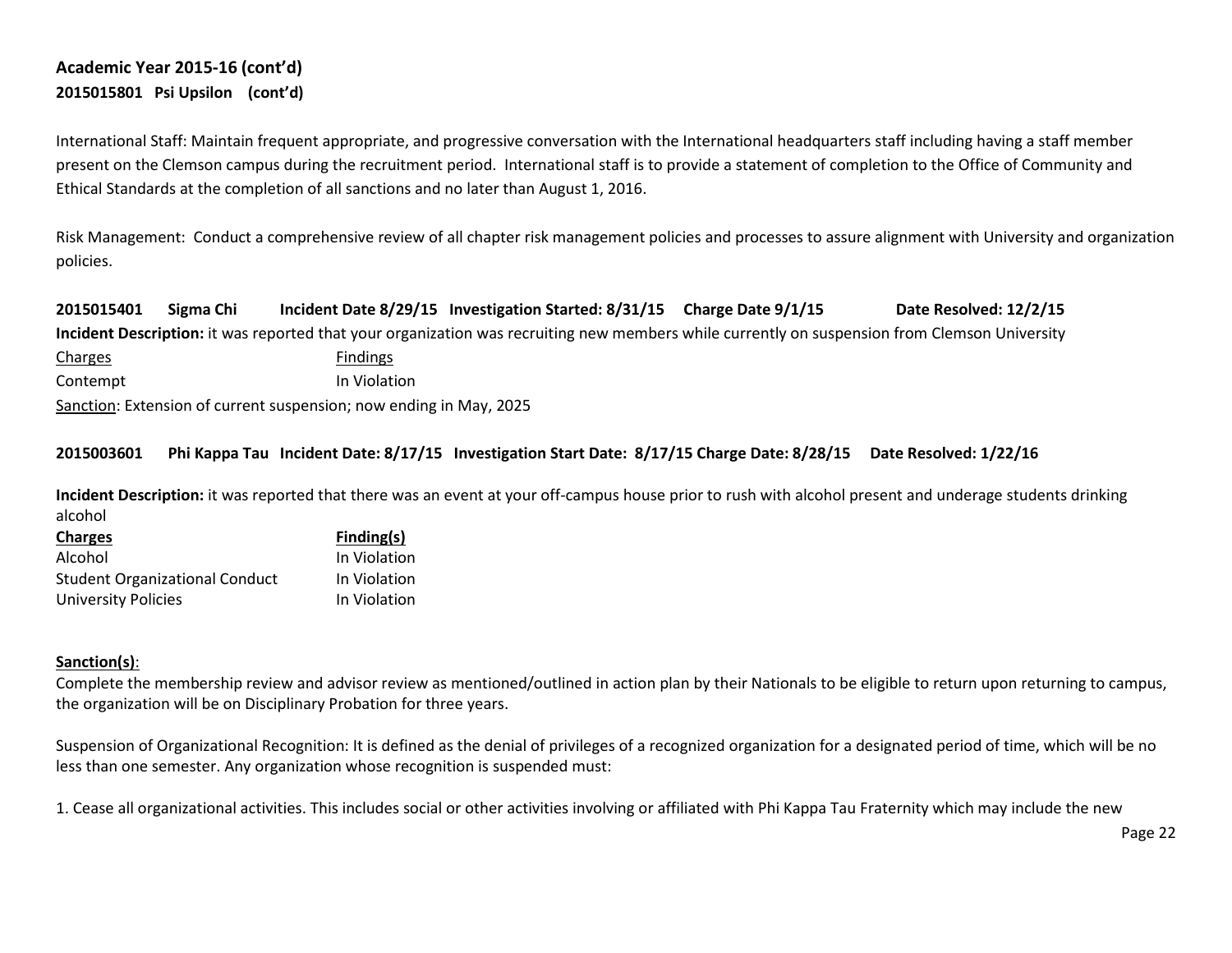membership process, social gatherings, philanthropy activities, etc.

2. Vacate any appointed or elected office with that organization's

governing body for the duration of the organization's period of suspension.

3. Surrender balances of all organizational funds granted by Student Government.

4. Vacate office or housing space assigned by the University. Space vacated may be reassigned to other eligible University organizations. In the case of housing, individual members will be reassigned provided space is available. There will be no University housing contract cancellations.

The suspension of organizational recognition for Phi Kappa Tau Fraternity will be in effect from September 2015 until September 2016. In order to be considered to begin the re-colonization process in the fall of 2016, the student organizational review process must be completed. The International Office of Phi Kappa

Fraternity may forward a letter of intent to the Office of the Dean of Campus Life, no earlier than December 1, 2015, expressing interest in re establishing the formerly suspended student organization. The letter should explain plans that assure appropriate guidance, support, advice, and supervision of the student organization. The letter must also provide documentation of completion of any requirements placed upon the student organization by the University through the student conduct process including the presentation of evidence that:

1. A full local advisory board for the Phi Kappa Tau Fraternity has been appointed.

The first time that Phi Kapa Tau Fraternity will be eligible to accept new members will be following approval from the Suspended Student Organization Committee and the formal recruitment process of the Inter-Fraternity Council in the fall of 2016.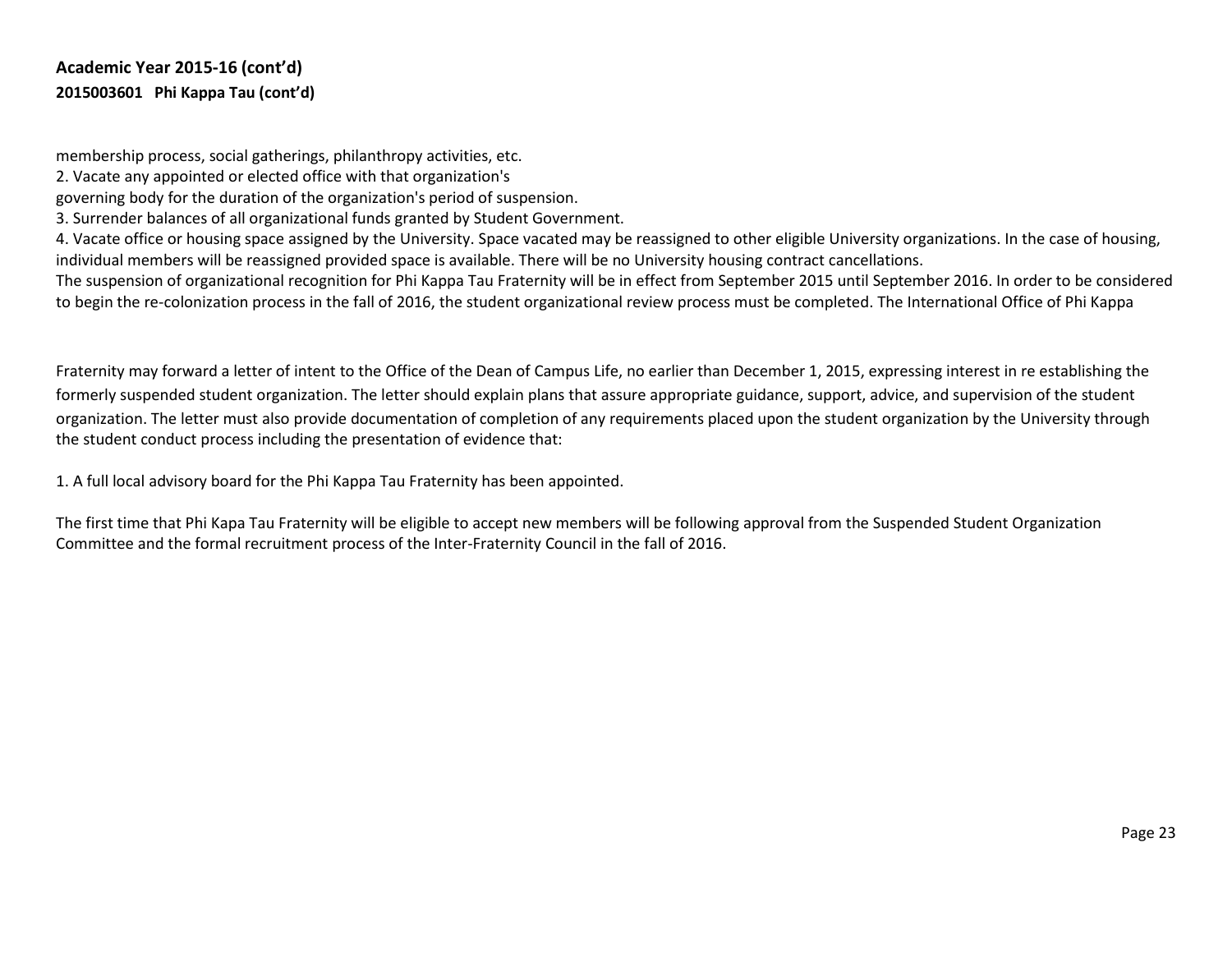## **Academic Year 2014-15**

# **2014188901 Sigma Chi Incident Date: 4/11/15 Investigation Start Date: 4/14/15 Charge Date: 4/30/15 Date Resolved: 8/5/15**

**Incident Description:** members of your organization were reported to have damaged private property, allowed underage drinking, used illegal substances, possessed false IDs and acted in a disruptive and belligerent manner

| <b>Charges</b>                                         | Finding(s)   |
|--------------------------------------------------------|--------------|
| Alcohol                                                | In Violation |
| Damage to Property                                     | In Violation |
| <b>Student Organizational Conduct</b>                  | In Violation |
| Violation of Federal, State, or Local Law In Violation |              |

## **Sanction(s):**

Suspended 5/14/15 – 5/15/20

Suspension of Organizational Recognition: It is defined as the denial of privileges of a recognized organization for a designated period of time, which will be no less than one semester. Any organization whose recognition is suspended must:

- a. Cease all organizational activities. This includes social or other activities involving or affiliated with Sigma Chi Fraternity which may include the new membership process, social gatherings, philanthropy activities, etc.
- b. Vacate any appointed or elected office with that organization's governing body for the duration of the organization's period of suspension.
- c. Surrender balances of all organizational funds granted by Student Government.
- d. Vacate office or housing space assigned by the University. Space vacated may be reassigned to other eligible University organizations. In the case of housing, individual members will be reassigned provided space is available. There will be no University housing contract cancellations. Individual members scheduled to live on the Quad will be contacted by University Housing & Dining to see if they wish to cancel their contract. All members who do not cancel will be reassigned to available spaces on campus.

The suspension of organizational recognition for Sigma Chi Fraternity will be in effect from May 2015 until May 2020. In order to be considered to begin the recolonization process in the fall of 2020, the student organizational review process must be completed. The International Office of Sigma Chi Fraternity may forward a letter of intent to the Office of the Dean of Campus Life, no earlier than December 1, 2019, expressing interest in re-establishing the formerly suspended student organization. The letter should explain plans that assure appropriate guidance, support, advice, and supervision of the student organization. The letter must also provide documentation of completion of any requirements placed upon the student organization by the University through the student conduct process including the presentation of evidence that:

- 1. A full local advisory board for the Eta Psi Chapter has been appointed;
- 2. Current members of the local chapter are prohibited from participating in the newly recolonized undergraduate chapter activities of any kind.
- 3. Such activities specifically include but are not limited to chapter meetings, social events, philanthropic events, any recruitment activities and intramural activities throughout the remainder of their undergraduate careers.

The first time that Sigma Chi Fraternity will be eligible to accept new members will be following the formal recruitment process of the Inter-Fraternity Council in the fall of 2020.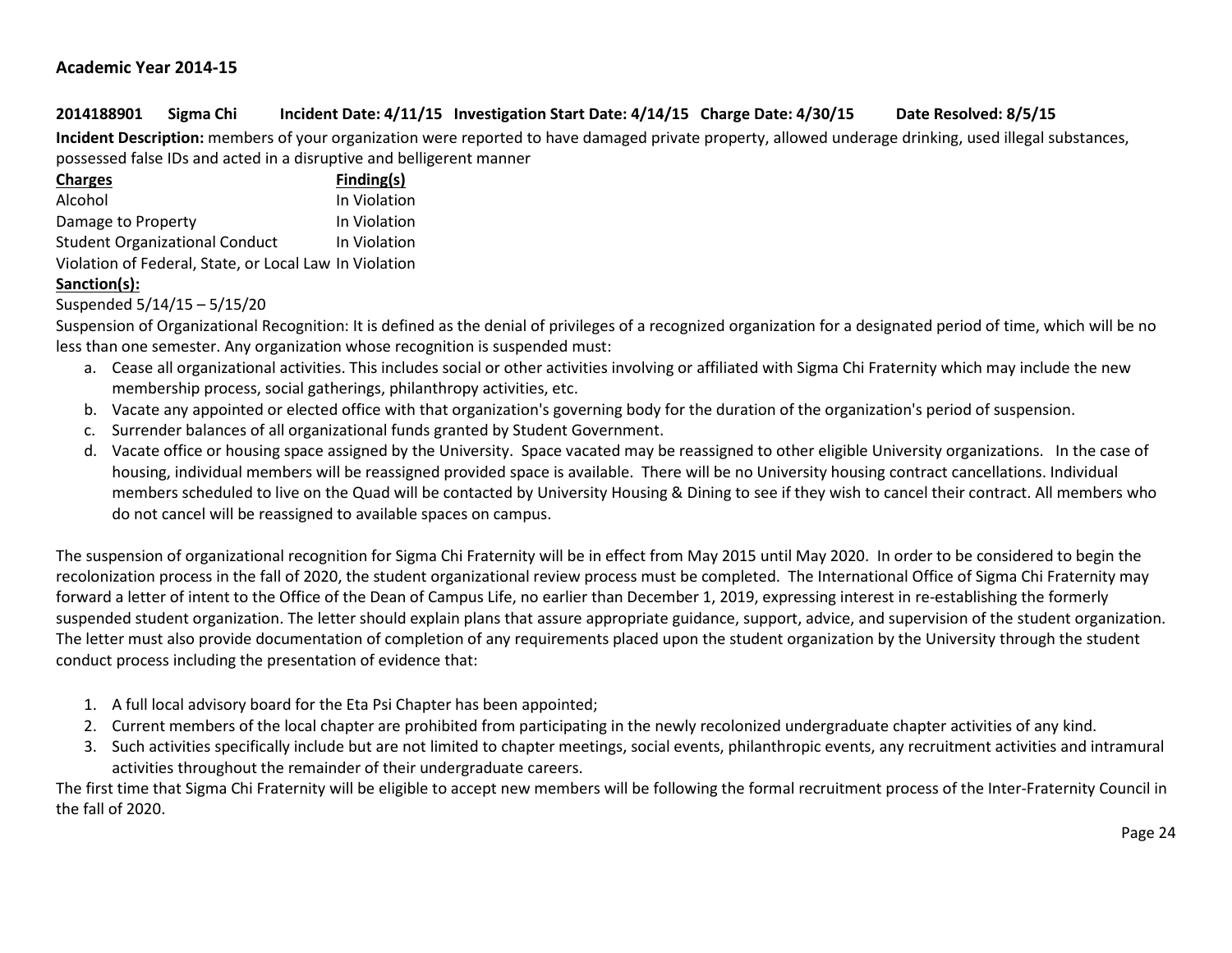**2014159001 Alpha Phi Alpha Incident Date: 2/21/15 Investigation Started: 3/3/15 Charge Date: 4/30/15 Date Resolved: 5/22/15 Incident Description:** your organization was reported to have hosted a social event on February 21, 2015 while under restrictions imposed by the Office of Fraternity and Sorority Life Charges **Findings** Failure to comply with official request In Violation

Student Organizational Conduct In Violation

#### Sanctions:

Disciplinary Probation: A specified period of review, observation and/or restrictions during which a student organization is under official warning that its misconduct was very serious. Subsequent violations of University rules, regulations, or policies could result in more severe sanctions, including suspension or dismissal of recognition. During the probationary period, a student organization is deemed "not in good standing" with the University and may be subject to specific limitations upon its behavior or University privileges. Disciplinary Probation effective immediately until December 31, 2015.

Restriction of Privileges: Alpha Phi Alpha Fraternity will not be allowed to host any social events until the chapter is no longer on academic probation and a plan of action to ensure that Alpha Phi Alpha remains in good standing is developed. The plan of action should outline the objectives and action steps to ensure academic success, successful event planning and public service projects, and adherence to University policies and expectations. The plan is due no later than August 1, 2015.

Other: As a result of hosting the social event in direct violation of your academic probation, Alpha Phi Alpha will provide fifty percent of the proceeds collected during the inappropriate event on February 21, 2015 to Clemson's NPHC. NPHC should use these funds to sponsor programs on academic success, financial management, successful fundraising, community service, etc for all NPHC chapter members to attend. The funds need to be transmitted to Dr. Kendra Stewart-Tillman, NPHC advisor, by May 29, 2015.

Failure to comply with the sanctions outlined above will result in more severe sanctions which may include suspension of the chapter's recognition.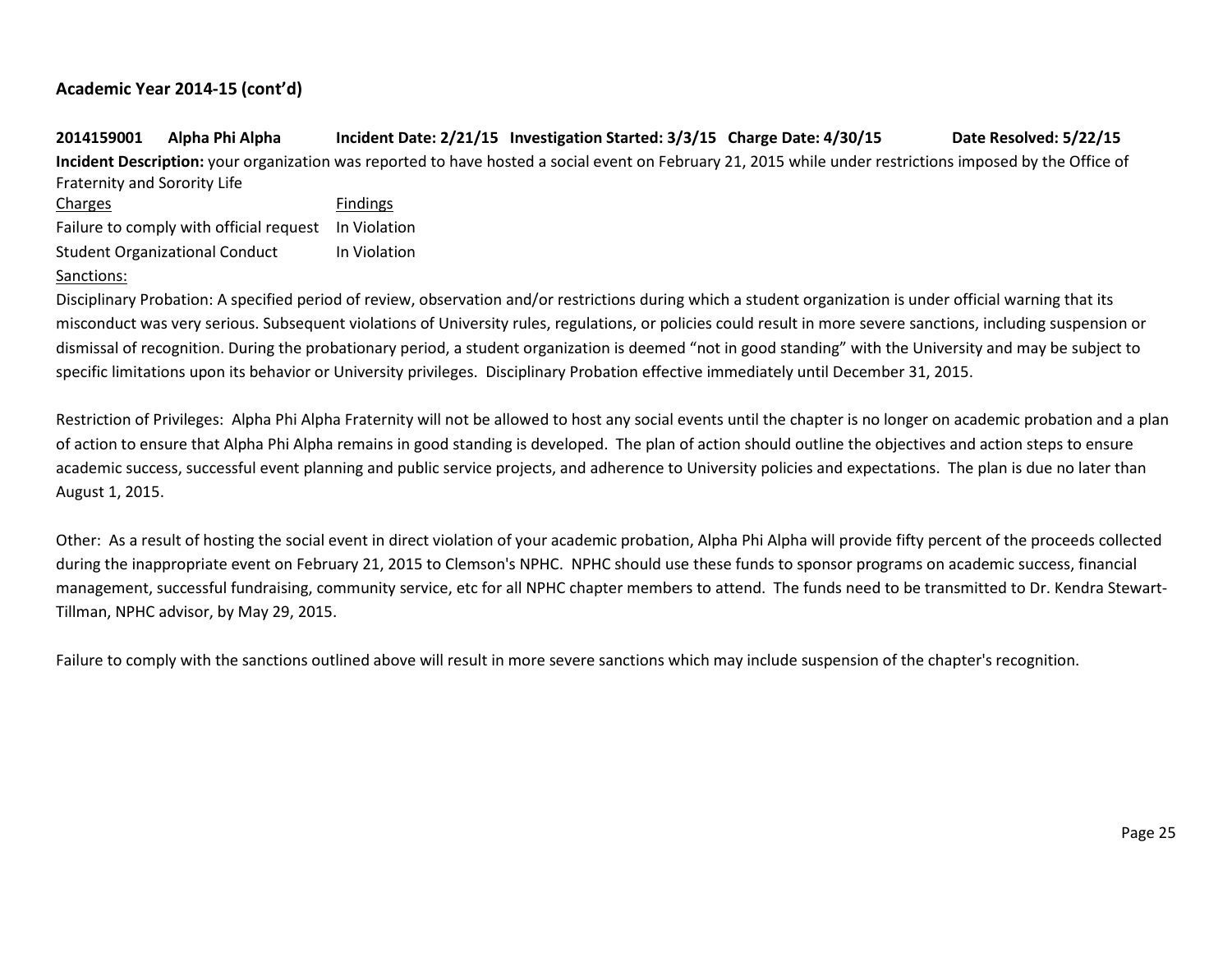**2014144401 Men's Lacrosse Team Incident Date: 2/6/15 Investigation Start Date: 2/13/15 Charge Date: 2/16/15 Date Resolved: 3/7/15 Incident Description**: it was reported that senior members of the Lacrosse Team required new members to consume beer with egg yolks in them

| <b>Charges</b>                        | <b>Findings</b> |
|---------------------------------------|-----------------|
| Alcohol                               | In Violation    |
| Harm to Person                        | In Violation    |
| <b>Hazing</b>                         | In Violation    |
| <b>Student Organizational Conduct</b> | In Violation    |

## **Sanctions:**

Disciplinary Probation through 5-12-17

Hazing Education: The team will participate in a hazing education program. The program will be coordinated with the Office of Community and Ethical Standards. This program will cover the definitions, state laws, and University policies for hazing at Clemson University. All members of the Men's Lacrosse Team must attend. Attendance must be taken and any absences must be approved through Randall Williams, Senior Associate Director, Office of Community and Ethical Standards. This program must be completed by April 10, 2015.

Approval: All team building/member development activities for the team or players must be approved by either the advisor or coach prior to completion. No activities should take place without prior knowledge or approval. Any unapproved activities could result in further disciplinary action.

**2014123701 Phi Sigma Kappa Incident Date: 1/10/15 Investigation Started: 1/23/15 Charge Date: 3/13/15 Date Resolved: 4/23/15 Incident Description:** Phi Sigma Kappa organization was reported to have provided alcohol to underage students

Charges **Findings** Student Organizational Conduct In Violation

Sanctions:

Disciplinary Probation - Extension of your current Disciplinary Probation through May 17, 2016. This is a period of review and adjustment during which you are under official warning that your violations are serious. You are considered to be "not in good standing:" with the University and may face specific restrictions on your behavior and/or University privileges.

Social Probation - Due to our concern for your lack of understanding of and adherence to policy and procedures, your social privileges will be restricted through December 18, 2015. Specifically - there should be no chapter sponsored social events with alcohol present.

The Board has also chosen two educational sanctions that you will be required to complete in order to return to good standing.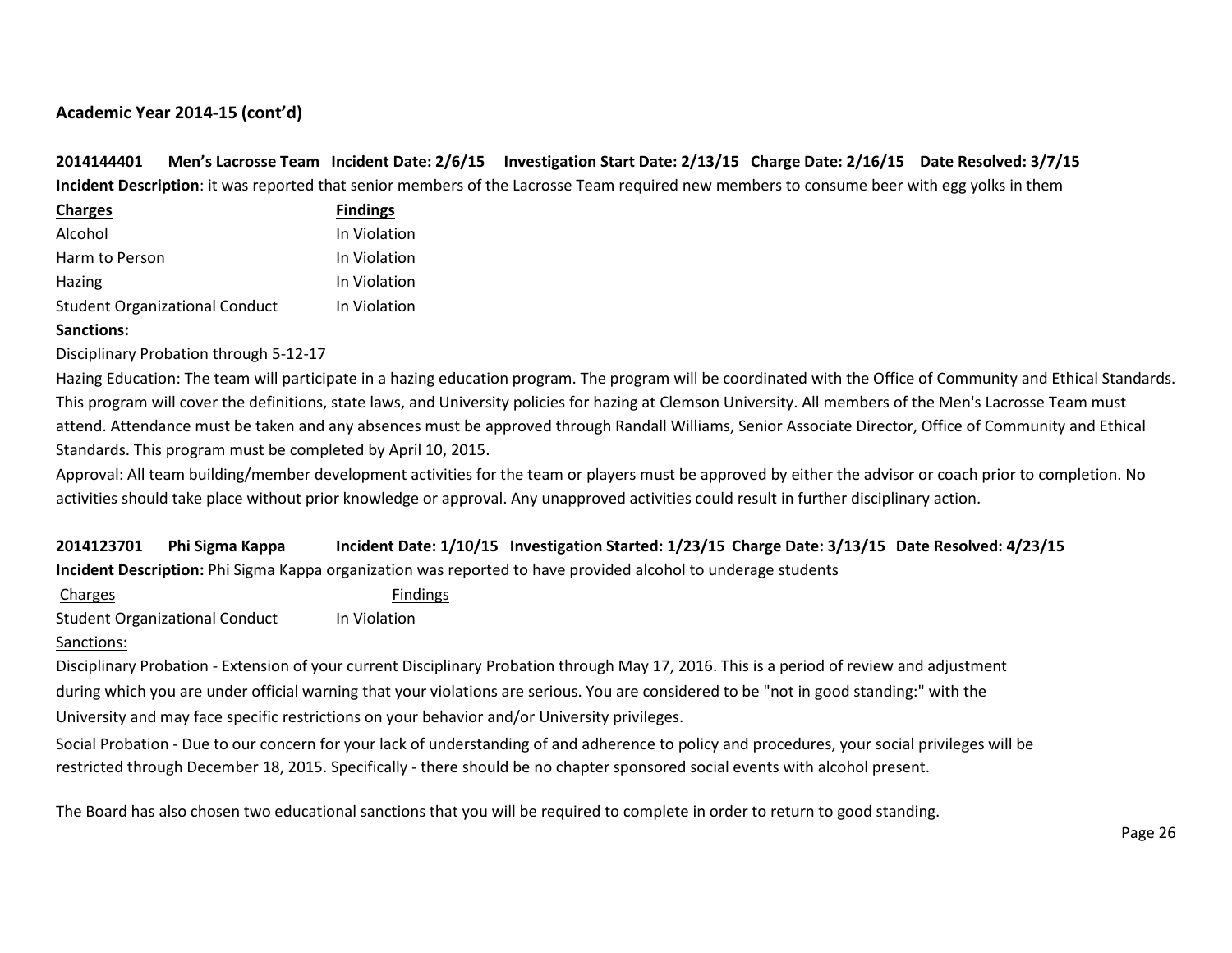# **2014123701 Phi Sigma Kappa (cont'd)**

# **Sanctions (cont'd)**

Presidential Succession Planning -The chapter will do a presentation to the entire IFC on how to have a successful officer transition before November 15, 2015. They must also conduct an officer transition retreat before December 18, 2015. This retreat must have an advisor present, and it must be documented for the Standards of Excellence Program.

Co-Sponsor FSL Risk Management Training -The chapter will sponsor half of Dr. Lori Hart's speaking fee for the annual Fraternity and Sorority Life risk management training for chapter officers in January 2016. Phi Sigma Kappa's portion of the speaking fee will be \$1750. Payment will be required on the day of the training.

# **2014117401 Sigma Phi Epsilon Incident Date: Fall 2014 Investigation Start Date: 1/16/15 Charge Date: 1/16/15 Date Resolved: 1/30/15**

**Incident Description:** It was reported that members of Sigma Phi Epsilon Fraternity required pledges/new members to perform personal servitude, purchase or obtain illegal drugs, provide rides for brothers, and/or other inappropriate favors

| <b>Charges</b>          | Finding(s)   |
|-------------------------|--------------|
| Hazing                  | In Violation |
| Disruption of Community | In Violation |

# **Sanction(s)**:

Suspension Beginning 1/1/15 through 12/1/19

1. Suspension of Organizational Recognition is defined as the denial of privileges of a recognized organization for a designated period of time, which will be no less than one semester. Any organization whose recognition is suspended must:

- a. Cease all organizational activities.
- b. Vacate any appointed or elected office with that organization's governing body for the duration of the organization's period of suspension.
- c. Surrender balances of all organizational funds granted by Student Government.
- d. Vacate office or housing space assigned by the University from the date of the notice of suspension. Space vacated due to suspension may be reassigned to other eligible University organizations. In the case of housing, individual members will be reassigned provided space is available. There will be no University Housing contract cancellations.

The suspension of organizational recognition for Sigma Phi Epsilon Fraternity will be in effect from January 2015 - December 2019. In order to be considered to begin the recolonization process in the spring of 2020, the organizational review process must be completed. The national office of Sigma Phi Epsilon Fraternity may forward a letter of intent to the Office of the Dean of Campus Life, no earlier than August 1, 2019, expressing interest in re-establishing the formerly suspended student organization. The letter should explain plans that assure appropriate guidance, support, advice, and supervision of the student organization.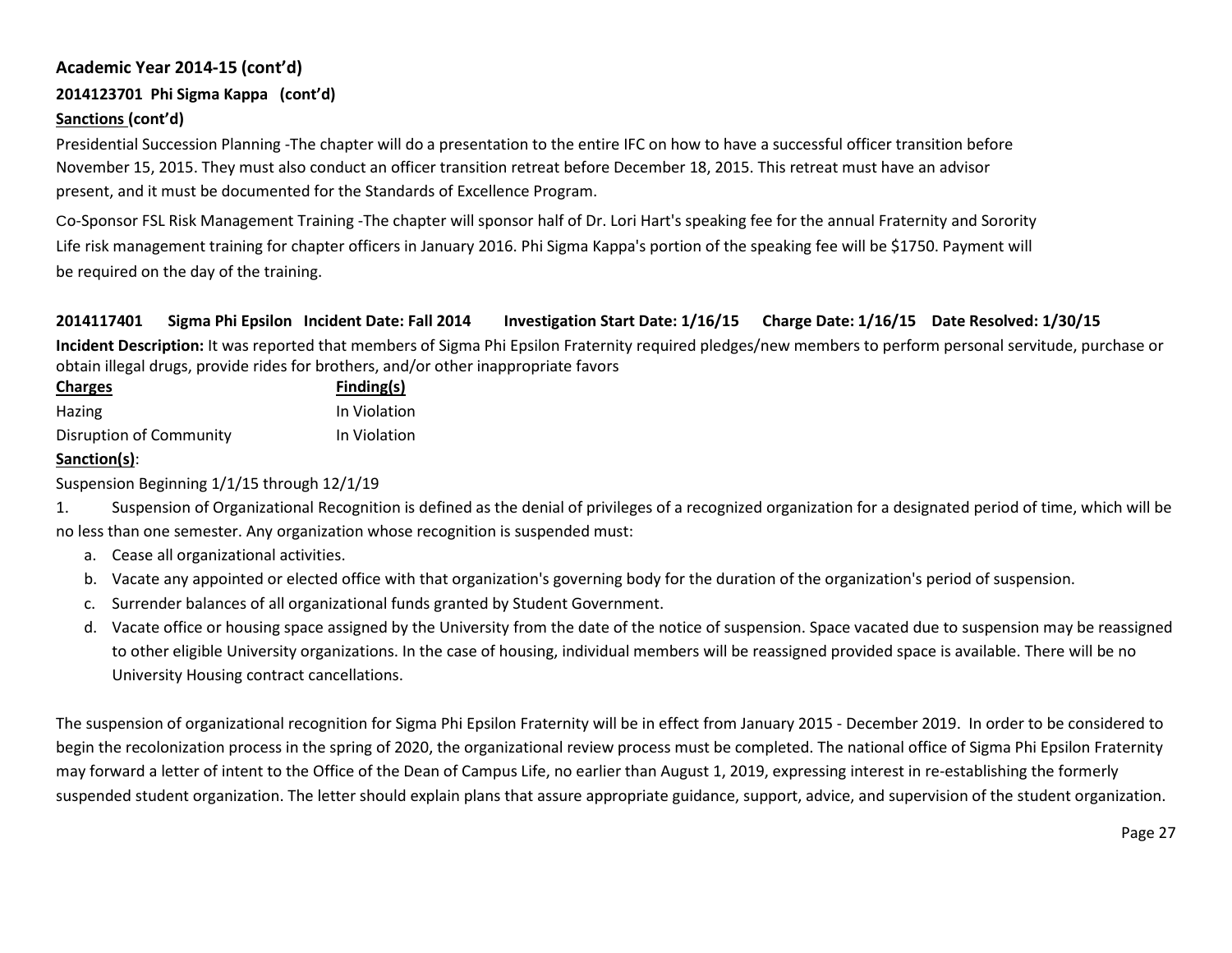# **Academic Year 2014-15 (cont'd) 2014117401 Sigma Phi Epsilon (cont'd) Sanction(s)(cont'd)**:

The letter must also provide documentation of completion of any requirements placed upon the student organization by the University through the student conduct process including the presentation of evidence that:

- a full local advisory board for the South Carolina Beta Chapter has been appointed;
- men identified as having sent text messages requesting acts of personal servitude during the fall of 2014 are not serving in any advisory capacity to the chapter; and
- current members of the local chapter {initiated and new members during the fall of 2014) cannot be active participants in the recolonized chapter.
- The first time that Sigma Phi Epsilon will be eligible to accept new members will be following the formal recruitment process of the lnterfraternity Council in the spring of 2020.

In terms of the chapter's on campus residential space, the current residents may remain in this space but will be considered unaffiliated student residents and are expected to follow all polices outlined in the

Code of Conduct and their individual housing contracts. It will be the responsibility of Sigma Phi Epsilon to immediately:

- remove all chapter property from the chapter room, study room and designated storage cage;
- clean the chapter room in preparation for it to be locked for the remainder of the year; and
- inform non-resident members that their access to the residential space will be deactivated.

The students who will remain on the hall will have continued use of the hall's study room. Any vandalism or damage to the residential space will be forwarded to the Office of Community and Ethical Standards and responsible parties will be charged. If it is determined that collective, intentional damage is done, the future of Sigma Phi Epsilon's re-recognition may be jeopardized.

• Upon return, the local chapter must fully participate in all aspects of the Balanced Man Project.

|  | 2014101901 Sigma Alpha Epsilon Incident Date: 12/7/14 Investigation Start Date: 12/8/14 Charge Date: 2/10/15 Date Resolved: 3/11/15 |  |
|--|-------------------------------------------------------------------------------------------------------------------------------------|--|
|  | Incident Description: It was reported that you sponsored an event that was not registered with the interfraternity counsel          |  |

| <b>Charges</b> | Finding(s)   |
|----------------|--------------|
| Alcohol        | In Violation |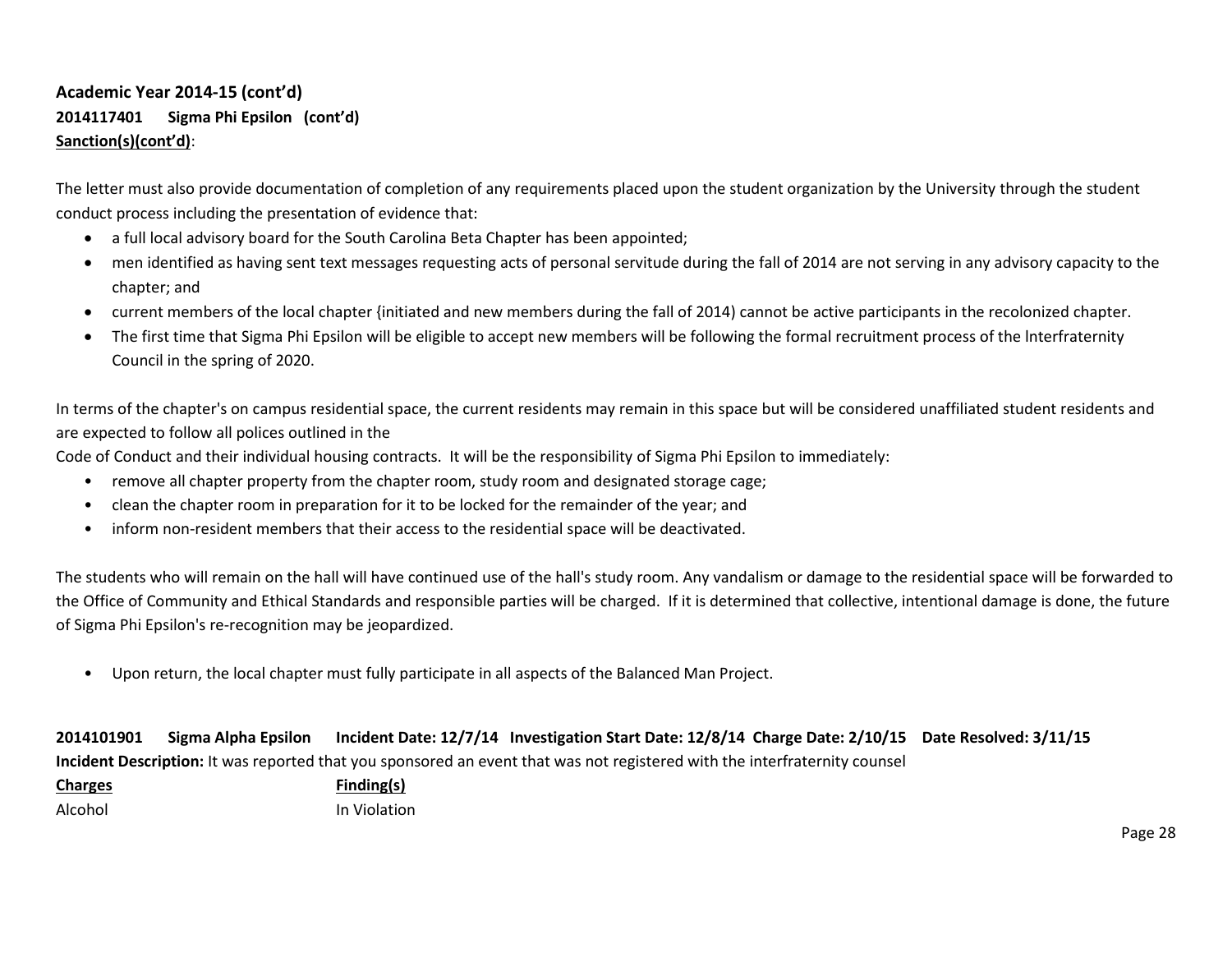# **Academic Year 2014-15 (cont'd) 2014101901 Sigma Alpha Epsilon (cont'd)**

# **Sanction(s)**:

# Disciplinary Probation until 2-10-2017

Complete a comprehensive Risk Management Program: The chapter will need to complete the following programs as part of that Risk Management Program.

Alcohol Education: The chapter must review the Fraternity, FIPG, and NFC Risk Management and BYOB policies for social activities. After reviewing this policies, the chapter will need to develop a Risk Management policy consistent with those entities listed. The policy will need to be reviewed and approved by Fraternity and Sorority Life. Once approved, all members of the chapter will need to sign a statement agreeing to abide by that policy.

Social Justice Education: The chapter will coordinate a program to discuss the effects of theme parties on the Fraternity/Sorority and University communities. This program will need to be coordinated with the Gantt Center for Student Life. The contact persons would be Becky Morgan (Associate Director of Diversity Education) and Dr. Kendra Stewart-Tillman (Director of Diversity and Inclusion). All members must attend this workshop. Any absences must be approved by Randall Williams, Senior Associate Director for OCES not later than 24 hours prior to the date of the program. Attendance must be taken at this program. This program must be completed by April 30, 2015

Gang Education: The chapter will coordinate a gang education program with a law enforcement agency. This program will discuss gang history, gang violence, and the dangers of portraying gang images falsely. All members must attend this program. Any absences must be approved by Randall Williams, Senior Associate Director for OCES no later than 24 hours prior to the date of the program. Attendance must be taken at this program. This program must be completed no later than April 30, 2015

# **2014081501 Pershing Rifles Incident Date: 10/22/14 Investigation Start Date: 11/12/14 Charge Date: 11/19/14 Date Resolved: 4/4/15**

**Incident Description:** it was reported that new members of your organization were required to complete training exercises that were not approved by your faculty advisors and were considered to be hazing activities

| <b>Charges</b>                        | <b>Findings</b> |
|---------------------------------------|-----------------|
| Harm to Person                        | In Violation    |
| Hazing                                | In Violation    |
| <b>Student Organizational Conduct</b> | In Violation    |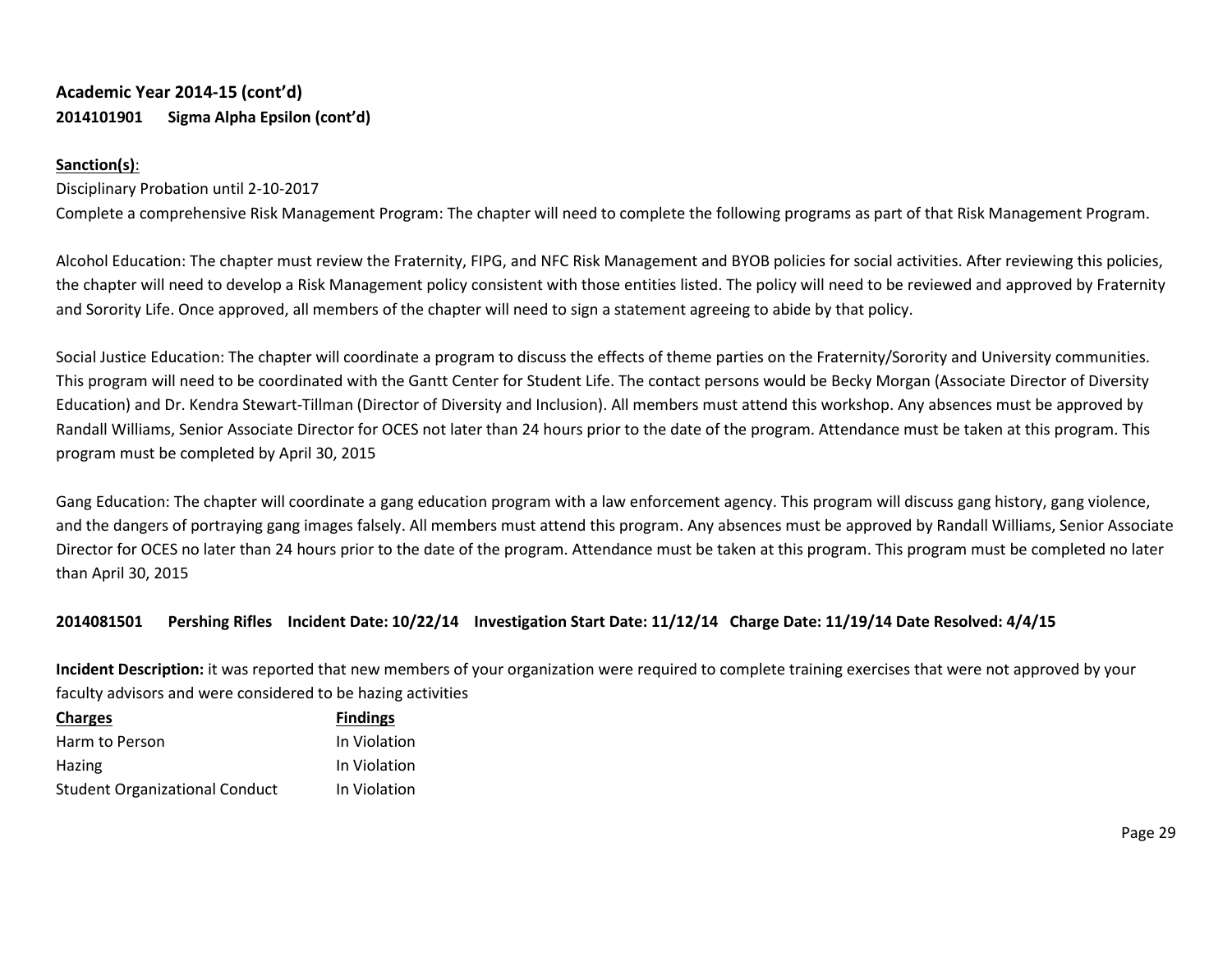# **Academic Year 2014-15 (cont'd) 2014081501 Pershing Rifles (cont'd)**

# **Sanctions**:

#### Disciplinary Probation through 5/12/17

Hazing Education: The group will participate in a hazing education program. This program will be coordinated with the Office of Community and Ethical Standards. This program will cover the definition, state laws, and University policies for hazing at Clemson University. All members of the Pershing Rifles must attend. Attendance must be taken and any absences must be approved through Randall Williams, Senior Associate Director, Office of Community and Ethical Standards. This program must be completed by April 1, 2015

Membership Activities Approval: All activities, trainings, and exercises pertaining to admission into the Pershing Rifles must be approved by Lt. Colonel James Mullinax or his designee prior to completion. No activities will place without his knowledge or approval. Any unapproved activities could result in further disciplinary action.

**2014081401 Arnold Air Society Incident Date: 10/22/14 Investigation Start Date: 11/12/14 Charge Date: 11/19/14 Date Resolved: 3/7/15 Incident Description:** it was reported that new members of your organization were required to complete training exercises that were not approved by your faculty advisors and were considered to be hazing activities

| <b>Charges</b>                        | Finding(s)   |
|---------------------------------------|--------------|
| Harm to Person                        | In Violation |
| <b>Hazing</b>                         | In Violation |
| <b>Student Organizational Conduct</b> | In Violation |

# **Sanction(s):**

Disciplinary Probation through 5/12/17

Hazing Education: The group will participate in a hazing education program. This program will be coordinated with the Office of Community and Ethical Standards. This program will cover the definition, state laws, and University policies for hazing at Clemson University. All members of the Arnold Air Society must attend. Attendance must be taken and any absences must be approved through Randall Williams, Senior Associate Director, Office of Community and Ethical Standards. This program must be completed by April 1, 2015

Membership Activities Approval: All activities, trainings, and exercises pertaining to admission into the Arnold Air Society must be approved by Colonel Christopher Mann prior to completion. No activities will place without his knowledge or approval. Any unapproved activities could result in further disciplinary action.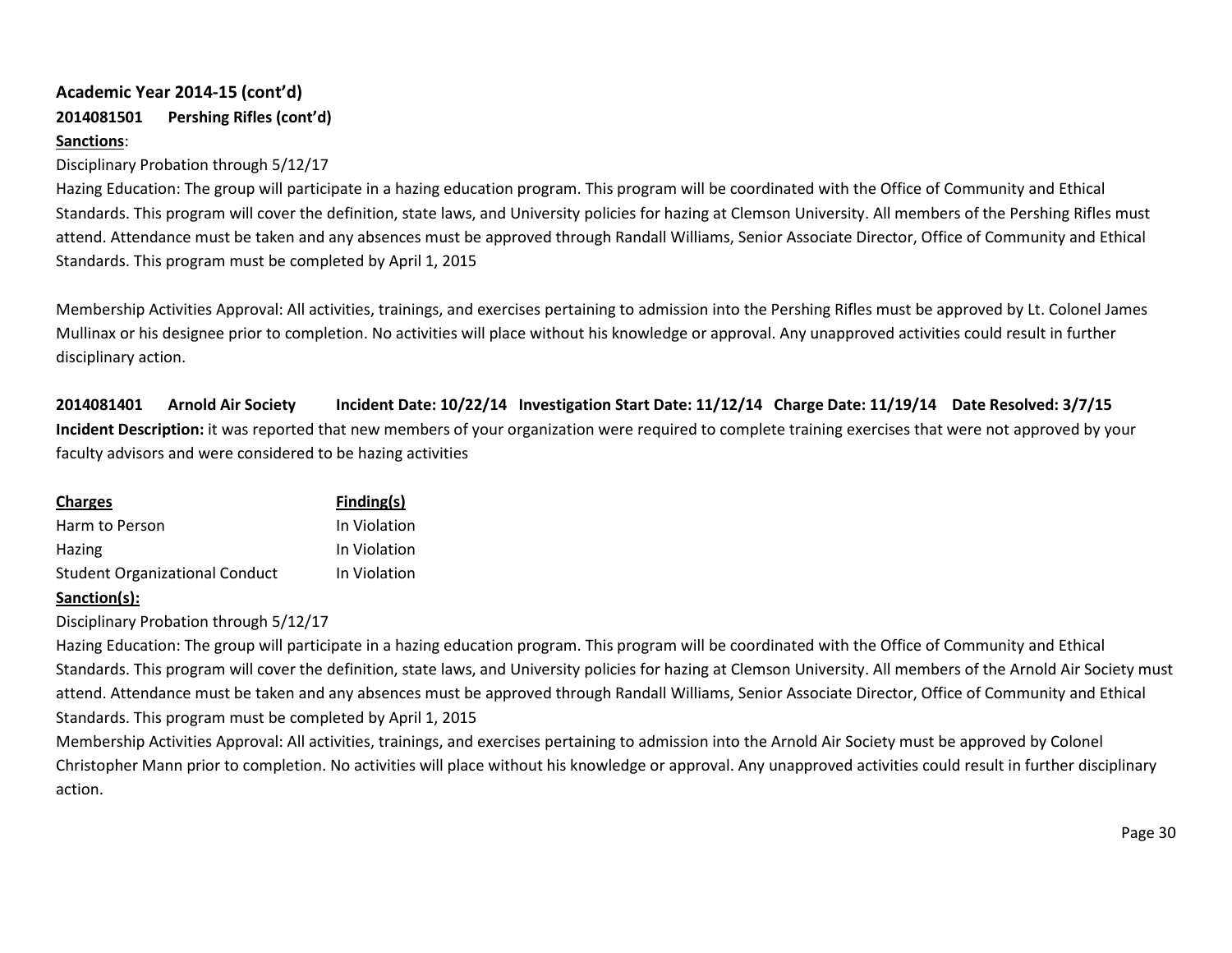**2014067801 Alpha Gamma Rho Incident Date: 10/16/14 Investigation Started: 10/30/14 Charge Date: 10/31/14 Date Resolved: 12/2/14 Incident Description:** You were reported to have been involved in hazing activities

Charges **Findings** Student Organizational Conduct In Violation

#### Sanctions:

Regular, Sustainable Chapter Education

a. It is required the chapter work with the Office of Fraternity and Sorority Life to develop and implement a sustainable plan to regularly educate all new and continuing members of Alpha Gamma Rho on Clemson University's Student Code of Conduct as well, as the risk management expectations, policies and procedures of your national organization.

b. Additionally, for the spring and fall semesters of 2015, it is required that Alpha Gamma Rho have a Clemson University staff member who is well-versed in Clemson University's Student Code of Conduct lead an educational session and open discussion with Alpha Gamma Rho's entire chapter. The staff member must be approved in advance by the Office of Community and Ethical Standards. These educational sessions must take place within the first two weeks of membership of the new member classes.

## **2014039801 Sigma Phi Epsilon Incident Date: 9/22/14 Investigation Start Date 10/1/14 Charge Date: 10/30/14 Date Resolved: 1/30/15**

**Incident Description:** it was reported that your organization engaged in activities that endangered the safety and health of new members of your organization

| Charge(s)                                            | Finding(s)   |
|------------------------------------------------------|--------------|
| Alcohol                                              | In Violation |
| Failure to Comply with Official Request In Violation |              |
| Harm to Person                                       | In Violation |
| Hazing                                               | In Violation |
| <b>Student Organization Conduct</b>                  | In Violation |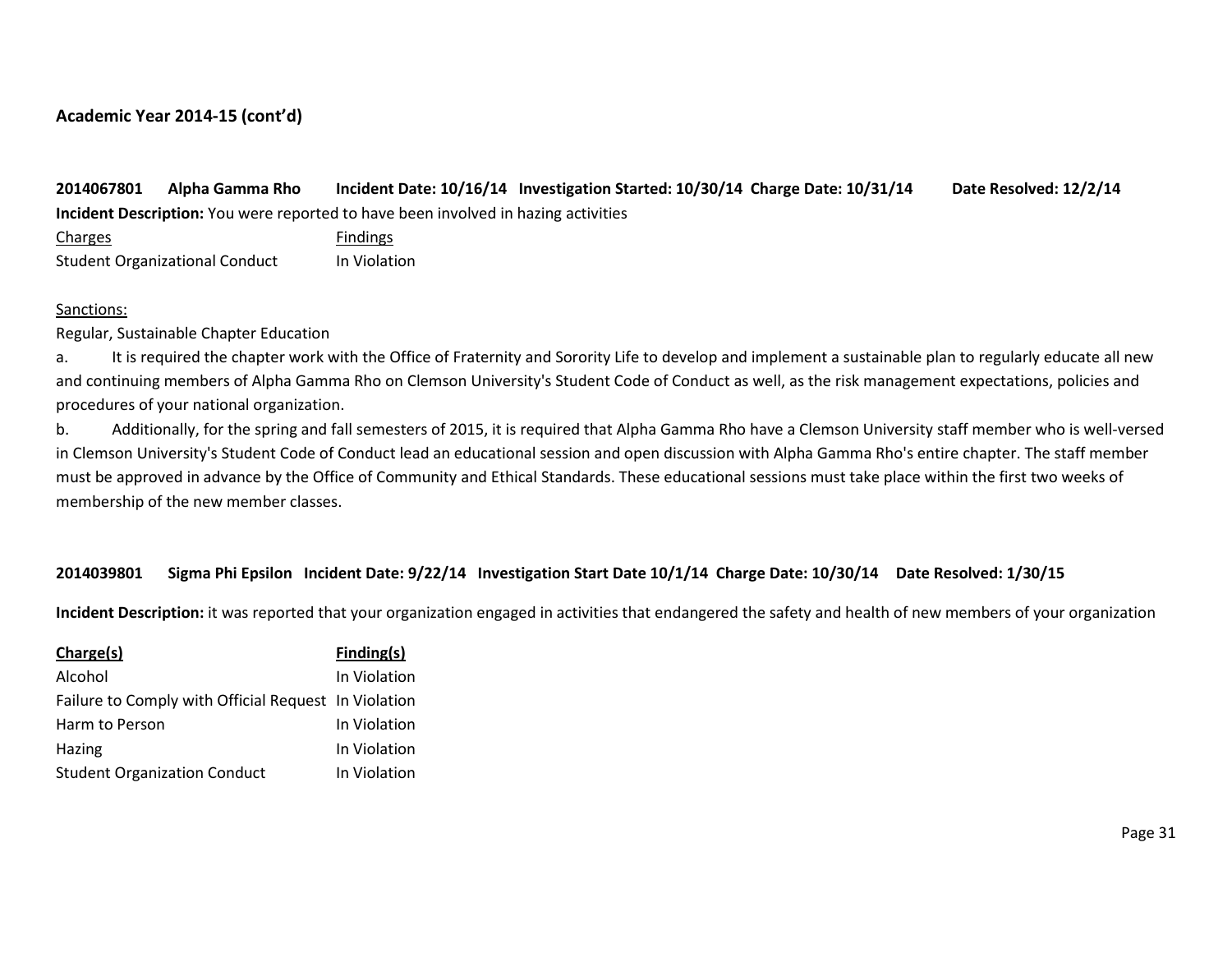# **2014039801 Sigma Phi Epsilon (cont'd)**

# **Sanction(s):**

- Suspension of Organizational Recognition is defined as the denial of privileges of a recognized organization for a designated period of time, which will be no less than one semester. Any organization whose recognition is suspended must:
	- o Cease all organizational activities.
	- o Vacate any appointed or elected office with that organization's governing body for the duration of the organization's period of suspension.
	- o Surrender balances of all organizational funds granted by Student Government.
	- o Vacate office or housing space assigned by the University. Space vacated due to suspension may be reassigned to other eligible University organizations. In the case of housing, individual members will be reassigned provided space is available. There will be no University Housing contract cancellations.

The suspension of organizational recognition for Sigma Phi Epsilon Fraternity will be in effect from January 2015 - December 2019. In order to be considered to begin the recolonization process in the spring of 2020, the organizational review process must be completed. The national office of Sigma Phi Epsilon Fraternity may forward a letter of intent to the Office of the Dean of Campus Life, no earlier than August

1, 2019, expressing interest in re-establishing the formerly suspended student organization. The letter should explain plans that assure appropriate guidance, support, advice, and supervision of the student organization. The letter must also provide documentation of completion of any requirements placed upon the student organization by the University through the student conduct process including the presentation of evidence that:

- a) a full local advisory board for the South Carolina Beta Chapter has been appointed;
- b) men identified as having sent text messages requesting acts of personal servitude during the fall of 2014 are not serving in any advisory capacity to the chapter; and current members of the local chapter {initiated and new members during the fall of 2014) cannot be active participants in the recolonized chapter.
- c) The first time that Sigma Phi Epsilon will be eligible to accept new members will be following the formal recruitment process of the lnterfraternity Council in the spring of 2020.

In terms of the chapter's on campus residential space, the current residents may remain in this space but will be considered unaffiliated student residents and are expected to follow all polices outlined in the

Code of Conduct and their individual housing contracts. It will be the responsibility of Sigma Phi Epsilon to immediately:

- a) remove all chapter property from the chapter room, study room and designated storage cage;
- b) clean the chapter room in preparation for it to be locked for the remainder of the year; and
- c) inform non-resident members that their access to the residential space will be deactivated.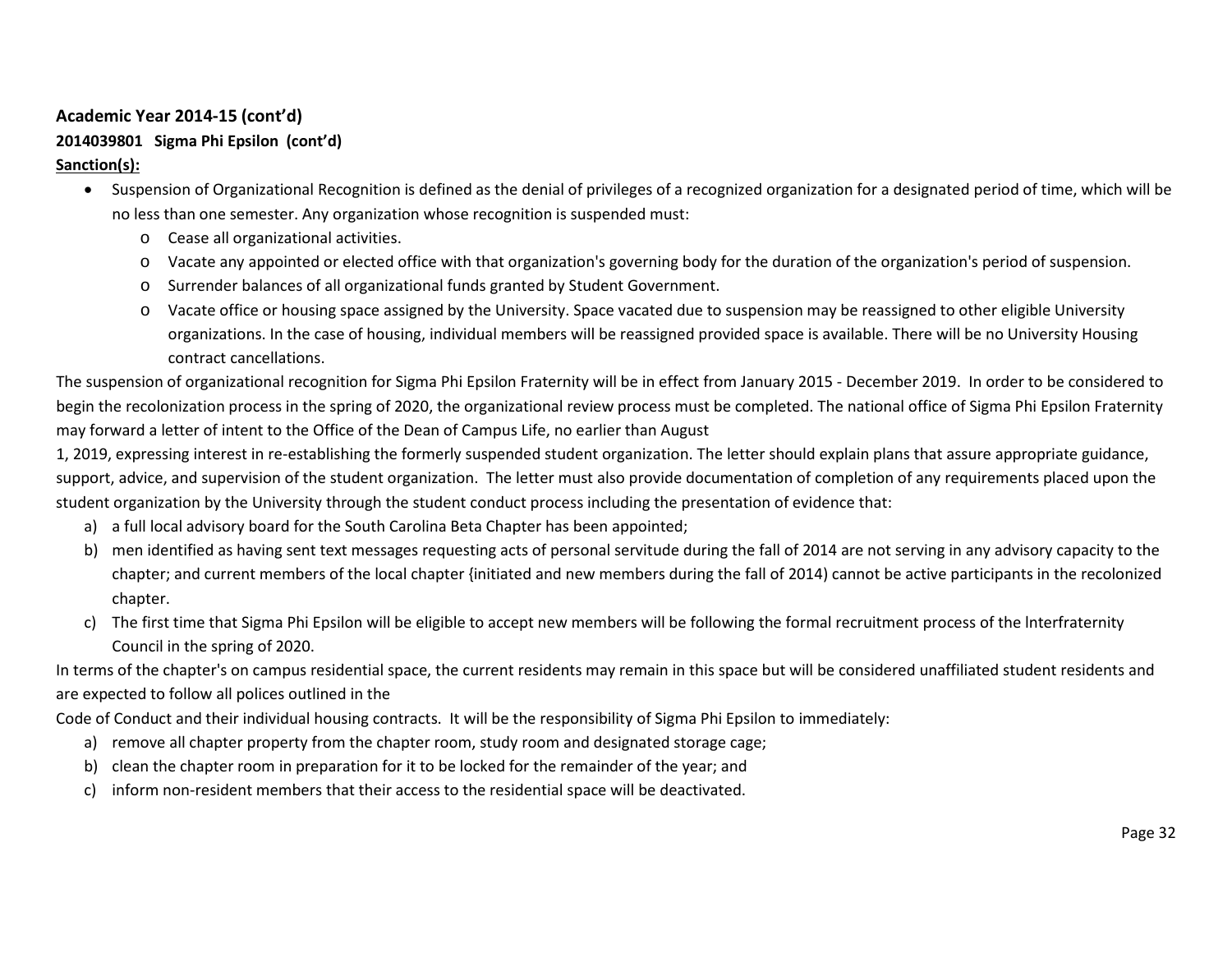# **2014039801 Sigma Phi Epsilon (cont'd)**

The students who will remain on the hall will have continued use of the hall's study room. Any vandalism or damage to the residential space will be forwarded to the Office of Community and Ethical Standards and responsible parties will be charged. If it is determined that collective, intentional damage is done, the future of Sigma Phi Epsilon's re-recognition may be jeopardized.

• Upon return, the local chapter must fully participate in all aspects of the Balanced Man Project.

```
2014031701 Phi Kappa Tau Incident Date: 9/16/14 Investigation Start Date: 9/23/14 Charge Date: 10/7/14 Date Resolved: 10/21/14
```
**Description of Incident:**organization was reported to have provided alcohol to an underage student and hazing activities

| Charge                                | Finding(s)   |
|---------------------------------------|--------------|
| Harm to Person                        | In Violation |
| <b>Student Organizational Conduct</b> | In Violation |

## **Sanctions**:

• Annual Risk Management Training

It is required the chapter implement a sustainable plan to annually educate all members, including new members, on the risk management expectations and procedures of Phi Kappa Tau.

- Provide intensive risk management training of all current members including hazing awareness and prevention. This training will need to be completed prior to the formal recruitment process for Interfraternity Council Organizations for the Spring 2015 Semester. Phi Kappa Tau will submit a New Member/Associate Member Plan to be shared with all active members. Each active member must sign a document noting that they understand and agree to adhere to the plan. This plan must be submitted and approved by the Office of Fraternity and Sorority Life before the formal recruitment process for Interfraternity Council organizations begins for the Spring 2015 Semester.
- Members will also need to demonstrate a high level of awareness and competency of policies and procedures as outlined by IFC and facilitated by Fraternity and Sorority Life. Additionally, Phi Kappa Tau will need to provide a written plan prior to being reinstated that will specifically outline protocol for social events in accordance with the FIPG risk management policies and the NIC BYOB guidelines. This includes check-in procedures, attendance list and ID checks which consist of ways to identify participants under the age of 21; how they secure multiple entry ways into events where alcohol is served; and how they plan to provide appropriate staffing to monitor events. This plan will need to be submitted to the Office of Fraternity and Sorority Life by December 1, 2014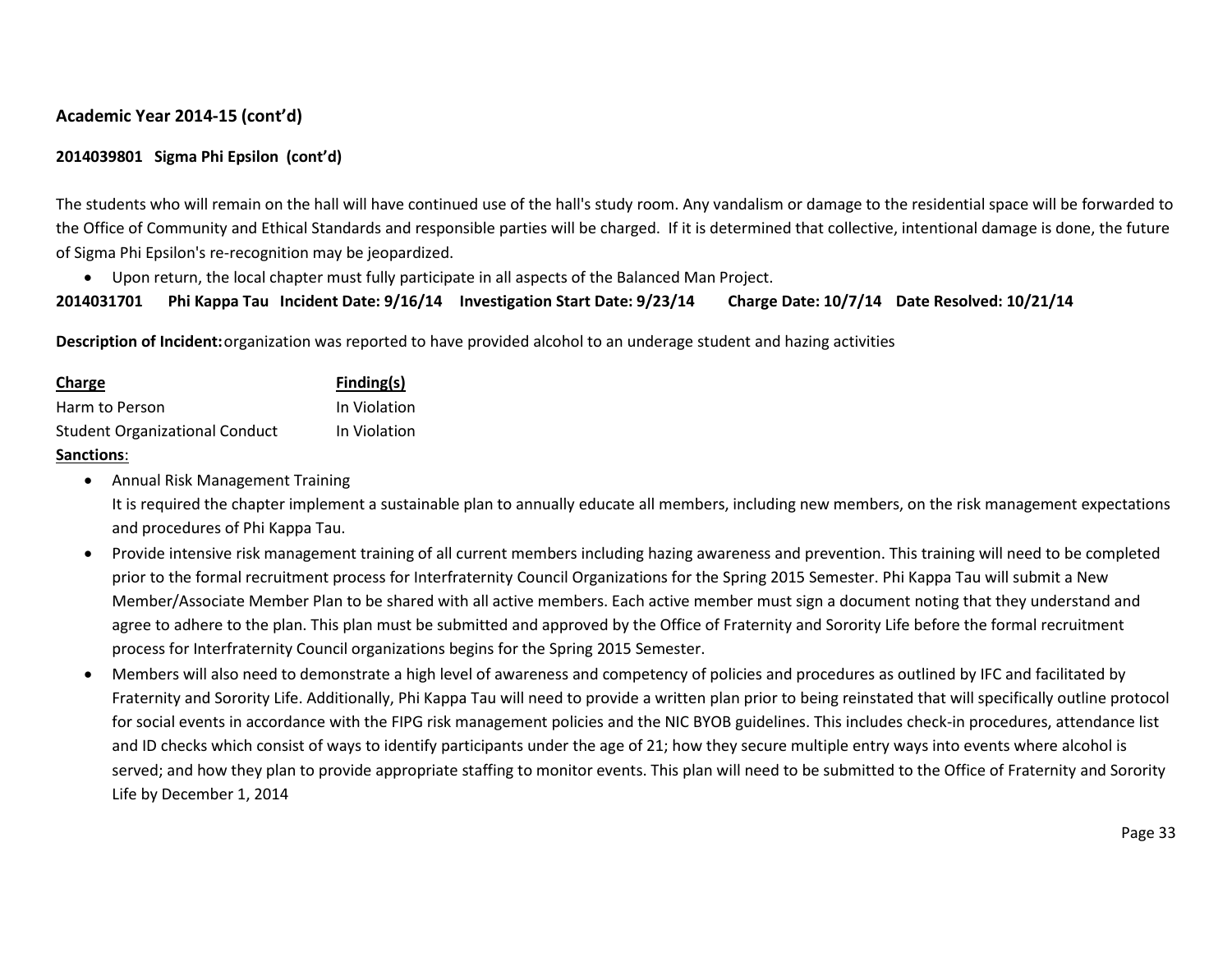# **2014023401 Lambda Chi Alpha Incident Date: 9/12/14 Investigation Start Date: 9/15/14 Charge Date: 9/15/14 Date Resolved: 9/29/14**

**Description of Incident:** it was reported that new members of organization of your organization were provided alcohol.

| <b>Charge</b>     |                                       | <b>Finding(s)</b>                     |                                                                                                                                       |                      |                                             |
|-------------------|---------------------------------------|---------------------------------------|---------------------------------------------------------------------------------------------------------------------------------------|----------------------|---------------------------------------------|
| Alcohol           |                                       | In Violation                          |                                                                                                                                       |                      |                                             |
| Sanction(s):      |                                       |                                       |                                                                                                                                       |                      |                                             |
| Written Reprimand |                                       |                                       |                                                                                                                                       |                      |                                             |
|                   |                                       |                                       |                                                                                                                                       |                      |                                             |
|                   |                                       |                                       |                                                                                                                                       |                      |                                             |
| 2014035001        | Alpha Sigma Phi                       |                                       | Incident Date: 8/22/14 Investigation Start Date: 9/25/14                                                                              | Charge Date: 9/25/14 | Date Resolved: 10/3/14                      |
|                   |                                       |                                       |                                                                                                                                       |                      |                                             |
|                   |                                       |                                       | Description of Incident: It was reported that a student under the age of 21 consumed alcohol at your organization's event             |                      |                                             |
| <b>Charges</b>    |                                       | <b>Findings</b>                       |                                                                                                                                       |                      |                                             |
| Alcohol           |                                       | In Violation                          |                                                                                                                                       |                      |                                             |
|                   |                                       |                                       |                                                                                                                                       |                      |                                             |
|                   |                                       |                                       | 2014035101 Alpha Sigma Phi Incident Date: 9/9/14 Investigation Start Date: 9/25/14 Charge Date: 9/25/14 Date Resolved: 10/3/14        |                      |                                             |
|                   |                                       |                                       | Description of Incident: It was reported that new members were required to consume alcohol as part of the new membership process      |                      |                                             |
|                   |                                       |                                       |                                                                                                                                       |                      |                                             |
| <b>Charges</b>    |                                       | <b>Findings</b>                       |                                                                                                                                       |                      |                                             |
| Alcohol           |                                       | In Violation                          |                                                                                                                                       |                      |                                             |
| Harm to Person    |                                       | In Violation                          |                                                                                                                                       |                      |                                             |
| Hazing            |                                       | In Violation                          |                                                                                                                                       |                      |                                             |
|                   | <b>Student Organizational Conduct</b> | In Violation                          |                                                                                                                                       |                      |                                             |
| 2014021301        |                                       | Alpha Sigma Phi Incident Date: 9/4/14 | <b>Investigation Start Date: 9/11/14</b>                                                                                              |                      | Charge Date: 9/23/14 Date Resolved: 10/3/14 |
|                   |                                       |                                       |                                                                                                                                       |                      |                                             |
|                   |                                       |                                       | ★ contract of the them are concerned them are all concerned to the contract them and the concerned to the contract of the contract of |                      |                                             |

**Description of Incident**: It was reported that members engaged in unauthorized activities and were present in unauthorized locations

| <b>Charges</b>        | <b>Findings</b> |
|-----------------------|-----------------|
| Alcohol               | In Violation    |
| University Facilities | In Violation    |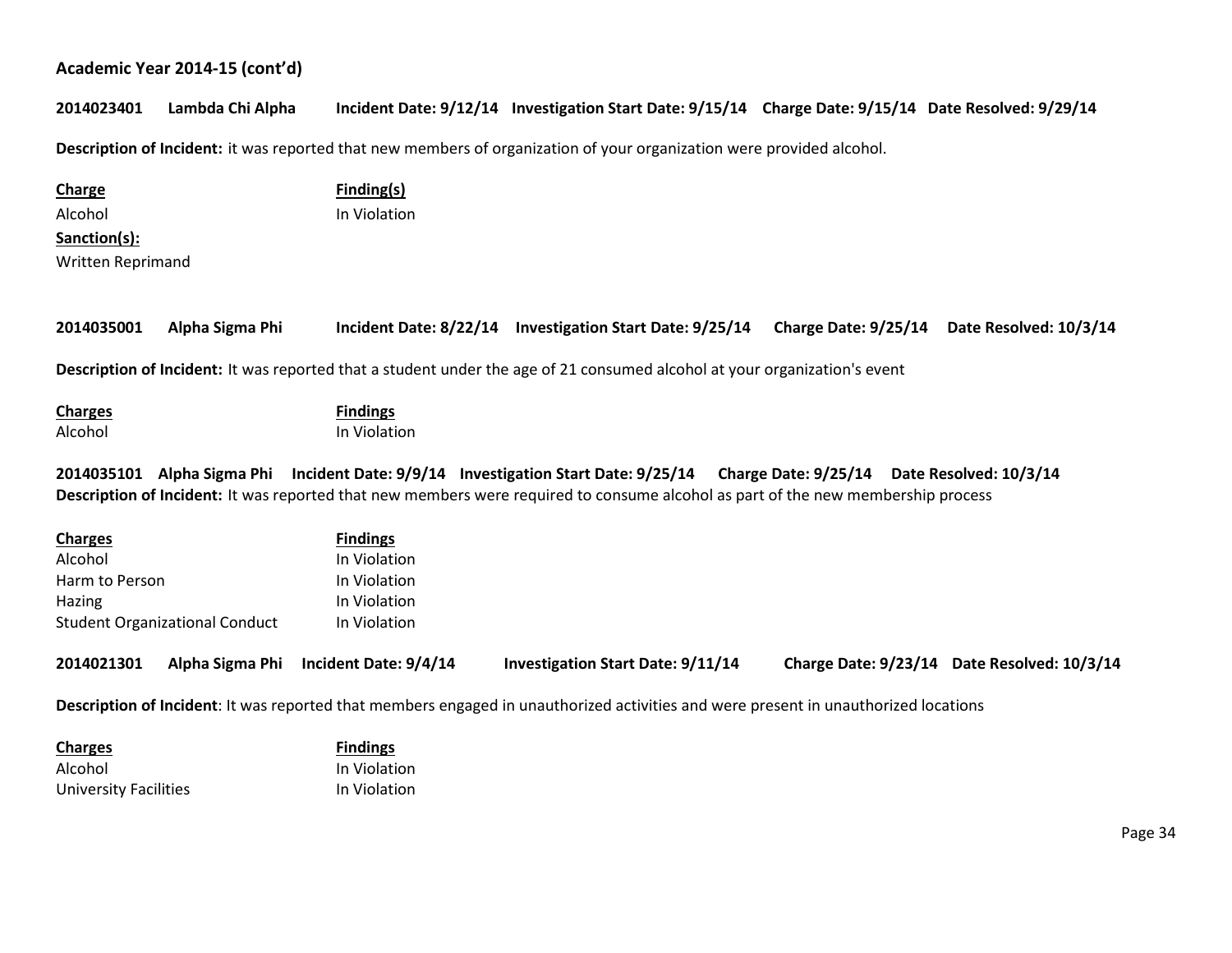| 2014021301 | Alpha Sigma Phi | (cont'd) |
|------------|-----------------|----------|
| 2014035001 | Alpha Sigma Phi | (cont'd) |
| 2014035101 | Alpha Sigma Phi | (cont'd) |

*One hearing was held on 9/26 for all three cases involving Alpha Sigma Phi with the following sanctions:*

## **Sanction(s)**

- Suspension 9-10-14 through 9-10-15: Suspension of Organizational Recognition is defined as the denial of privileges of a recognized organization for a designated period of time, which will be no less than one semester. Any organization whose recognition is suspended must:
	- a. Cease all organizational activities.
	- b. Vacate any appointed or elected office with that organization's governing body for the duration of the organization's period of suspension.
	- c. Surrender balances of all organizational funds granted by Student Government.
	- d. Vacate office or housing space assigned by the University. Space vacated due to suspension may be reassigned to other eligible University organizations. In the case of housing, individual members will be reassigned provided space is available. There will be no University Housing contract cancellations.

RELATED SANCTION: The suspension of organizational recognition for Alpha Sigma Phi will be for one year which is equal to one calendar year from the date the chapter was placed on interim suspension. Therefore, no earlier than September 10, 2015, the national office of Alpha Sigma Phi may forward a letter of intent to the Office of the Dean of Students expressing interest in re-establishing the formerly suspended student organization. The letter should explain plans that assure appropriate guidance, support, advice, and supervision of the student organization. The letter must also provide documentation of completion of any requirements placed upon the student organization by the University through the student conduct process. The first time that Alpha Sigma Phi will be eligible to accept new members will be through the formal recruitment process of the Interfraternity Council in the spring of 2016.

In terms of the chapter's on campus residential space, the current residents may remain in this space but will be considered unaffiliated student residents and are expected to follow all polices outlined in the Code of Conduct and their individual housing contracts. It will be the responsibility of Alpha Sigma Phi to immediately:

- remove chapter property from the chapter room, study room and designated storage cage;
- clean the chapter room in preparation for it to be locked for the remainder of the academic year; and
- inform non-resident members that their access to the residential space will be deactivated.

The students who will remain on the hall will have continued use of the hall's study room. Any vandalism or damage to the residential space will be forwarded to the Office of Community and Ethical Standards and responsible parties will be charged. If it is determined that collective, intentional damage is done, the future of Alpha Sigma Phi's re-recognition may be jeopardized.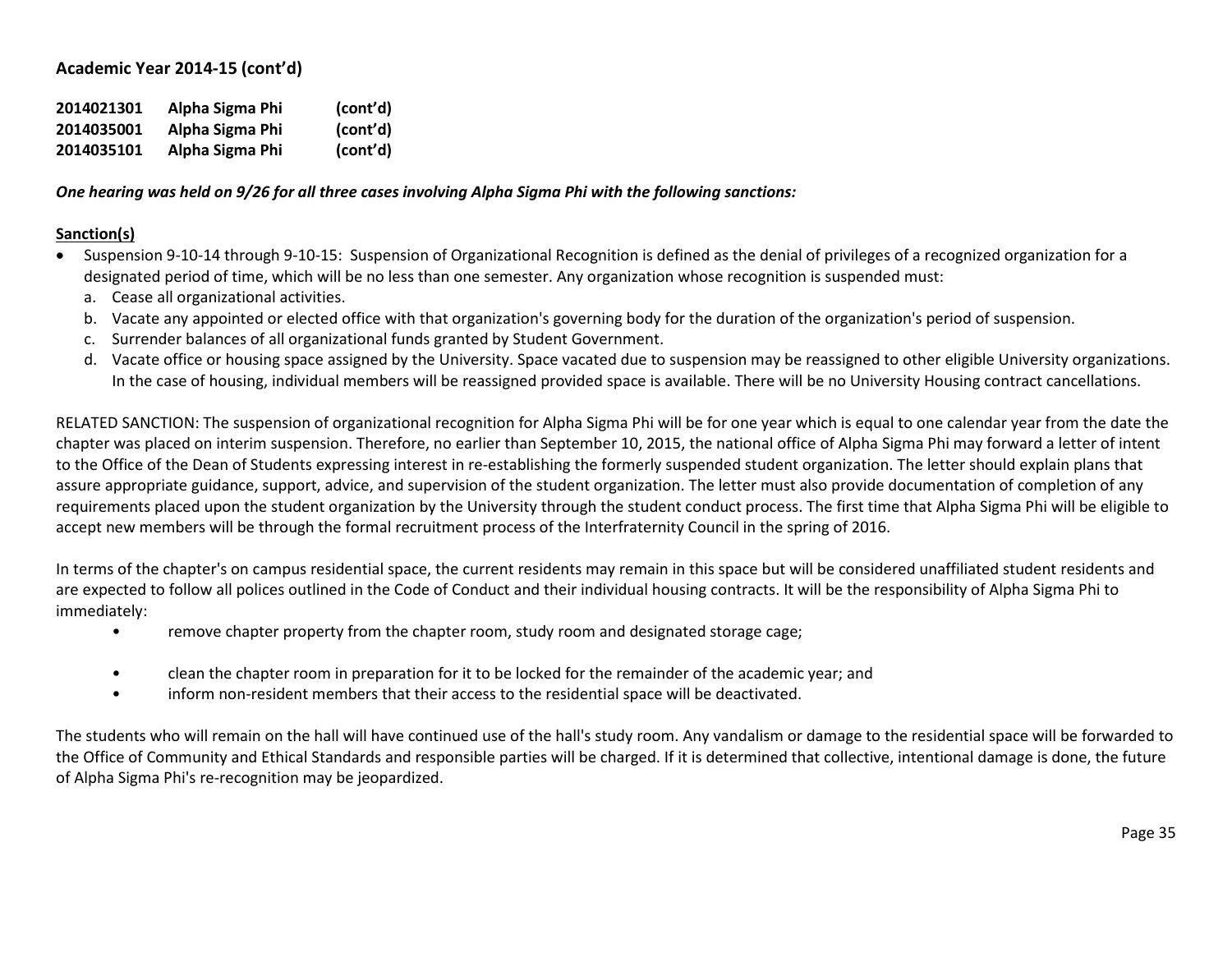| 2014021301           | Alpha Sigma Phi | (cont'd) |
|----------------------|-----------------|----------|
| 2014035001           | Alpha Sigma Phi | (cont'd) |
| 2014035101           | Alpha Sigma Phi | (cont'd) |
| Sanction(s)(cont'd): |                 |          |

Since the timing of this suspension will not end until after the beginning of a new housing contract period, Alpha Sigma Phi is effectively removed from Fraternity and Sorority Housing and will have to apply for space through a future application process.

- Disciplinary Probation is defined as a specified period of review, observation and/or restrictions during which a student organization is under official warning that its misconduct was very serious. Subsequent violations of University rules, regulations, or policies could result in more severe sanctions, including suspension or dismissal of recognition. During the probationary period, a student organization is deemed "not in good standing" with the University and may be subject to specific limitations upon its behavior or University privileges. Alpha Sigma Phi fraternity will remain on disciplinary probation for two calendar years after the chapter's recognition is reinstated.
- Mandatory Alpha Phase Implementation: Upon return to active, recognized status at Clemson University, the chapter must participate as a fully implemented Alpha Phase chapter of Alpha Sigma Phi fraternity.

#### • Annual Risk Management

It is required the chapter implement a sustainable plan to annually educate all members, including new members, on the risk management expectations, policies and procedures of Alpha Sigma Phi.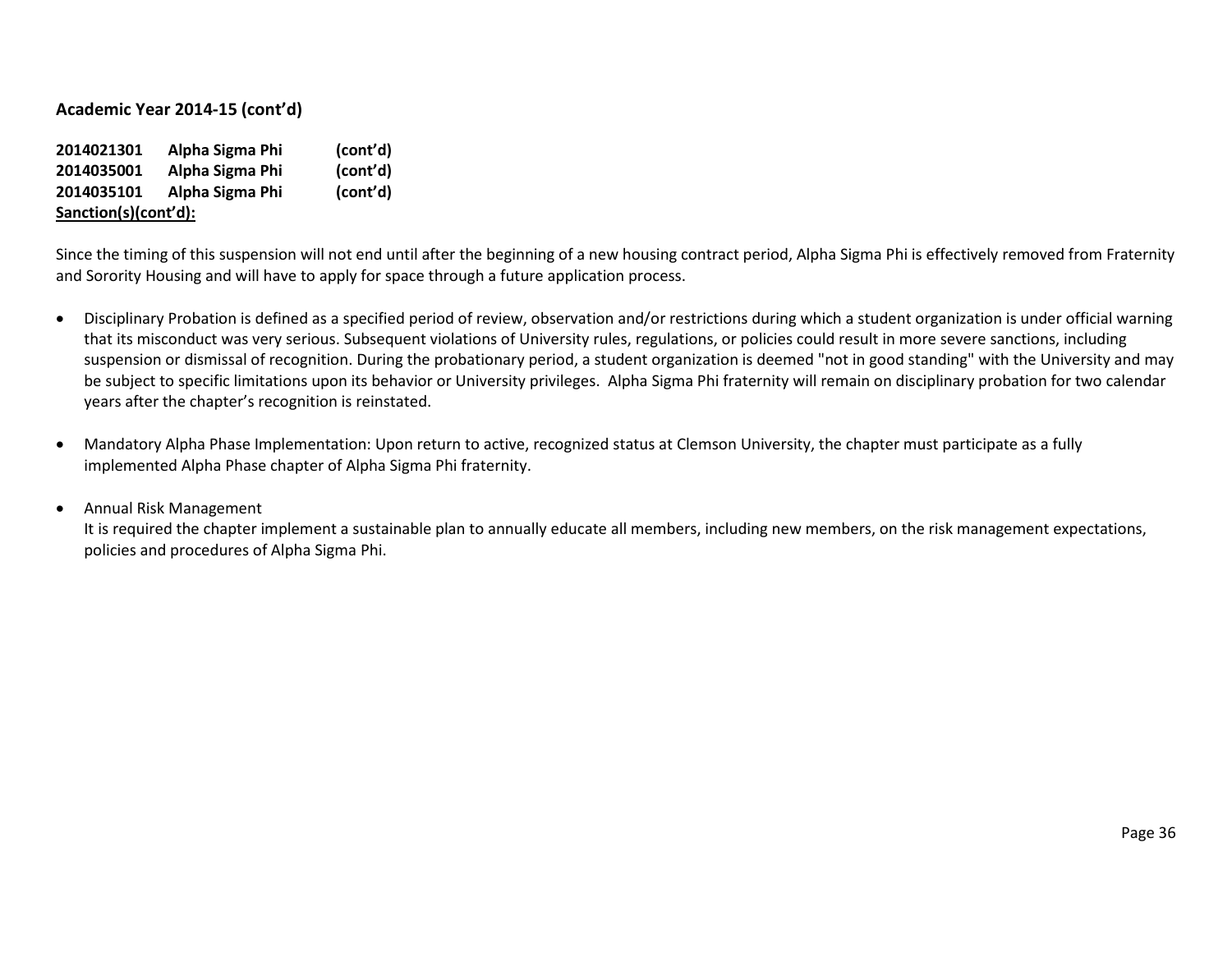## **Academic Year 2013-14**

# **2013191901 Pi Kappa Alpha Incident Date: 4/11/14 Investigation Start Date: 4/14/14 Charge Date: 4/25/14 Date Resolved: 4/30/14**

**Description of Incident**: It was reported that associate members of Pi Kappa Alpha Fraternity attempted to kidnap an initiated member of its organization and were required to participate in other activities that can be considered hazing

| <b>Charges</b>                        | <b>Findings</b> |
|---------------------------------------|-----------------|
| Harm to Person                        | In Violation    |
| <b>Hazing</b>                         | In Violation    |
| <b>Student Organizational Conduct</b> | In Violation    |
| Sanction(s)                           |                 |
|                                       |                 |

Disciplinary Probation through May 11, 2016

New Membership Pledge Programs: Pi Kappa Alpha Fraternity must present a detailed outline of plans regarding the new member pledge program for the Fall 2014 semester to the Office of Fraternity and Sorority Life (F&SL) and the Office of Community and Ethical Standards (OCES). The outline must include plans to recruit men that possess and will uphold the qualities and standards set forth by the National Headquarters of Pi Kappa Alpha Fraternity. The proposed plan should ensure that all traditions that have the potential to endanger the safety and health of members and/or potential members are eliminated. The outline is due by July 1, 2014.

In-Kind Restitution: Pi Kappa Alpha Fraternity will work with Fraternity and Sorority Life to coordinate and host a workshop on "Hazing and Other Inappropriate Activities during Pledge Season" so that there is a clear understanding of what constitutes a safe and productive new membership recruitment process. All members of the Pi Kappa Alpha Fraternity must attend. The workshop should be held prior to the start of Fall 2014 rush activities. In addition, the chapter must co-sponsor an Anti-Hazing Summit with Fraternity and Sorority Life to be facilitated by Kim Novak, Director of Risk Education and Prevention for Pi Kappa Alpha in Fall 2014. This summit will be for all fraternity and sorority officers, advisors, and headquarters staff. Contact Gary Wiser at (864) 656-4928 by May 2, 2014 to schedule an appointment to start the planning of the workshop and Anti-Hazing Summit.

Restriction of Privileges: Restrictions placed upon a student organization which limits University privileges for a specified period of time. These limitations include the following: Pi Kappa Alpha Fraternity will be allowed to host only two social functions that must be approved by Fraternity and Sorority Life for the

Fall 2014 semester. The social functions will need to be approved one week prior to the actual date of the event. Failure to get advanced approval may result in you not being able to have the social function. Pi Kappa Alpha Fraternity will not be allowed to sponsor nor co-sponsor any other social events for the Fall 2014 semester except for the two social functions outlined above. Philanthropy/service events and tailgates during home football games do not fall under this restriction and are still allowed to occur.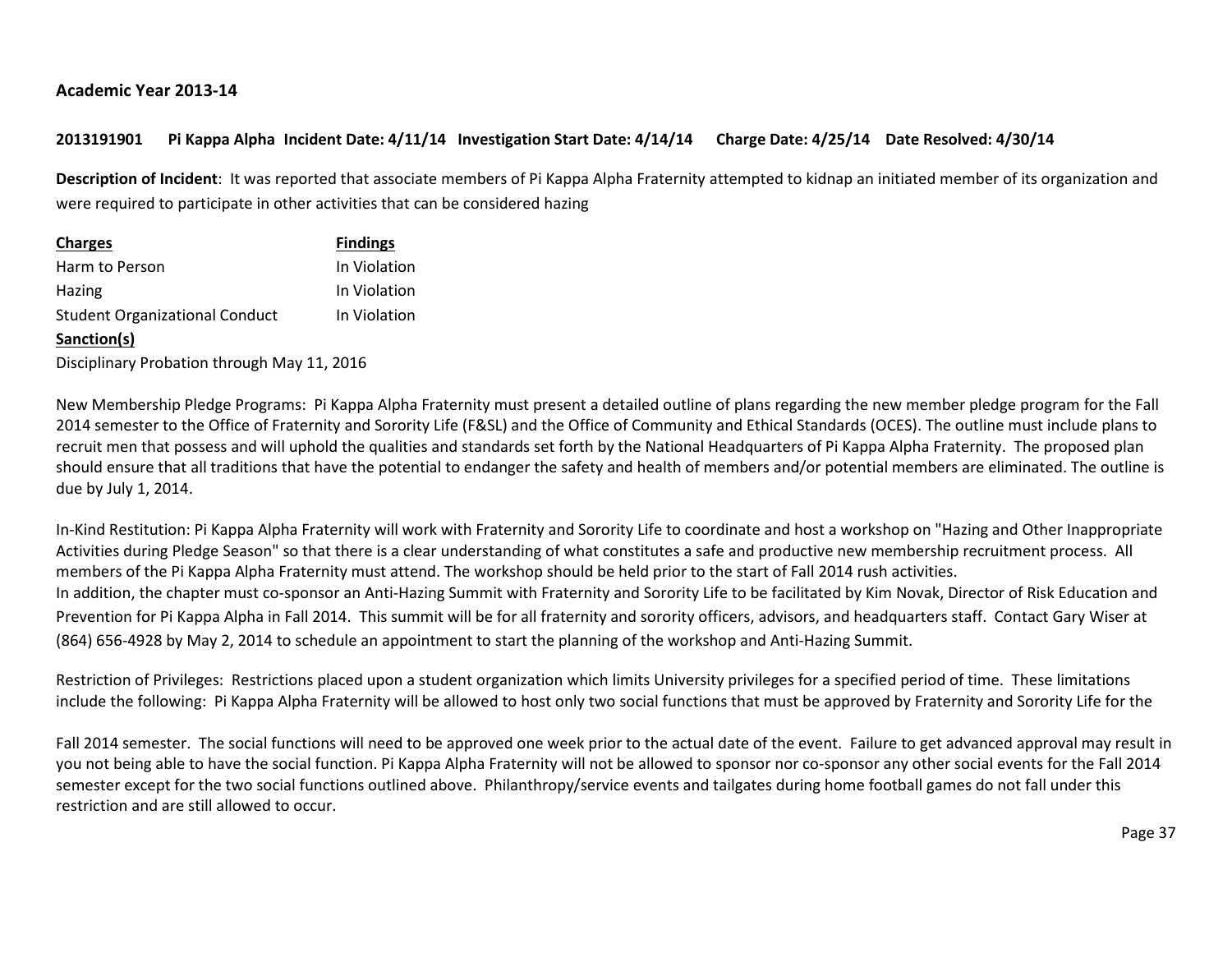## **2013190701 Sigma Chi Incident Date: 4/4/14 Investigation Start Date: 4/10/14 Charge Date: 4/21/14 Date Resolved: 5/5/14**

**Description of Incident**: It was reported that members of Sigma Chi were engaged in hazing activities

| <b>Charges</b>                 | <b>Findings</b> |
|--------------------------------|-----------------|
| Student Organizational Alcohol | In Violation    |
| Harm to Person                 | In Violation    |
| <b>Stealing</b>                | In Violation    |

## **Sanction(s)**

#### Disciplinary Probation through 5/12/16

Restriction of Privileges: During the Academic Year, 2014-15, Bid Night Ritual may NOT include the presence of, or the serving of, any alcohol beverages to either associate members (pledges) or brothers.

Sigma Chi Fraternity must comply with all sanctions listed above in addition to the actions provided to the hearing board by the National Fraternity which are listed below:

Attendance at a summer educational program: Prior to August 10, 2014, the following must be completed and attendance documentation submitted to the Office of Community and Ethical Standards.

• The past and present Executive Board members of the Clemson chapter of Sigma Chi must attend the Sigma Chi Rituals Retreat as outlined by their executive members, and show documentation of attendance.

Termination of new members: Removal of the new members involved in the incident which occurred on April 3, 2014 because their actions were not aligned with Sigma Chi Fraternity ideals and values.

Suspension of Members: Formal suspension from all Sigma Chi Fraternity activities for those members who were involved in the theft of campus newspapers for a minimum period of 180 days effective August 18, 2014 through February 18, 2015.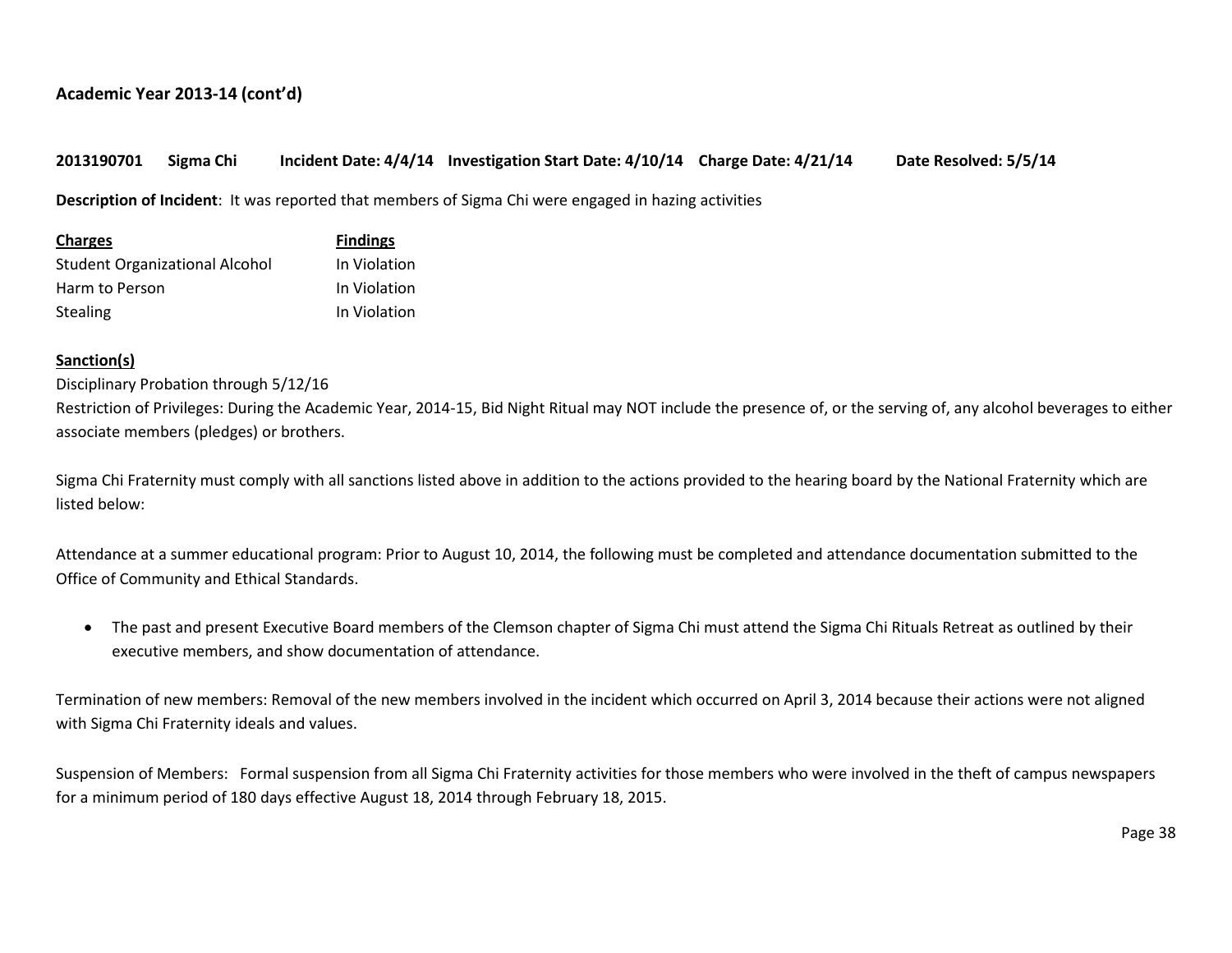## **2013190701 Sigma Chi (cont'd)**

## **Sanction(s)(cont'd):**

New Member Education Program: Mandated revision of chapter bylaws concerning new member education and expectations for new members. In order to ensure a proper new member education process occurs, the chapter will be required to:

- Institute the fraternity's recommended eight week new member program.
- Revise the current Eta Psi new member program through the implementation of the Fraternity's online New Member Education System
- Submit the revised new member program to the Grand Praetor, the designated Headquarters' Staff member, and Dr. Gary Wiser, Director of Fraternity and Sorority Life, for approval before any new member activities occur.
- Besides the events included in the approved program, no new member events can occur.

Staff Visits: For the 2014 fall semester, the International Fraternity Headquarters will dedicate a member of the Chapter Support Team to visit and consult with the Eta Psi chapter twice throughout the semester. The staff will work with the chapter to establish proper chapter operations with the remaining undergraduate members of the chapter. Other staff visits may be deemed necessary by the Membership Review Committee, and those will become required. Educational Programing:

- The chapter will be required to host an anti-hazing speaker open to the entire Clemson Fraternity and Sorority Life community. This should be coordinated closely with Dr. Gary Wiser, Director of Fraternity and Sorority Life. You will need to contact Dr. Wiser by May 19, 2014 to schedule a meeting to discuss the program.
- Sigma Chi Fraternity will develop a plan for bystander intervention and/or referral for brothers of concern and a plan for environmental strategies showing evidence that the Sigma Chi Fraternity house, its chapter meetings/events are physically and visually indicative of the values of Sigma Chi Fraternity. The plan is due to the Office of Community and Ethical Standards and Fraternity and Sorority Life by August 10, 2014.

Establishment and related tasks of an Internal Review Board. An internal review Board will be developed and will meet every other week with approximately 8- 10 members that will report directly to administration within Clemson's Student Affairs with the chairs being a member of the Dean of Campus Life's office paired with the President of Sigma Chi Fraternity. Suggestions for this group include: Student Affairs Organization administration, F/S Life, Sigma Chi National office, Grad students that work with this chapter, and non-fraternity or sorority life members. The group will meet bi-weekly until at such time, as the board's chairs determines that face to face meetings are no longer necessary. The Internal Review Board will oversee all sanctions listed above.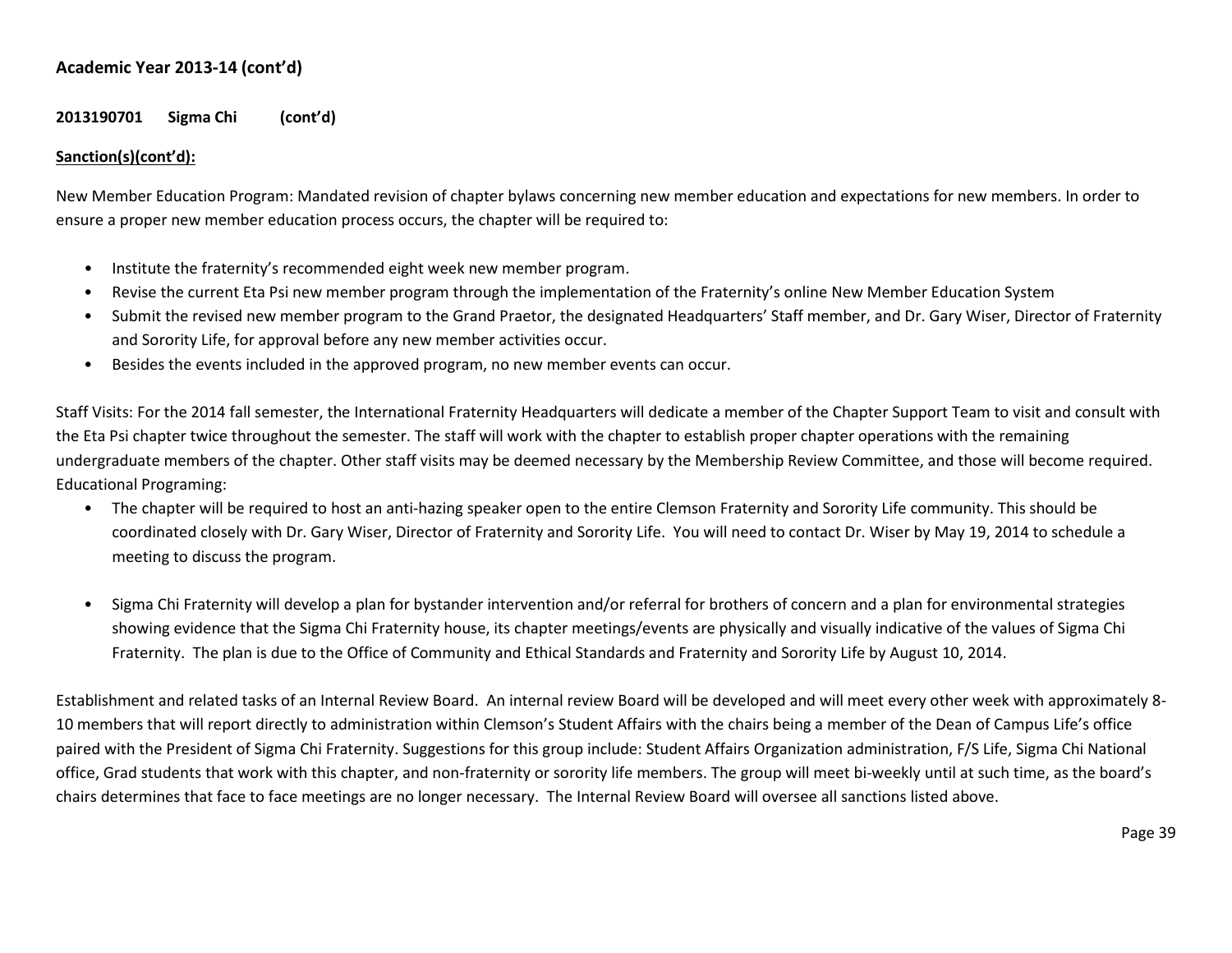**2013070501 Phi Sigma Kappa Incident Date: 1/13/14 Investigation Start Date: 1/21/14 Charge Date: 1/21/14 Date Resolved: 3/26/14**

**Description of Incident**: It was reported that members of Phi Sigma Kappa Fraternity engaged in inappropriate organizational conduct

| <b>Charges</b>                        | <b>Findings</b> |
|---------------------------------------|-----------------|
| Hazing                                | In Violation    |
| <b>Student Organizational Conduct</b> | In Violation    |
| .                                     |                 |

**Sanction(s)**

Disciplinary Probation through 12/11/15

Restriction of Privileges:

Phi Sigma Kappa will not be allowed to participate in recruitment of new members for the Spring 2014 Semester. Recruitment for the Fall 2014 Semester is contingent upon completing the other sanctions listed.

Other: Phi Sigma Kappa must present a detailed outline of all new membership activities planned for the Fall 2014 Semester to the Office of Fraternity and Sorority Life and the Office of Community and Ethical Standards. The outline must include new membership activities approved by the International Headquarters of Phi Sigma Kappa Fraternity. The outline must be signed by all current members of the chapter and there will be need to be stipulations in place for all members who refuse to sign. The outline is due by April 4, 2014.

Phi Sigma Kappa must present a detailed outline of plans regarding the recruitment of new members for the Fall 2014 semester to the Office of Fraternity and Sorority Life (F&SL) and the Office of Community and Ethical Standards (OCES). The outline must include plans to recruit men that possess and will uphold the qualities and standards set forth by the International Headquarters of Phi Sigma Kappa Fraternity. The outline must be signed by all current members of the chapter and there will need to be stipulations for all members who refuse to sign. The outline is due by April 4, 2014.

Phi Sigma Kappa must comply with all sanctions listed above in addition to the actions provided to OCES by the International Headquarters of Phi Sigma Kappa as stated below:

• There needs to be representation from the International Headquarters or their designee present during the initiation of the Fall 2013 Pledge Class. The names and contact information of those individuals must be submitted to F&SL and OCES prior to the initiation for verification purposes.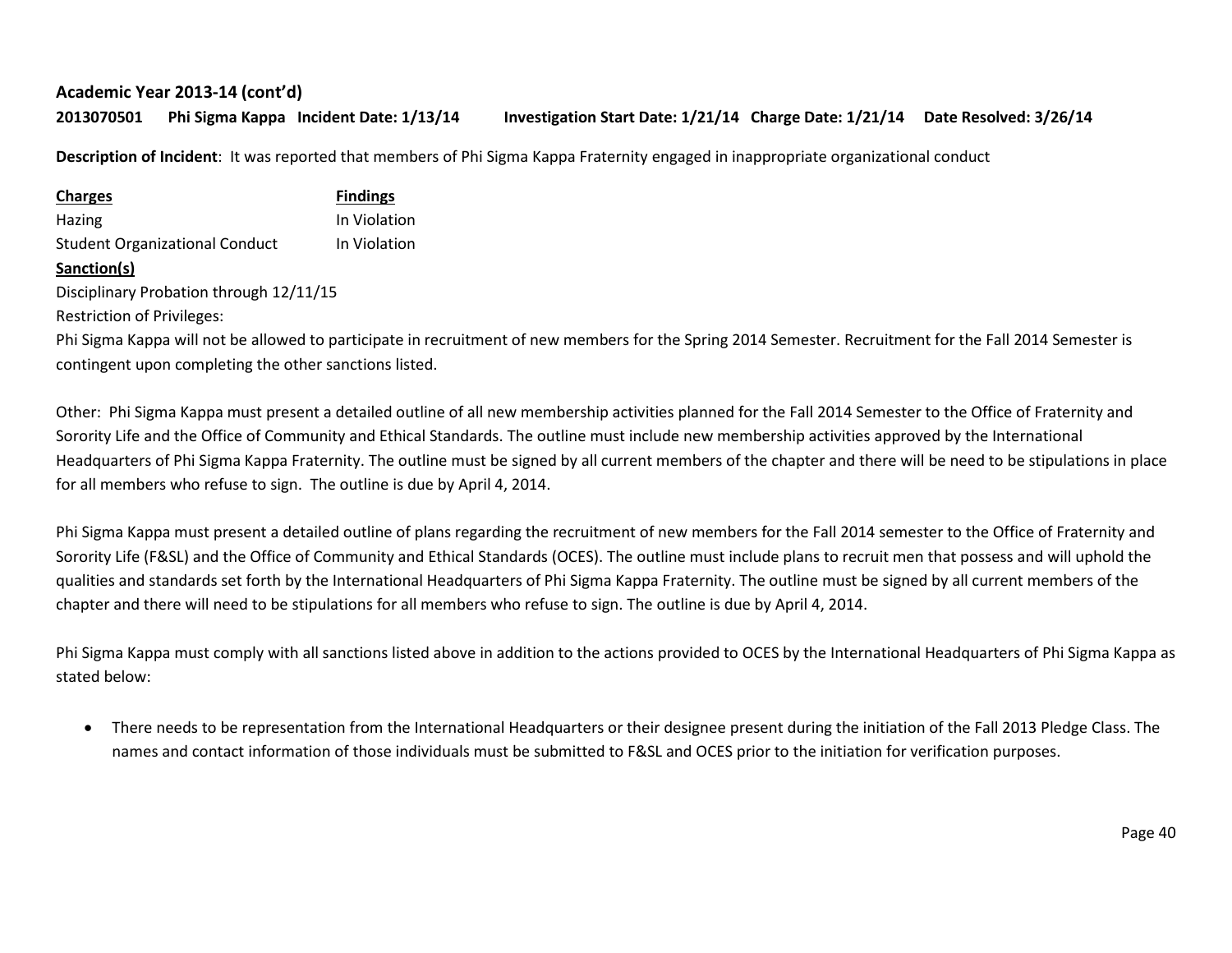# **Academic Year 2013-14 (cont'd) 2013070501 Phi Sigma Kappa (cont'd)**

- The chapter must sanction the following individuals with social suspension. These members are not allowed to be involved in any social events, activities, or functions for the remainder of the year. They are allowed to participate in philanthropic events that have no social component (i.e. fundraising socials) Those individuals are:
	- o Redacted
	- o Redacted
	- o Redacted
	- o Redacted
	- o Redacted
- The chapter must conduct a chapter retreat to set up the following:
	- o A new New Member Education structure
	- o Committee structure
	- o Detailed communication plan
	- o Financial/Operational transparency plan
	- o Educational programs on risk management
	- Members of the IHQ or Graduate Advisory Board must be present to facilitate this retreat. All plans must be approved by the IHQ. The chapter must have 100% attendance to include the Associate Members of the Fall 2013 Pledge Class. Phi Sigma Kappa must provide record of attendance. There will need to be sanctions for all members who do not attend without an excused absence. This retreat needs to be complete by April 26, 2014
- The chapter will conduct ritual chapter meetings for the remainder of the academic year. After this academic year, only one non-ritual meeting may be held per month.
- An advisory team will be identified to help facilitate yearly goal setting and accountability practices. This team will be recruited and vetted by the IHQ. The advisory team needs to be in place prior to any new membership recruitment
- Those members involved in the areas of concern (Designated Driver Program, scavenger hunt, asked to keep a fire burning, cleaning of apartments and off campus house) must attend additional training on values based recruitment and risk management.
- This will need to be completed at the Chapter Retreat and must be completed prior to any New Member Recruitment or Education Processes.
- The chapter must participate in community service/philanthropy once a semester with Special Olympics. (possible partner with Council for Exceptional Children) Area 13 Spring Games on April 25.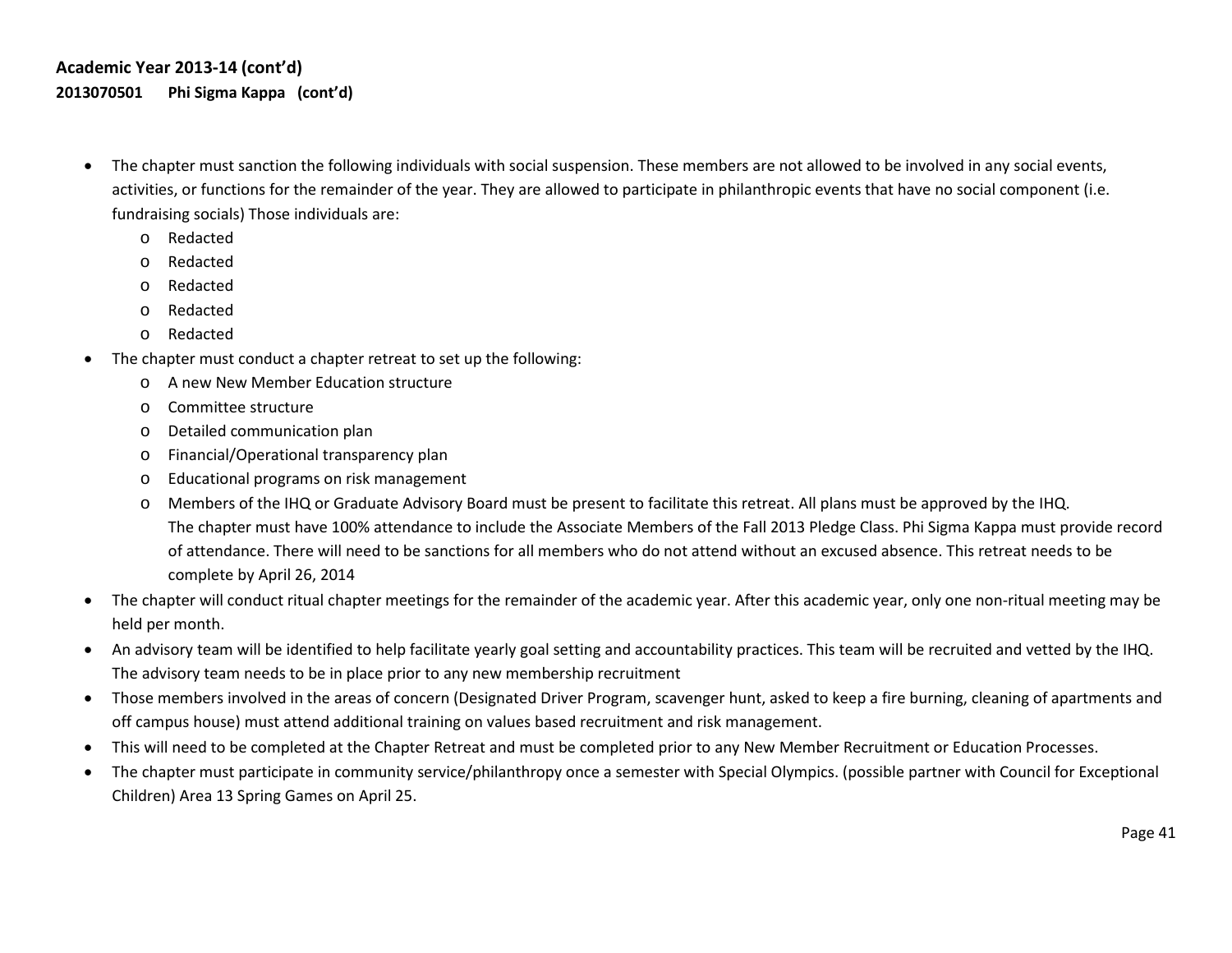## **2013039301 Sigma Pi Incident Date: 12/13/13 Investigation Start Date: 1/10/14 Charge Date: 1/10/14 Date Resolved: 3/19/14**

**Description of Incident:** Sigma Pi Fraternity was reported to have been engaged in inappropriate activities during the new membership process.

| <b>Charges</b>                        | <b>Findings</b> |
|---------------------------------------|-----------------|
| Hazing                                | In Violation    |
| <b>Student Organizational Conduct</b> | In Violation    |
| Sanction(s)                           |                 |
|                                       |                 |

Disciplinary Probation through 5/15/15

Restriction of Privileges: Not be allowed to participate in recruitment of new members for the Spring 2014 Semester. Recruitment for the Fall 2014 Semester is contingent upon completing the other sanctions listed:

Other: Sigma Pi must present a detailed outline of all new membership activities planned for the Fall 2014 Semester to the Office of Fraternity and Sorority Life and the Office of Community and Ethical Standards. The outline must include new membership activities approved by the International Headquarters of Sigma Pi Fraternity. The outline must be signed by all current members of the chapter and there will be need to be stipulations in place for all members who refuse to sign. The outline is due by February 28, 2014.

Sigma Pi must present a detailed outline of plans regarding the recruitment of new members for the Fall 2014 semester to the Office of Fraternity and Sorority Life and the Office of Community and Ethical Standards. The outline must include plans to recruit men that possess and will uphold the qualities and standards set forth by the International Headquarters of Sigma Pi Fraternity. The outline must be signed by all current members of the chapter and there will need to be stipulations for all members who refuse to sign. The outline is due by February 28, 2014.

Sigma Pi must comply with all sanctions listed above in addition to the actions provided to OCES by the International Office of Sigma Pi as stated below:

• All current members must attend the Hazing Prevention, Risk Management, and Recruitment Presentations conducted by Sigma Pi Executive Director, Michael Ayalon or his designee. These presentations will be conducted on February 8, 2014. Sigma Pi will be required to provide proof of attendance.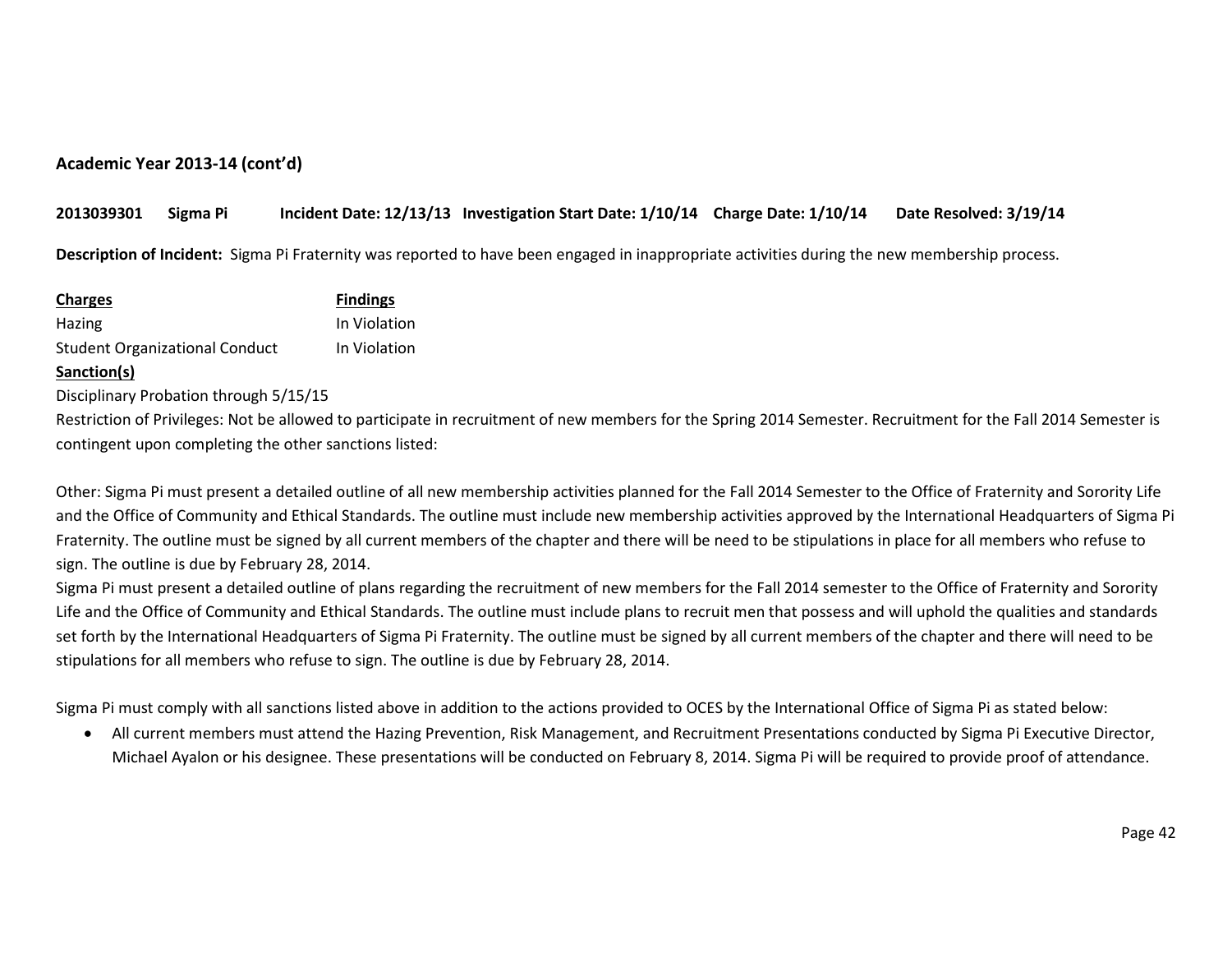## **2013097901 Tau Kappa Epsilon Incident Date: 10/29/13 Investigation Started: 10/30/13 Charge Date: 1/10/14 Date Resolved: 1/10/14**

**Description of Incident**: It was reported that associate members of Tau Kappa Epsilon were required to complete activities that may have been considered a violation of the hazing policy.

| <b>Charges</b>                        | <b>Findings</b> |
|---------------------------------------|-----------------|
| Hazing                                | In Violation    |
| <b>Student Organizational Conduct</b> | In Violation    |

#### **Sanction(s)**

Disciplinary Probation through December 31, 2014

Tau Kappa Epsilon must comply with all sanctions listed above in addition to the actions provided by the International Office of Tau Kappa Epsilon as stated below:

#### **Sanction(s)**

- The chapter will develop a New Member Education Program that adheres to TKE, FIPG (www.fipg.org), and university policies. The program must be created by a collaborative effort between the chapter and TKE International Headquarters. Once completed, the chapter must present the document to the university. This plan is to be completed by January 31st, 2014.
- The chapter will only utilize rituals approved by Tau Kappa Epsilon Headquarters. Any "unofficial" rituals must cease.
- The chapter will partner with the Clemson University Office of Fraternity and Sorority Life to complete a hazing Prevention Workshop. This is a mandatory education session for all members of the chapter. Once completed, Clemson University will provide notification to Tau Kappa Epsilon International Headquarters verifying this event has taken place. This event is to take place prior to May 31st, 2014.
- The Prytanis (President) and Hegemon (Member Educator) of the chapter at the time of the incident will be removed from their offices and will not be allowed to return to the office for the period of 12 months. These members are Stewart Bryant and Ian Rickard respectively. The chapter will hold elections as soon as possible to fill the two vacant positions.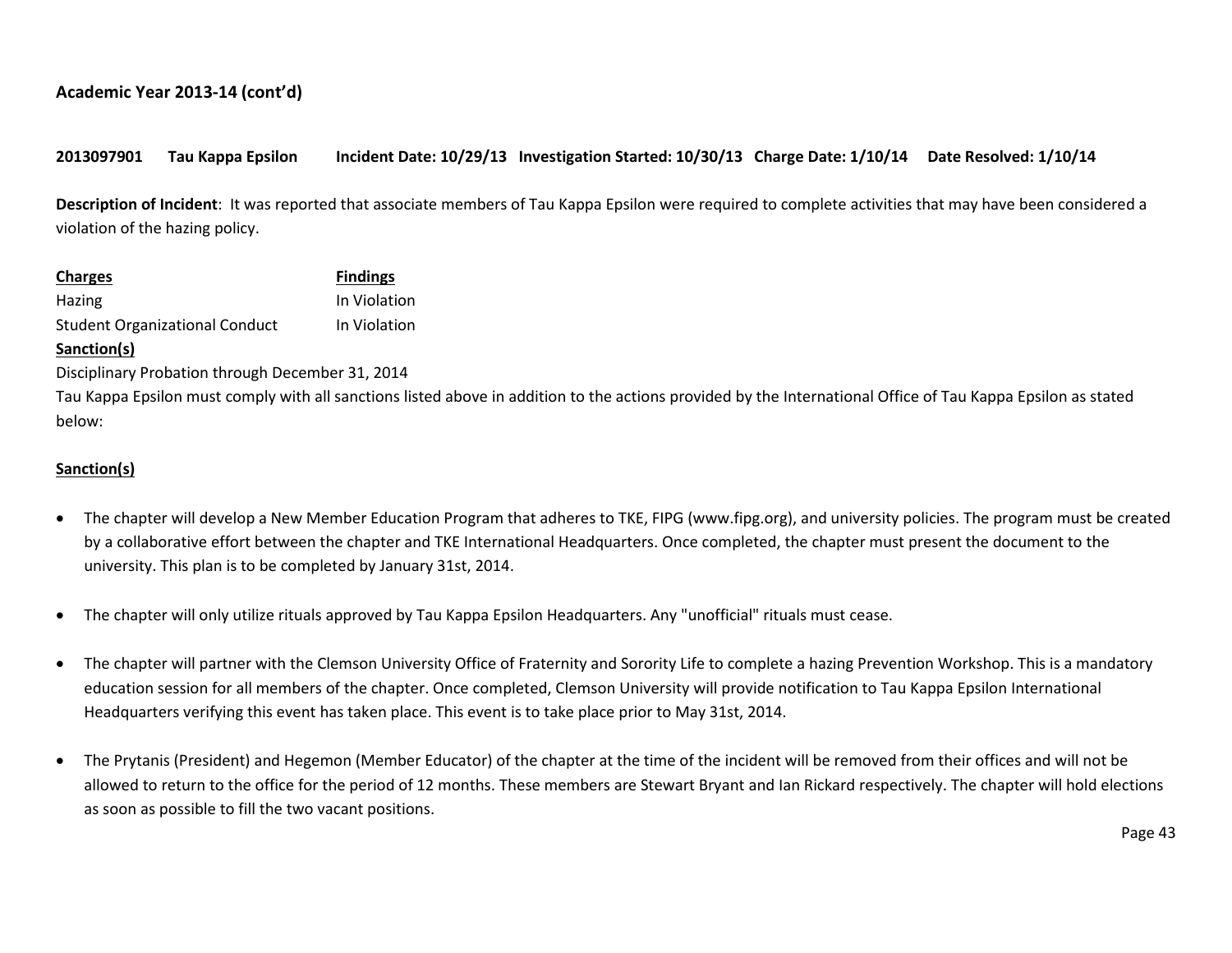# **2013097901 Tau Kappa Epsilon (cont'd) Sanction(s)(cont'd):**

• In an effort to continue the development of the Sigma-Psi Chapter, Chapter leadership will partner with the International Headquarters to recruit and train an active Board of Advisors to act as mentors to the group moving forward.

Failure to comply will result in a recommendation of Suspension of the chapter's recognition and a referral to an administrative hearing. Tau Kappa Epsilon will not be able to participate in any recruitment activities for Clemson University. You will also not be allowed to host, sponsor, or collaborate on any social events or programs. These stipulations will be in place until all sanctions have been completed and until Fall 2014.

#### **2013027901 Sigma Alpha Epsilon Incident Date: 9/11/13 Investigation Started: 9/20/13 Charge Date: 9/20/13 Date Resolved: 9/24/13**

**Description of Incident**: It was reported that Sigma Alpha Epsilon was reported to have engaged in disorderly conduct at the UGA game

| <b>Findings</b>                                                                       |  |  |
|---------------------------------------------------------------------------------------|--|--|
| In Violation                                                                          |  |  |
|                                                                                       |  |  |
| Handwritten apology letters to both Alpha Phi Sorority and Gamma Sigma Sigma Sorority |  |  |
| Required non-candidate sober monitors for home football games                         |  |  |
| Loss of block seating for the Wake Forest home game (Homecoming)                      |  |  |
|                                                                                       |  |  |

**2013027801 Lambda Chi Alpha Incident Date: 8/31/13 Investigation Start Date: 9/20/13 Charge Date: 9/20/13 Date Resolved: 9/25/13 Description of Incident**: It was reported that Lambda Chi Alpha provided alcohol to a student who was underage

Charges **Findings** Student Organization Alcohol In Violation

#### Sanction(s)

Oral and Written Reprimand

Organization will develop a new action plan regarding the distribution of alcohol at social functions. Also, the organization will develop new policies for cosponsoring social activities involving alcohol.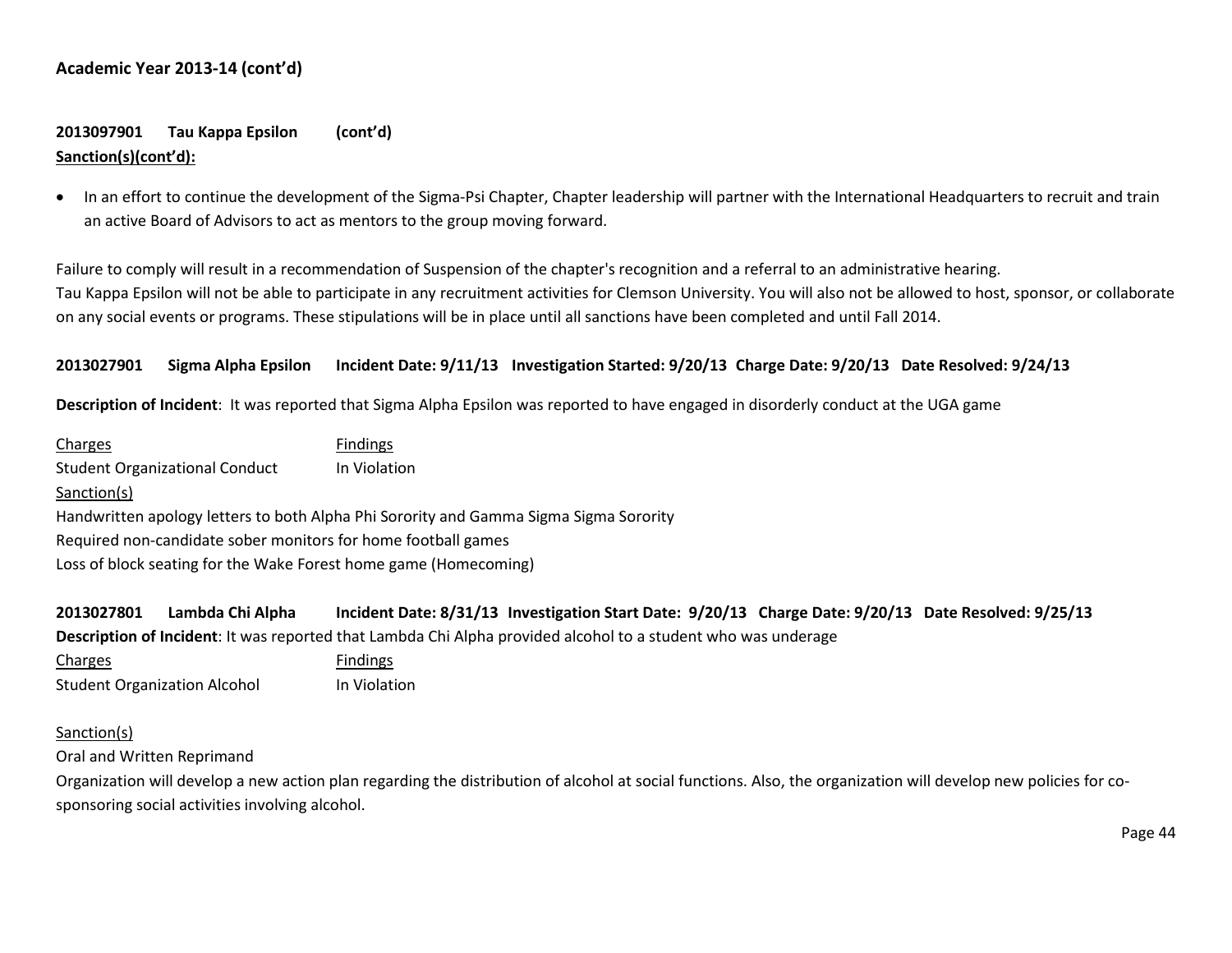#### **Academic Semester Spring 2013**

**2012128301 Sigma Chi Incident Date: 11/30/12 Investigation Start Date: 1/29/13 Charge Date: 1/29/13 Date Resolved: 2/19/13**

**Description of Incident**: It was reported that members of Sigma Chi required their new members to engage in activities that may have been considered hazing

| <b>Charges</b>                        | <b>Findings</b> |
|---------------------------------------|-----------------|
| <b>Hazing</b>                         | In Violation    |
| <b>Student Organizational Conduct</b> | In Violation    |

# **Sanction(s)**

Disciplinary Probation through May 11, 2014

In-Kind Restitution: Sigma Chi must present a detailed outline of all new membership activities planned for the Spring and Fall 2013 semesters to the Office of Fraternity and Sorority Life and the Office of Community and Ethical Standards. The outline is due by February 25, 2013.

Sigma Chi Fraternity will work with Fraternity and Sorority Life to coordinate and host a workshop on "Hazing" so that there is a clear understanding of what constitutes hazing. All members of the Sigma Chi Fraternity must attend. Contact Christina Wellhouser at (864) 656-4928 by March 1, 2013 to schedule an appointment to start the planning of the workshop. The workshop should be held prior to the start of Fall 2013 rush activities.

Restrictions: No associate or pledge members will be allowed to participate in the sober or designated driver program. You are only allowed to have fully initiated members participate as sober or designated drivers for the Spring and Fall 2013 pledge class.

Sigma Chi must comply with all sanctions listed above in addition to the actions provided to OCES in the membership review report received in December 2012. Failure to comply may result in more severe sanctions.